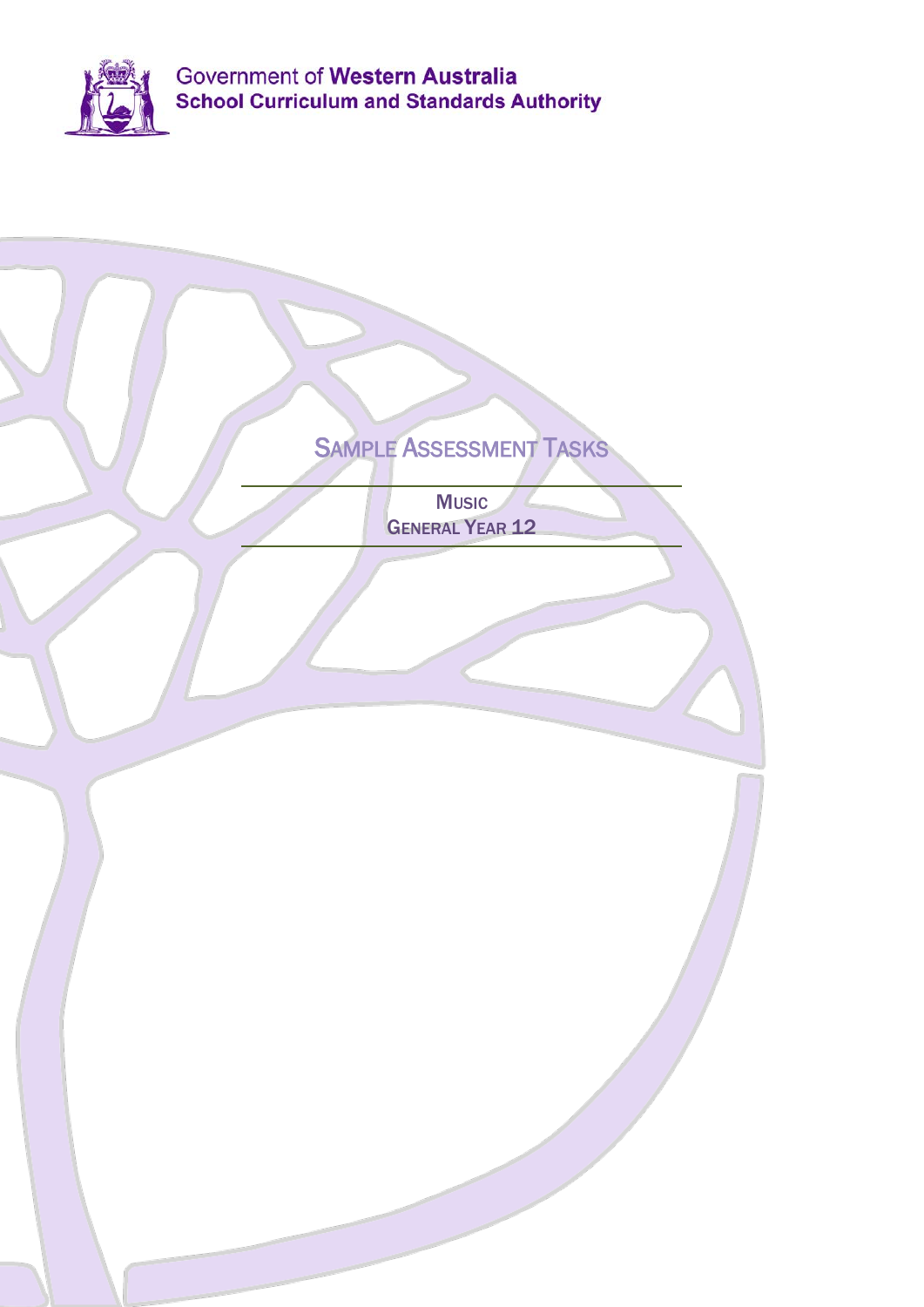#### **Copyright**

© School Curriculum and Standards Authority, 2015

This document – apart from any third party copyright material contained in it – may be freely copied, or communicated on an intranet, for non-commercial purposes in educational institutions, provided that the School Curriculum and Standards Authority is acknowledged as the copyright owner, and that the Authority's moral rights are not infringed.

Copying or communication for any other purpose can be done only within the terms of the *Copyright Act 1968* or with prior written permission of the School Curriculum and Standards Authority. Copying or communication of any third party copyright material can be done only within the terms of the *Copyright Act 1968* or with permission of the copyright owners.

Any content in this document that has been derived from the Australian Curriculum may be used under the terms of the Creative [Commons Attribution-NonCommercial 3.0 Australia licence](http://creativecommons.org/licenses/by-nc/3.0/au/)

#### **Disclaimer**

Any resources such as texts, websites and so on that may be referred to in this document are provided as examples of resources that teachers can use to support their learning programs. Their inclusion does not imply that they are mandatory or that they are the only resources relevant to the course.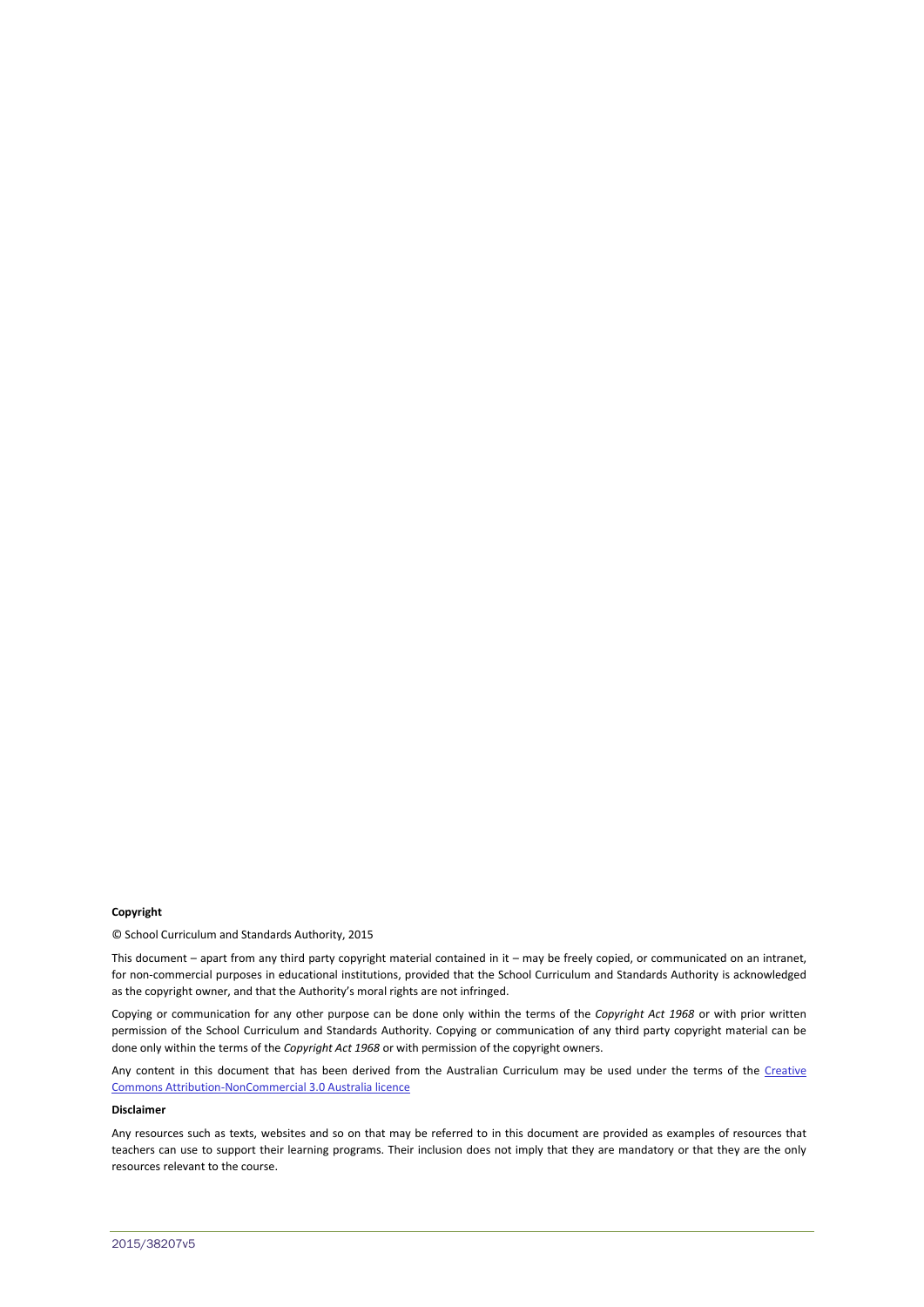Sample assessment tasks | Music | General Year 12

All tasks are samples only and can be substituted with other examples of a similar standard appropriate to context. Opportunities should be provided for integrated tasks incorporating two or more assessment types.

\_\_\_\_\_\_\_\_\_\_\_\_\_\_\_\_\_\_\_\_\_\_\_\_\_\_\_\_\_\_\_\_\_\_\_\_\_\_\_\_\_\_\_\_\_\_\_\_\_\_\_\_\_\_\_\_\_\_\_\_\_\_\_\_\_\_\_\_\_\_\_\_\_\_\_\_\_\_\_\_\_\_\_\_\_\_\_\_\_\_\_\_\_\_\_\_\_\_\_\_\_\_\_\_\_\_\_\_\_\_\_\_\_\_\_\_\_\_\_\_\_\_\_\_\_\_\_\_\_\_\_\_\_

# Sample assessment task

Music – General Year 12

Task 6 – Unit 3

# **Assessment type: Aural and theory**

The paper consists of seven questions and will cover the following concepts:

- identification of scales, intervals and chords
- rhythmic and melodic dictations
- aural analysis

# **Conditions**

Time for the task: 60 minutes Formal in class assessment: Semester 1, Week 14

**Task weighting**

5% of the school mark for this pair of units

# **AURAL TEST – FILM MUSIC**

\_\_\_\_\_\_\_\_\_\_\_\_\_\_\_\_\_\_\_\_\_\_\_\_\_\_\_\_\_\_\_\_\_\_\_\_\_\_\_\_\_\_\_\_\_\_\_\_\_\_\_\_\_\_\_\_\_\_\_\_\_\_\_\_\_\_\_\_\_\_\_\_\_\_\_\_\_\_\_\_\_\_\_\_\_\_\_\_\_\_\_\_\_\_\_\_\_\_\_\_\_\_\_\_\_\_

**Name:\_\_\_\_\_\_\_\_\_\_\_\_\_\_\_\_\_\_\_\_\_\_\_\_\_\_\_\_\_\_\_ Mark: /60**

All of the excerpts for this test have been taken from films that we have looked at this semester. In addition to completing the question, you are to identify the film that each of the excerpts has been taken from.

1. **Interval recognition:** Complete the following melody by adding the missing notes. Identify the resulting intervals indicated by the brackets and write your response on the lines below the staff. The extract will be played three times. (9 marks)

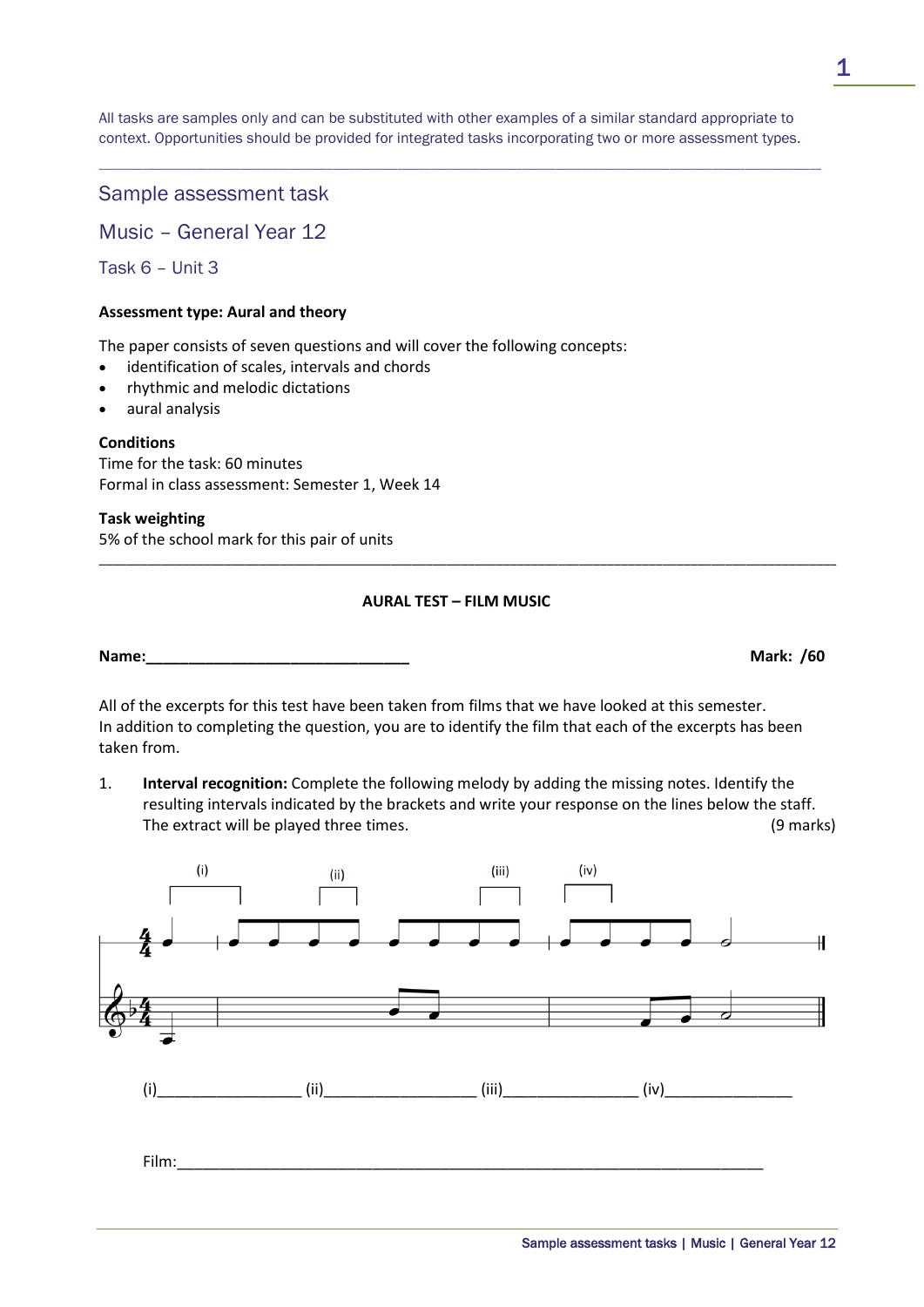- 2. **Rhythmic dictation:** Listen to the following 11 bar melody and complete the rhythm by adding bar lines, stems, rests and dots to the given pitches. The melody will be played as follows:
	- (i) the entire melody played through once
	- (ii) the first five bars played through twice
	- (iii) the second four bars played through twice
	- (iv) the entire melody played through twice. (11 marks)



3. **Melodic dictation:** Provide the missing pitch and rhythm to complete the following melodic dictation. The melody will be played **five** times. (11 marks)





4. **Chord progressions:** Identify the chords in the following progression, providing the correct Roman numeral (I, IV, V, V<sup>7</sup> or vi) or letter names (C, F, G, G<sup>7</sup> or Am). There is one chord for each bar, and the first chord has been provided. The example will be played three times. (9 marks)

Film:\_\_\_\_\_\_\_\_\_\_\_\_\_\_\_\_\_\_\_\_\_\_\_\_\_\_\_\_\_\_\_\_\_\_\_\_\_\_\_\_\_\_\_\_\_\_\_\_\_\_\_\_\_\_\_\_\_\_\_\_\_\_\_\_\_\_\_\_\_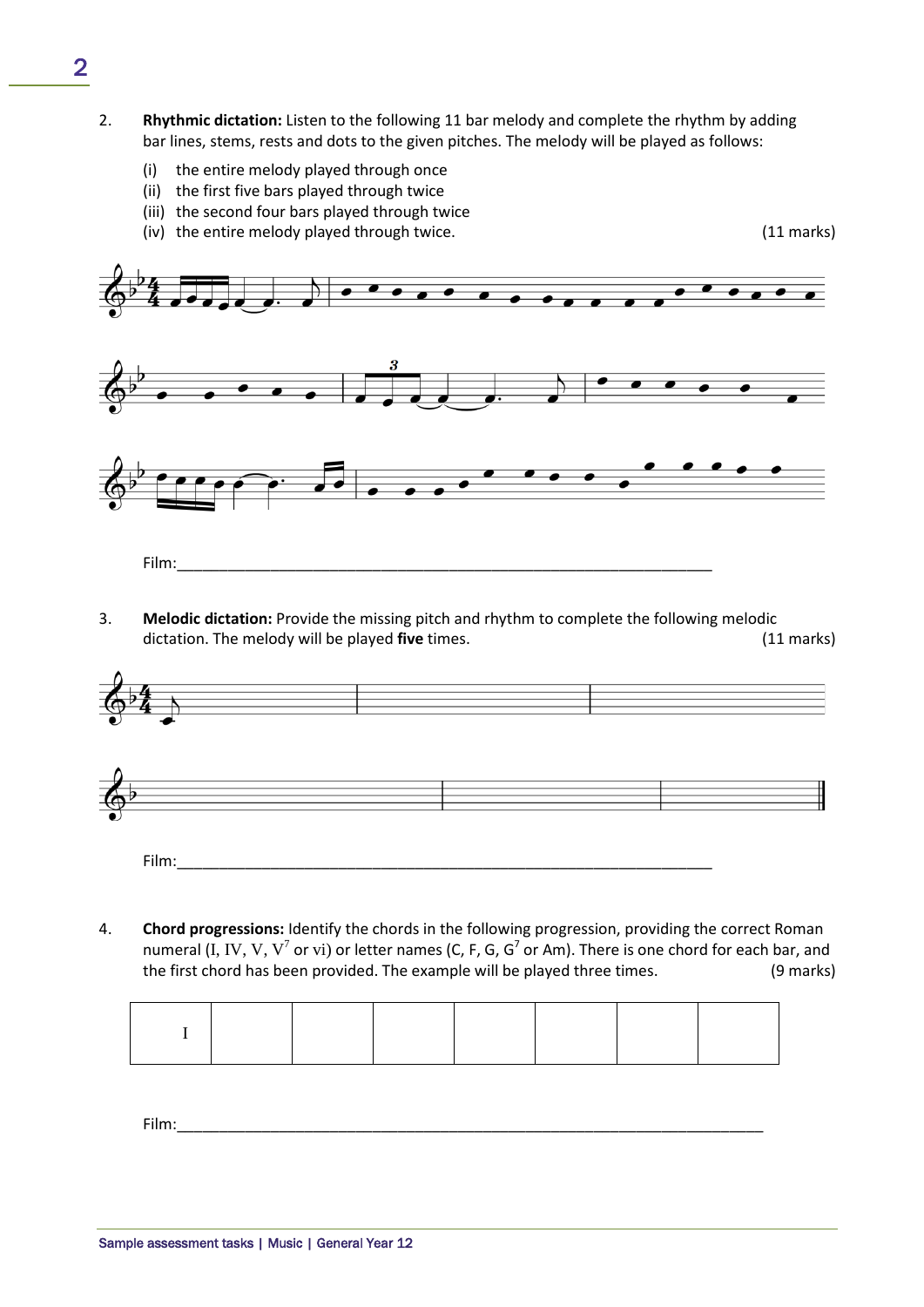(1 mark)

#### 5. **Aural analysis**

| <b>Extract One:</b> Listen to the following excerpt which will be played three times, and answer the<br>questions. | (8 marks) |
|--------------------------------------------------------------------------------------------------------------------|-----------|
| (i)<br>What is the tonality of this extract?                                                                       |           |
|                                                                                                                    | (1 mark)  |
| (ii)<br>Name the compositional device evident in the bass.                                                         |           |
|                                                                                                                    | (1 mark)  |
| (iii) Write the first two bars of the bass part, providing the time signature, rhythm and pitch.                   |           |
|                                                                                                                    |           |
|                                                                                                                    | (5 marks) |
|                                                                                                                    |           |

**Extract Two**: The following three excerpts represent a character in a film we have studied this semester. Each extract represents a different part in the story or development of the character. Identify the character and the correlating section of the film from which it is taken, and describe how the theme has been transformed musically to represent the development of the character. You must make at least **two** points for each extract, and refer to at least **two** different elements of music to support your response. Each extract will be played twice. (12 marks)

Film:\_\_\_\_\_\_\_\_\_\_\_\_\_\_\_\_\_\_\_\_\_\_\_\_\_\_\_\_\_\_\_\_\_\_\_\_\_\_\_\_\_\_\_\_\_\_\_\_\_\_\_\_\_\_\_\_\_\_\_\_\_\_\_\_\_\_\_\_\_\_\_

Film: The Character: The Character: Character:  $\Box$ 

|                      | Section in film | <b>Description of</b><br>character development | <b>Musical features</b><br>(at least 2 elements of music) |
|----------------------|-----------------|------------------------------------------------|-----------------------------------------------------------|
| Excerpt One          |                 |                                                |                                                           |
| Excerpt Two          |                 |                                                |                                                           |
| <b>Excerpt Three</b> |                 |                                                |                                                           |

## **ACKNOWLEDGEMENTS**

**Question 2** Score excerpt adapted from: Morricone, E (1986). *Gabriel's Oboe* [Theme from *The Mission*].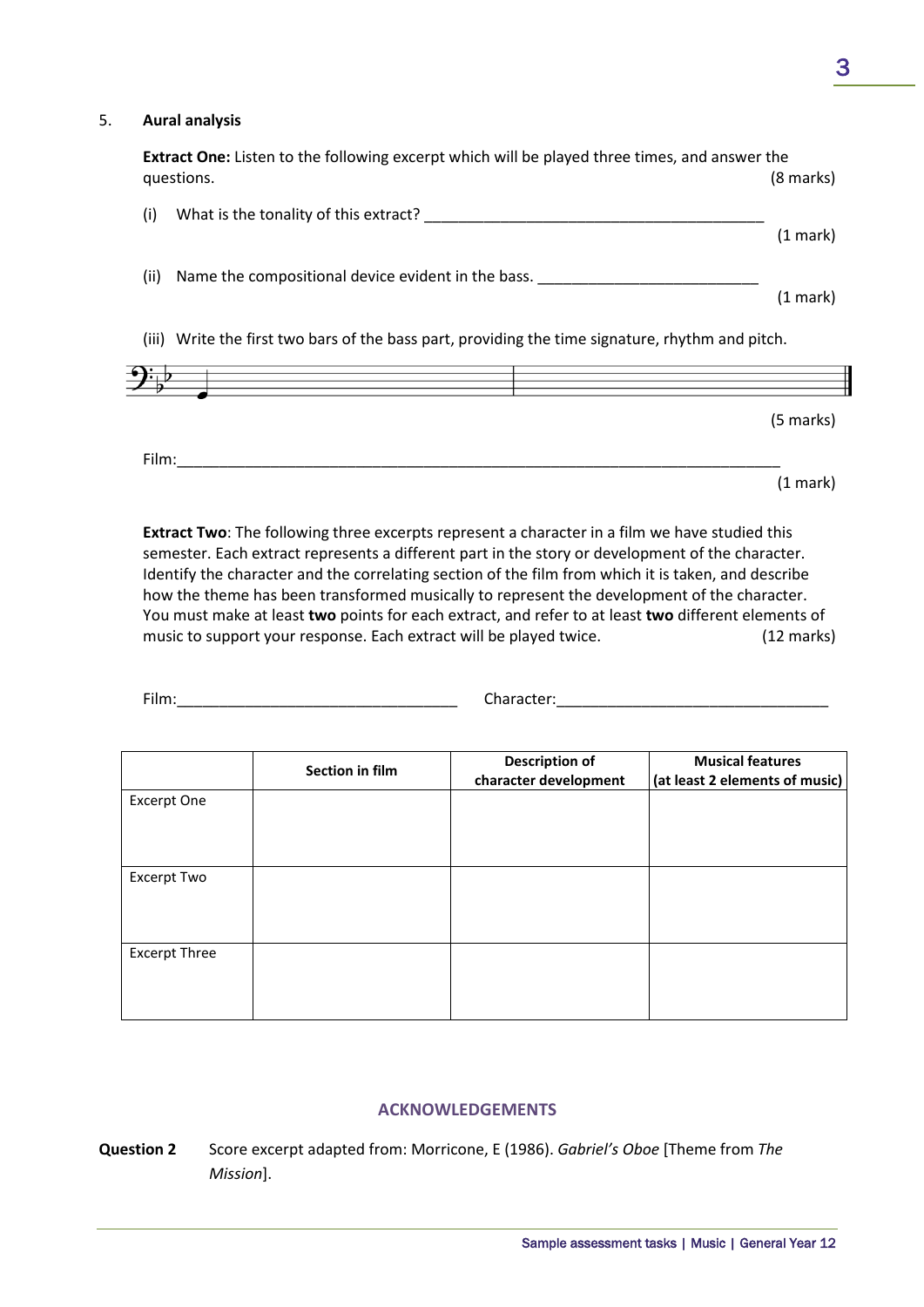# Marking key for sample assessment task 6 – Unit 3

1. **Interval recognition:** Complete the following melody by adding the missing notes. Identify the resulting intervals indicated by the brackets and write your response on the lines below the staff. The extract will be played three times.

[For copyright reasons, the score extract for this question cannot be provided. The score is taken from John Williams's *Theme from Schindler's List*, bars 1–2]

| (i) Perfect 8ve | (ii) Perfect 5th | (iii) minor 6th | (iv) minor 7th |
|-----------------|------------------|-----------------|----------------|
|                 |                  |                 |                |

Film: theme from *Schindler's List*

| Criteria                                  | <b>Mark</b> |
|-------------------------------------------|-------------|
| 1 mark for each correct interval          | 1–4         |
| 1 mark for each correct pair of notes     | 1–4         |
| 1 mark for correct identification of film |             |
| Total                                     |             |

2. **Rhythmic dictation:** Listen to the following melody and complete the rhythm by adding bar lines, stems, rests and dots to the given pitches.

[For copyright reasons, the score extract for this question cannot be provided. The score has been adapted from Ennio Morricone's *Gabriel's Oboe* (theme from *The Mission*). Some of the rhythms have been modified and simplified to make the example more accessible and align with the syllabus.]

Film: *The Mission (Gabriel's Oboe)*

| <b>Criteria</b>                                  | <b>Mark</b> |
|--------------------------------------------------|-------------|
| 1 mark for each beat for bars 2-5                | 16          |
| 2 marks for each bar for bars 8–10               | 6           |
| 1 mark for bar 11                                |             |
| Rhythmic grouping correct for all notes          |             |
| 1-2 errors in rhythmic grouping                  |             |
| All 4 ties correct                               | ς           |
| 3 ties correct                                   |             |
| $1-2$ ties correct                               |             |
| All bar lines correct                            |             |
| 2–3 bar lines correct                            |             |
| 0-1 bar lines correct                            | 0           |
| <b>Subtotal</b>                                  | /30         |
| (Divide the total by three for a mark out of 10) | /10         |
| 1 mark for correct identification of film        |             |
| Total                                            |             |

4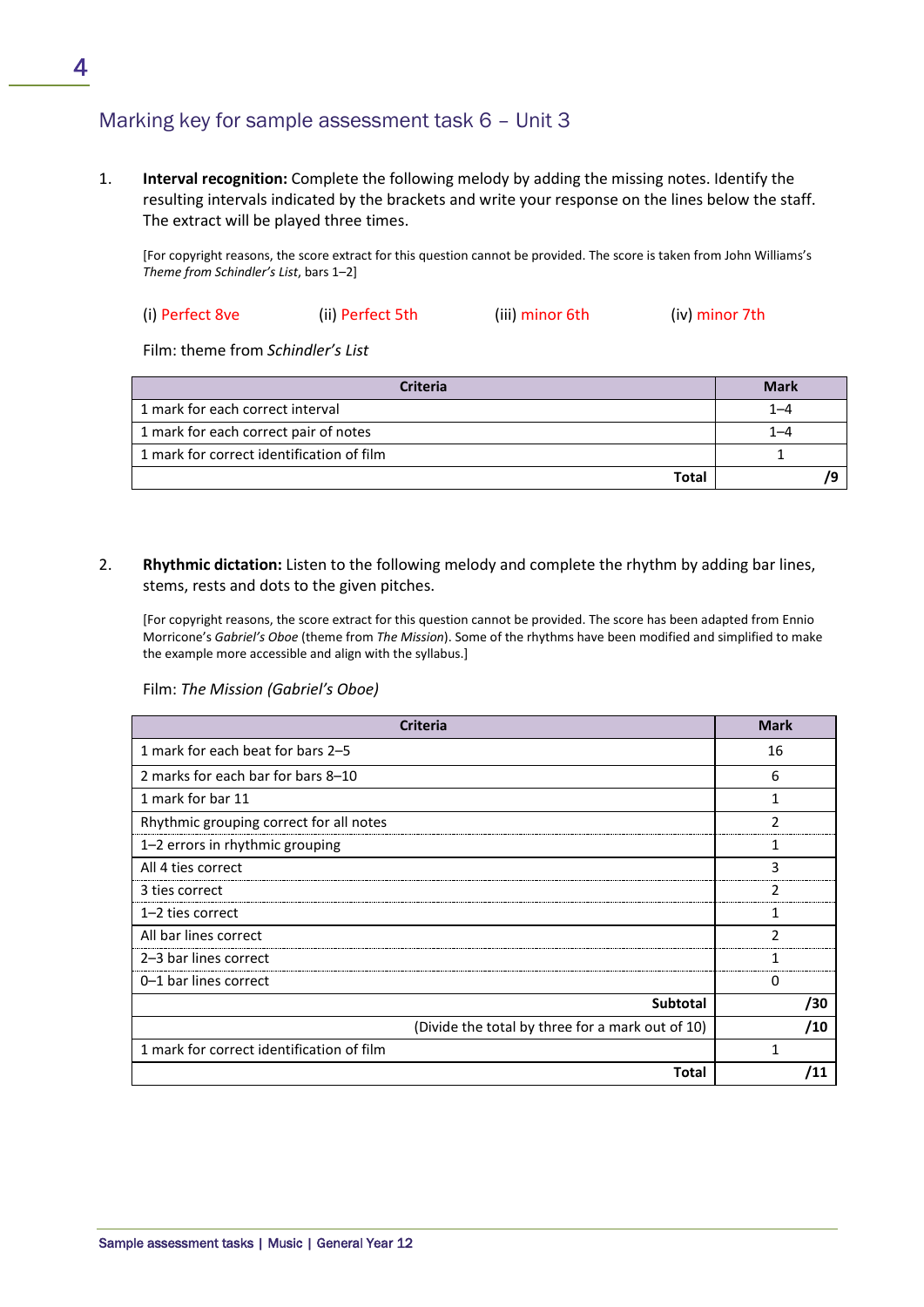#### 3. **Melodic dictation:** Provide the missing pitch and rhythm to complete the following melodic dictation. The melody will be played five times.

[For copyright reasons, the score extract for this question cannot be provided. The score has been adapted from Randy Newman's *When she loved me* (from *Toy Story 2*). The excerpt has been adapted so that the first four bars link straight into bars 9 and 10, including the upbeat from bar 8, to create a 6 bar example. The rhythm and melody was slightly simplified to make it more accessible and align with the syllabus].

| Criteria                                                                            | Mark     |
|-------------------------------------------------------------------------------------|----------|
| 1 mark for each correct note (30 notes)                                             | $1 - 30$ |
| 1 mark for the correct rhythm for each beat, bars 1–4 (divide the total of 16 by 2) | 1–8      |
| 1 mark for the correct rhythm in bar 5 and bar 6                                    | $1 - 2$  |
| Subtotal                                                                            |          |
| (Divide the total by four for a mark out of 10)                                     |          |
| 1 mark for correct identification of film                                           |          |
| Total                                                                               |          |

Film: *Toy Story 2 (When she loved me)*

## 4. **Chord progressions:** Identify the chords in the following progression, providing the correct Roman numeral. The tonic chord will be heard before the progression is played.

(The extract is based on the first 8 bars of *Hallelujah,* as sung by Rufus Wainwright, without the introduction.)

Film: *Shrek (Hallelujah)*

| <b>Criteria</b>                           | <b>Mark</b> |
|-------------------------------------------|-------------|
| 1 mark for each correct chord             | 1–8         |
| 1 mark for correct identification of film |             |
| Total                                     |             |

#### 5. **Aural analysis**

**Extract One:** Listen to the following excerpt which will be played three times, and answer the questions.

- (i) What is the tonality of this extract?
- (ii) Name the compositional device evident in the bass.
- (iii) Write the first two bars of the bass part, providing the time signature, rhythm and pitch.

[For copyright reasons, the score extract for this question cannot be provided. The score has been adapted from Lalo Schifrin's Theme from *Mission Impossible* (opening riff).]

#### Film: *Mission Impossible*

|       | Criteria                                         | Mark |
|-------|--------------------------------------------------|------|
|       | minor                                            |      |
| (ii)  | ostinato/riff                                    |      |
| (iii) | 1 mark for correct time signature                |      |
|       | 1 mark for the correct rhythm in bar 1 and bar 2 |      |
|       | 1 mark for the correct pitch in bar 1 and bar 2  | 1-2  |
|       | 1 mark for correct identification of film        |      |
|       |                                                  |      |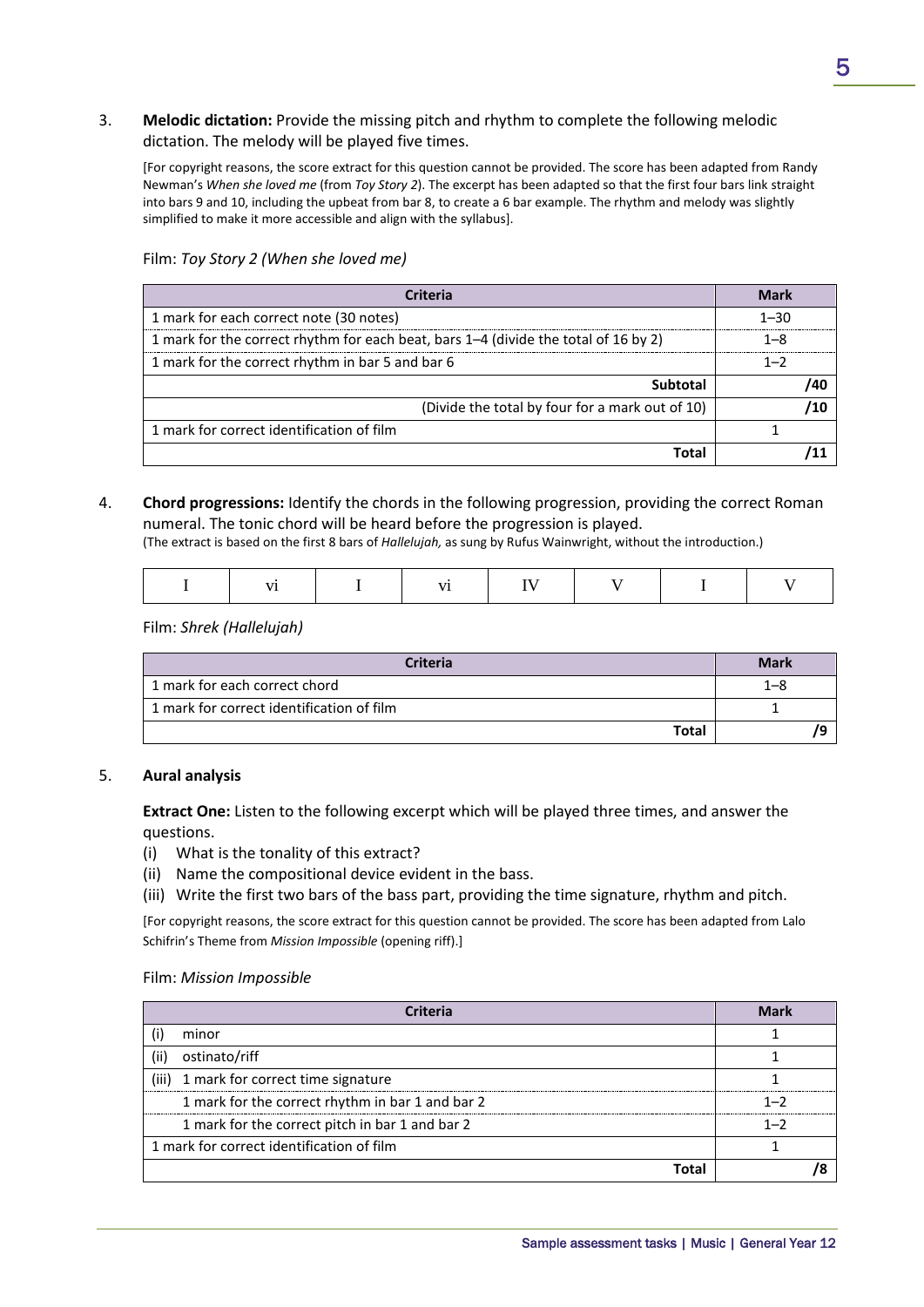**Extract Two**: the following three excerpts represent a character in a film we have studied this semester. Each extract represents a different part in the story or development of the character. Identify the character and the correlating section of the film from which it is taken, and describe how the theme has been transformed musically to represent the development of the character. You must make at least two points for each extract, and refer to at least two different elements of music to support your response. Each extract will be played twice.

| Film:<br><b>Character:</b>                                             |      |     |
|------------------------------------------------------------------------|------|-----|
| Criteria                                                               |      |     |
| Selection of excerpts will depend on films studied                     |      |     |
| 1 mark for each correct section                                        |      | 1—4 |
| 1 mark for each description of character development                   |      | 1–3 |
| 1 mark for description of each element (two required for each excerpt) |      |     |
|                                                                        | 'ota |     |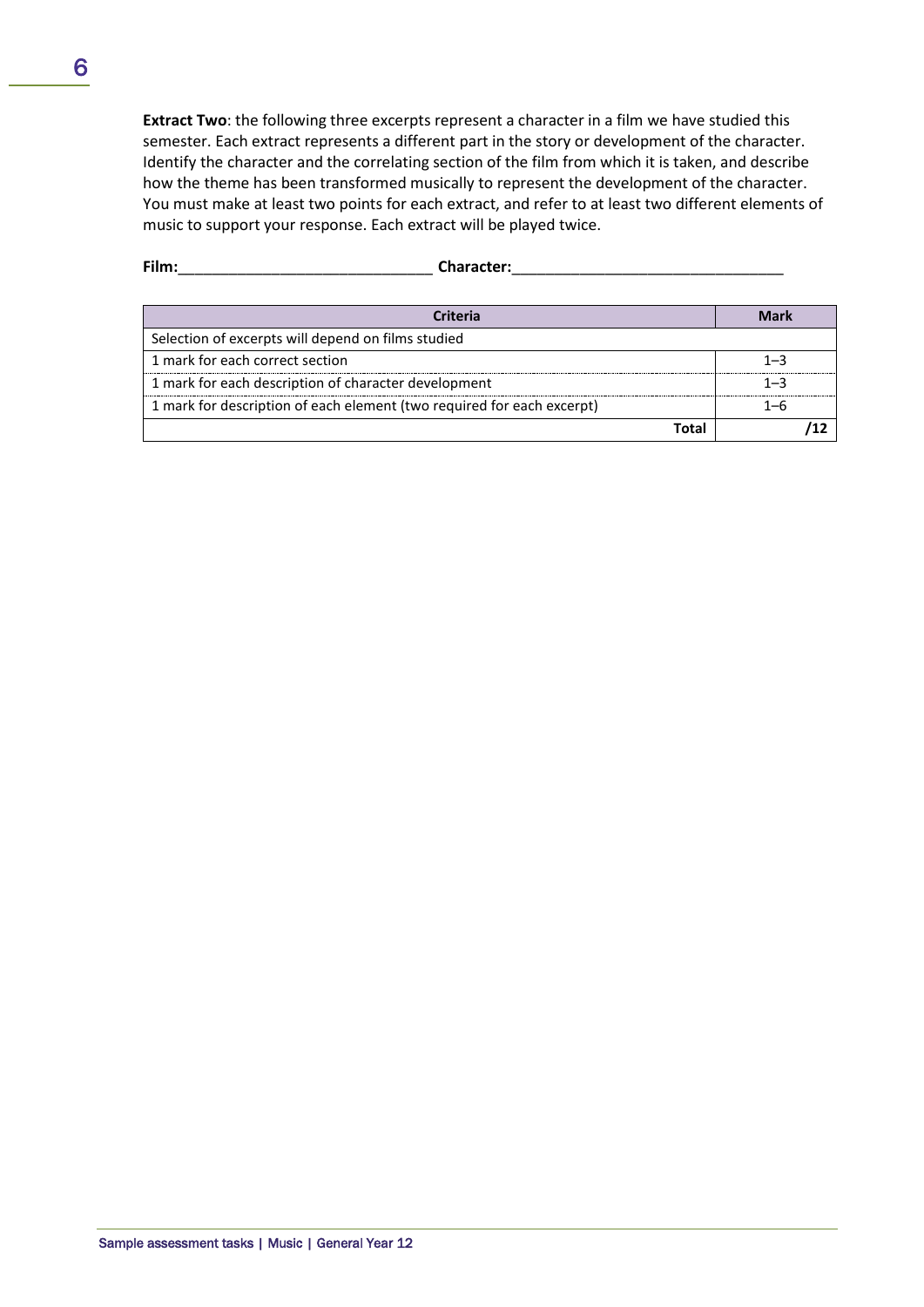## Sample assessment task

## Music – General Year 12

Task 8 – Unit 4

#### **Assessment type: Composing and arranging**

This task will cover the following concepts:

- word setting and rhythmic scansion
- melody writing
- accompaniment writing

#### **Conditions**

Time for the task: Semester 2, Week 3 Period allowed for the completion of the task: 75 minutes

#### **Task weighting**

2% of the school mark for this pair of units

#### **COMPOSING and ARRANGING MELODY and ACCOMPANIMENT WRITING**

\_\_\_\_\_\_\_\_\_\_\_\_\_\_\_\_\_\_\_\_\_\_\_\_\_\_\_\_\_\_\_\_\_\_\_\_\_\_\_\_\_\_\_\_\_\_\_\_\_\_\_\_\_\_\_\_\_\_\_\_\_\_\_\_\_\_\_\_\_\_\_\_\_\_\_\_\_\_\_\_\_\_\_\_\_\_\_\_\_\_\_\_\_\_\_\_\_\_\_\_\_\_\_\_

**Name:\_\_\_\_\_\_\_\_\_\_\_\_\_\_\_\_\_\_\_\_\_\_\_\_\_\_\_\_\_\_\_ Mark: /40**

This task consists of three parts. Using the text and manuscript provided, respond to each of the following parts to create a melody and accompaniment in a Music Theatre style.

#### **Part One: Rhythmic scansion (11 marks)**

You will be given two lines of text from a musical to use as the basis of a rhythmic scansion. You must include the following:

- an appropriate time signature and correct bar lines
- a range of note values and correctly grouped rhythms
- effective word scansion.

#### **Part Two: Melody writing (14 marks)**

Using your rhythmic scansion as a basis, you are to write a suitable 8 bar melody in a Music Theatre style. You must include the following:

- effective melodic contour and climax
- range and suitability for the selected voice type
- appropriate tempo, dynamics and articulation to convey a suitable Music Theatre style
- effective word painting.

#### **Part Three: Accompaniment writing (15 marks)**

You will write a suitable accompaniment for the first four bars of your melody, using either guitar or piano. Provide appropriate chords to fit the first four bars of your melody and make sure your accompaniment fits the selected chords. You must include the following:

- appropriate chords
- clear relationship to the selected chords
- stylistic continuity of accompaniment pattern
- range and suitability for the guitar or piano
- appropriate dynamics and articulation
- neat and accurate score.

#### Sample assessment tasks | Music | General Year 12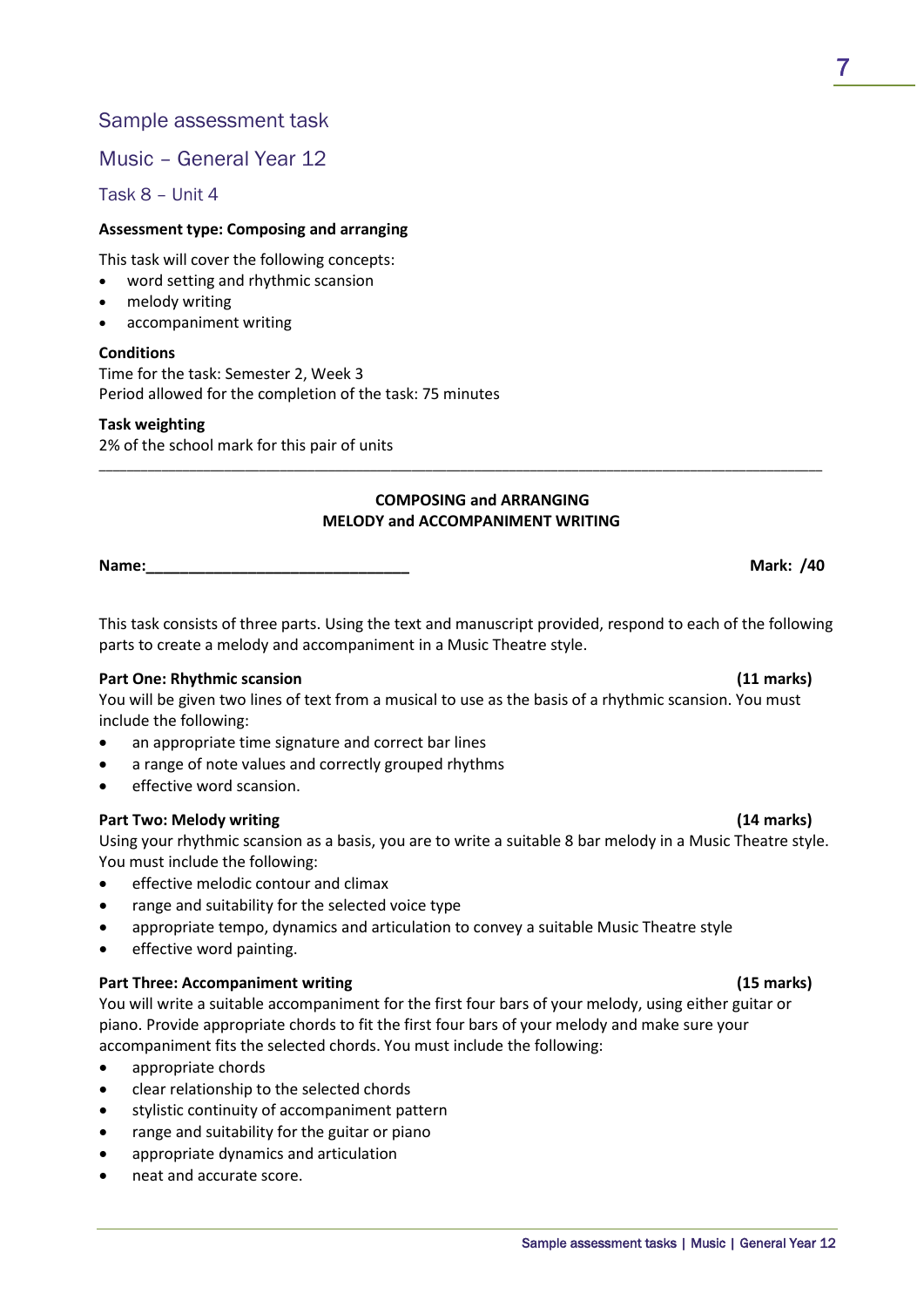# Marking key for sample assessment task 8 – Unit 4

# **Part One: Rhythmic scansion**

| <b>Standards of Achievement</b>                                                                                                                 | <b>Marks</b> | <b>Score</b> |
|-------------------------------------------------------------------------------------------------------------------------------------------------|--------------|--------------|
| Time signature and bar lines                                                                                                                    |              |              |
| Selects an appropriate time signature to fit the given text and all bar lines are correct                                                       | 3            |              |
| Selects an appropriate time signature for the given text, but not all bar lines are correct                                                     | $1 - 2$      |              |
|                                                                                                                                                 | O            | ′3           |
|                                                                                                                                                 |              |              |
| Effectively uses a wide range of note values and all rhythms are correctly grouped                                                              |              |              |
| Uses a reasonable range of note values and most rhythms are correctly grouped                                                                   | 1–2          |              |
| Uses a limited range of note values with several incorrect rhythmic groupings                                                                   | $\mathbf{I}$ | /3           |
| <b>Word scansion</b>                                                                                                                            |              |              |
| Rhythms are appropriate for the words, with correctly placed accents and effective                                                              | $4 - 5$      |              |
| scansion, and some imaginative use of rhythm to enhance the text                                                                                |              |              |
| Rhythms are mostly appropriate for the words, with minor inconsistencies in accent<br>placement and scansion                                    | $2 - 3$      |              |
| Rhythms are sometimes inappropriate for the words, with some incorrectly placed<br>accents and occasional ineffective scansion                  |              |              |
|                                                                                                                                                 |              |              |
| Rhythms are mostly inappropriate for the words, with several incorrectly placed accents<br>and mostly ineffective and/or inappropriate scansion | n            |              |
|                                                                                                                                                 | Total        |              |

# **Part Two: Melody writing**

| <b>Standards of Achievement</b>                                                                                        | <b>Marks</b> | <b>Score</b> |
|------------------------------------------------------------------------------------------------------------------------|--------------|--------------|
| <b>Melodic contour and climax</b>                                                                                      |              |              |
| Establishes and maintains effective melodic contour throughout and incorporates a clear<br>and well-structured climax  | $4 - 5$      |              |
| Establishes and mostly maintains suitable melodic contour throughout and incorporates a<br>climax                      | $2 - 3$      |              |
| Melodic contour is inconsistent and sometimes ineffective and does not incorporate a<br>suitable climax                | $1 - 2$      |              |
| Melodic contour is limited and mostly ineffective and there is no evidence of a climax                                 | 0            | /5           |
| <b>Range and suitability</b>                                                                                           |              |              |
| The melody is entirely within range and is suitable for the selected voice type                                        | 2            |              |
| The melody is mostly within range and suitability for the selected voice type                                          | 1            |              |
| The melody is not within range and is not suitably written for the selected voice type                                 | 0            | /2           |
| Tempo, dynamics and articulation                                                                                       |              |              |
| Demonstrates effective use of tempo, dynamics and articulation to convey a suitable<br>Music Theatre style             | 4            |              |
| Demonstrates appropriate use of tempo, dynamics and articulation to convey a mostly<br>suitable Music Theatre style    | $2 - 3$      |              |
| Demonstrates inconsistent and sometimes ineffective use of tempo, dynamics and<br>articulation and Music Theatre style | 1            |              |
| Demonstrates minimal or mostly ineffective use of tempo, dynamics and articulation and<br>Music Theatre style          | 0            | /4           |
| <b>Word painting</b>                                                                                                   |              |              |
| Incorporates effective examples of word painting                                                                       | 3            |              |
| Incorporates some effective examples of word painting                                                                  | 2            |              |
| Incorporates minimal and mostly ineffective examples of word painting                                                  | 1            |              |
| Does not incorporate any examples of word painting                                                                     | 0            | /3           |
|                                                                                                                        | <b>Total</b> | /14          |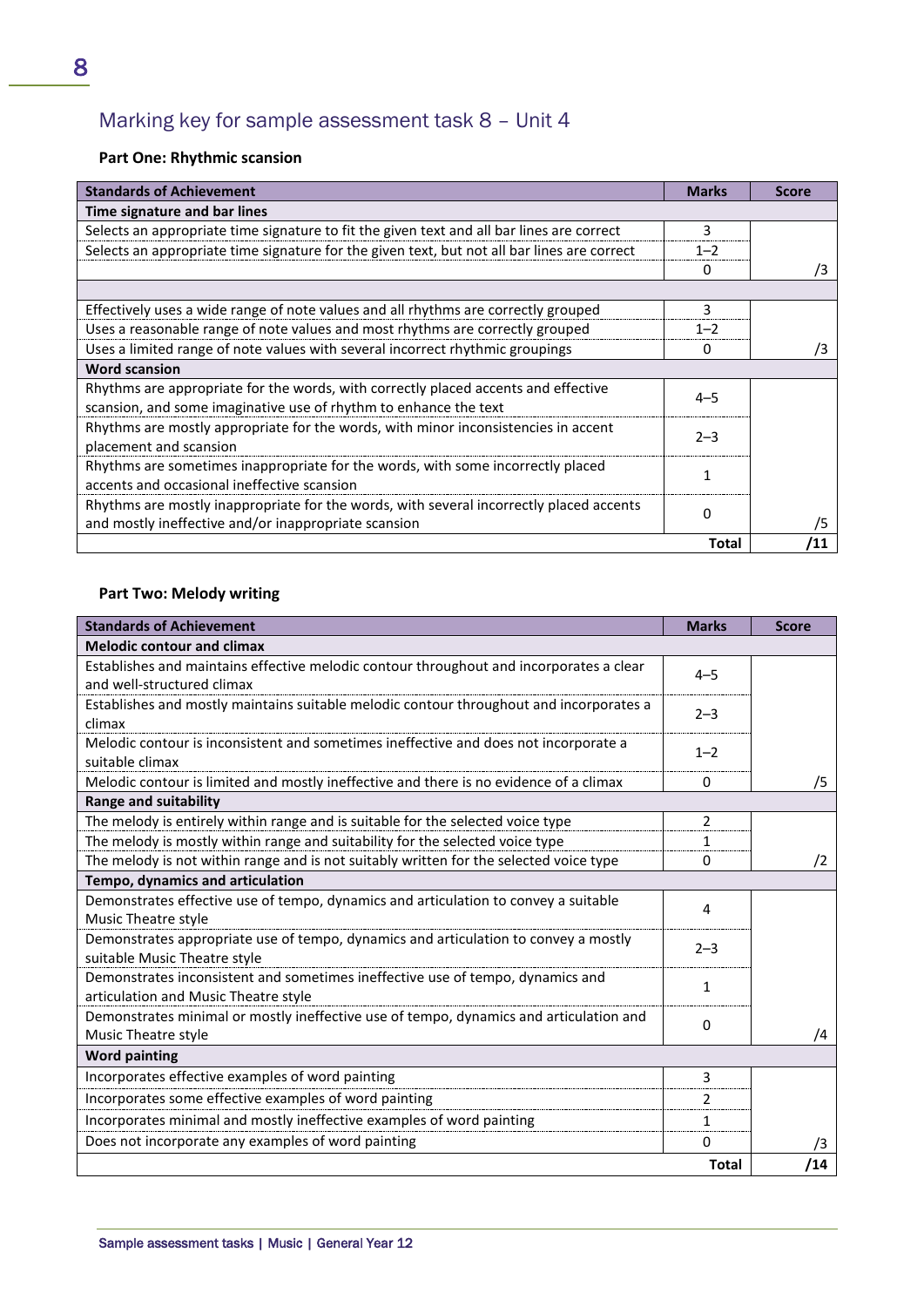## **Part Three: Accompaniment**

| <b>Standards of Achievement</b>                                                           | <b>Marks</b>                | <b>Score</b> |
|-------------------------------------------------------------------------------------------|-----------------------------|--------------|
| <b>Chord selection</b>                                                                    |                             |              |
| Selects appropriate and correct chords for the melody                                     | 2                           |              |
| Selects chords that are mostly appropriate for the melody                                 | 1                           |              |
| Selects several incorrect chords that are inappropriate for the melody                    | 0                           | /2           |
| <b>Relationship to selected chords</b>                                                    |                             |              |
| The accompaniment demonstrates a clear relationship to the selected chords                | 3                           |              |
| The accompaniment demonstrates a relationship to the selected chords, with occasional     | 2                           |              |
| incorrect notes                                                                           |                             |              |
| The accompaniment demonstrates some relationship to the selected chords with several      | 1                           |              |
| incorrect notes                                                                           |                             |              |
| The accompaniment demonstrates little relationship to the selected chords with mostly     | 0                           |              |
| incorrect notes                                                                           |                             | /3           |
| Stylistic continuity of accompaniment pattern                                             |                             |              |
| The accompaniment maintains stylistic consistency and effectively supports the melody     | 3                           |              |
| throughout                                                                                |                             |              |
| The accompaniment mostly demonstrates stylistic consistency and provides some support     | 2                           |              |
| for the melody                                                                            |                             |              |
| The accompaniment is stylistically inconsistent and offers minimal support for the melody | $\mathbf{1}$                |              |
| The accompaniment is stylistically inconsistent and mostly incorrect, and offers no       | $\Omega$                    |              |
| support for the melody                                                                    |                             | /3           |
| <b>Range and suitability</b>                                                              |                             |              |
| The melody is entirely within range and is suitable for the guitar or piano               | 2                           |              |
| The melody is mostly within range and suitability for the guitar or piano                 | 1                           |              |
| The melody is not within range and is not suitably written for the guitar or piano        | 0                           | /2           |
| Tempo, dynamics and articulation                                                          |                             |              |
| Demonstrates effective use of tempo, dynamics and articulation                            | 3                           |              |
| Demonstrates appropriate use of tempo, dynamics and articulation to convey a mostly       | 2                           |              |
| suitable Music Theatre style                                                              |                             |              |
| Demonstrates inconsistent and sometimes ineffective use of tempo, dynamics and            | 1                           |              |
| articulation and Music Theatre style                                                      |                             |              |
| Demonstrates minimal or mostly ineffective use of tempo, dynamics and articulation and    | 0                           |              |
| Music Theatre style                                                                       |                             | /3           |
| <b>Neat and accurate score</b>                                                            |                             |              |
| Produces a neat and accurate score                                                        | 2                           |              |
| Produces a mostly neat score with some inconsistencies and errors in scoring              | $\mathbf{1}$                |              |
| Produces an untidy and poorly presented score with several errors                         | 0                           | 72           |
|                                                                                           | <b>Total</b>                | /15          |
|                                                                                           | <b>Total of entire task</b> | /40          |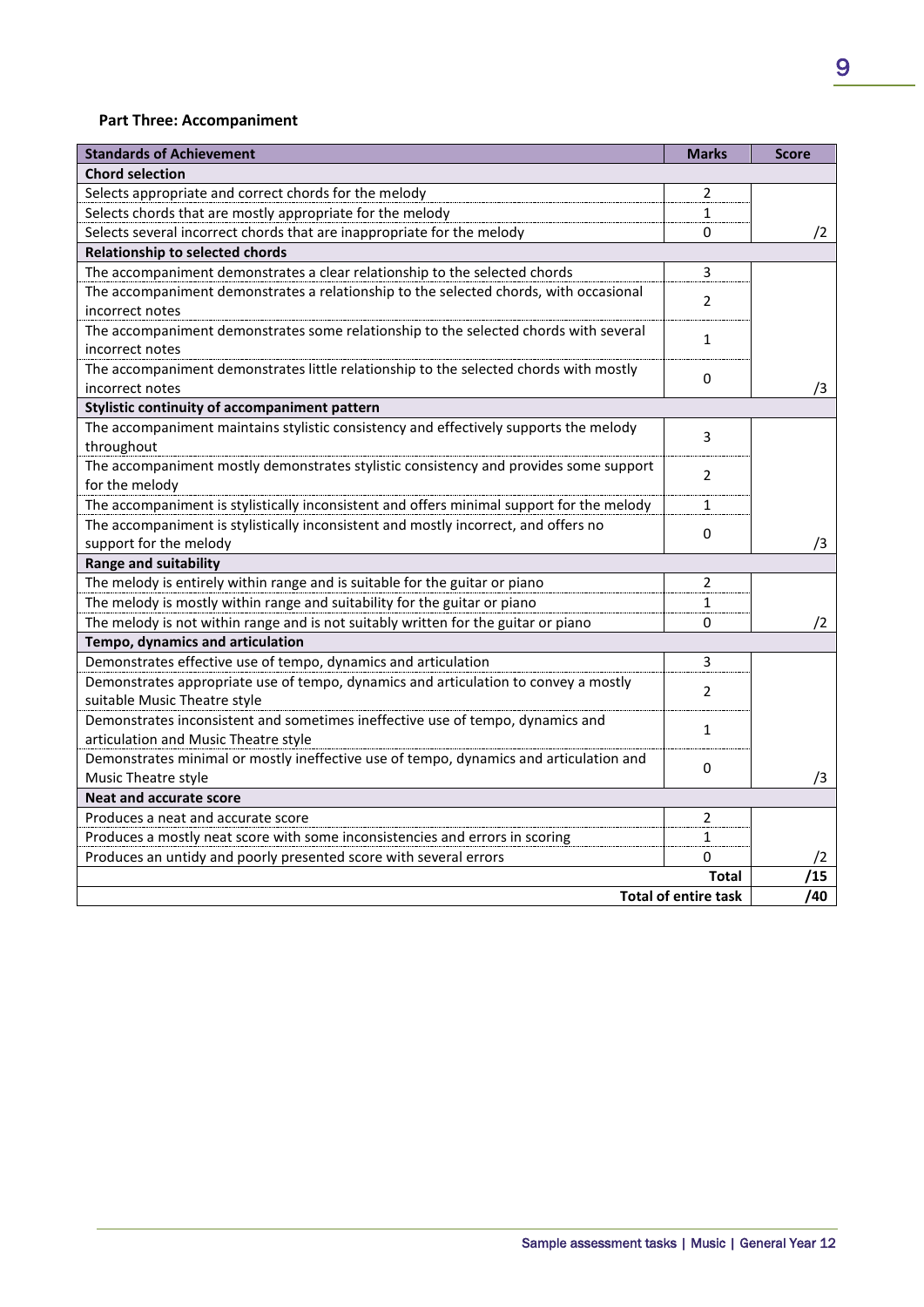# Sample assessment task

Music – General Year 12

Task 10 – Unit 4

#### **Assessment type: Investigation and analysis**

*This task is a sample only and can be substituted with other examples of a similar standard appropriate to context.*

The paper will contain three sections and will cover the following concepts:

aural and visual analysis questions based on the works studied this semester, identifying the work, composer; section; instrumentation; use of musical elements; form; compositional devices and programmatic features.

#### **Conditions**

Time for the task: 60 minutes Formal in class assessment, Semester 2, Week 7

#### **Task weighting**

3% of the school mark for this pair of units

### **INVESTIGATION and ANALYSIS COMPARATIVE AURAL and VISUAL ANALYSIS – Music Theatre**

\_\_\_\_\_\_\_\_\_\_\_\_\_\_\_\_\_\_\_\_\_\_\_\_\_\_\_\_\_\_\_\_\_\_\_\_\_\_\_\_\_\_\_\_\_\_\_\_\_\_\_\_\_\_\_\_\_\_\_\_\_\_\_\_\_\_\_\_\_\_\_\_\_\_\_\_\_\_\_\_\_\_\_\_\_\_\_\_\_\_\_\_\_\_\_\_\_\_\_\_\_\_\_\_

**Name \_\_\_\_\_\_\_\_\_\_\_\_\_\_\_\_\_\_\_\_\_\_\_\_\_\_\_\_\_\_\_ Final mark /55 marks**

#### **Comparative aural and visual analysis**

You will be provided with a selection of familiar and unfamiliar Music Theatre excerpts covering a range of styles.

You will be required to aurally identify one recorded excerpt, visually identify one Music Theatre score excerpt, and analyse one audio visual excerpt according to the given criteria.

#### **Aural and visual analysis**

- Identify the era and style represented by the excerpt for each excerpt.
- Identify a possible composer and artist for each excerpt.
- Identify the form and vocal style of each excerpt.
- Address a minimum of four criteria for each excerpt, writing at least two sentences to justify your response.
- Refer to specific bars or sections within the score or sections in the audio visual footage to support each criteria selected.
- Address all of the following criteria, at least once, within this task.

10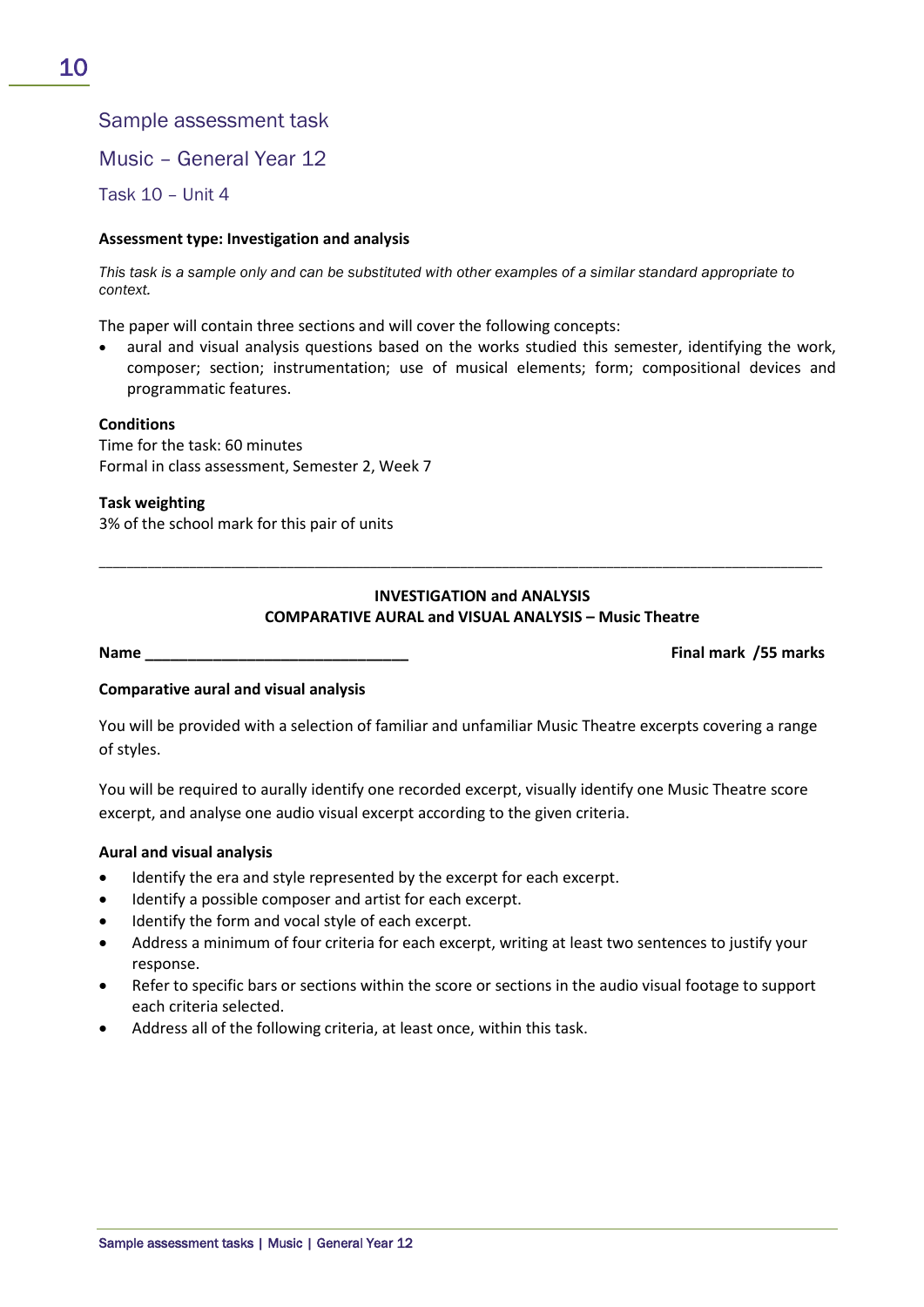### Criteria:

- Use of staging, costuming and production techniques in the audio visual footage excerpts that correlate with or support and enhance the role and use of music elements.
	- Identification of at least four of the following:
		- **type of voice/s and vocal style**
		- tempo, metre and rhythm
		- tonality
		- textural features
		- melodic and harmonic elements
		- dynamics and articulations
		- compositional devices
		- instrumental and vocal timbres and colouristic effects.

*For copyright reasons, copies of the scores cannot be included. Teachers should select a range of Music Theatre excerpts, representing different composers, artists and styles.*

*(The student response can be in any form or a number of different forms depending on the example and the cohort. The response could be as part of a table that correlates with the marking key, as a series of short paragraphs or dot points, an extended response, specific questions related to the dot points or a combination of responses across the three excerpts.)*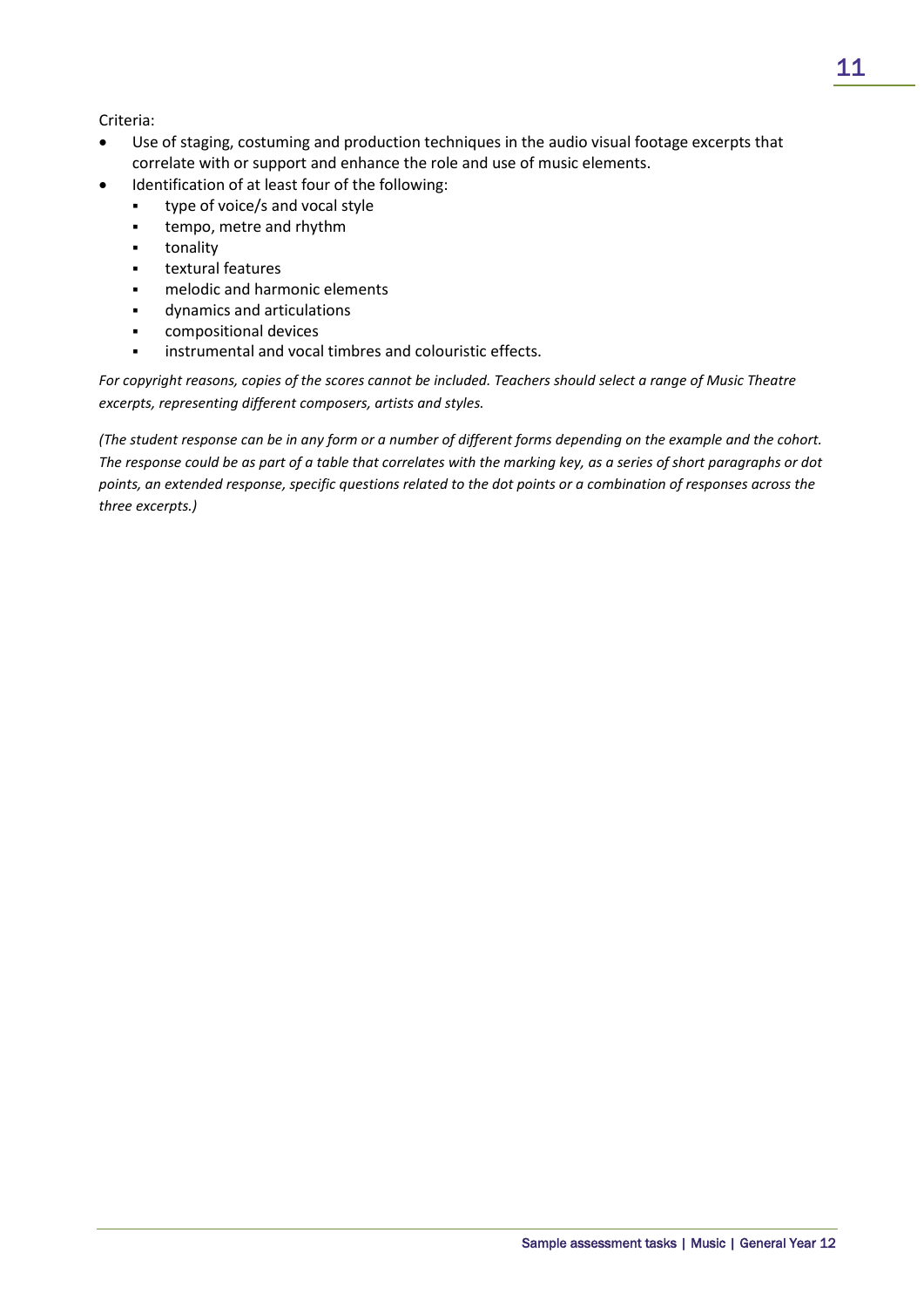# Marking key for sample assessment task 10 – Unit 4

## **Part One: Rhythmic scansion**

#### **Aural analysis – recorded excerpt**

|                                                                                                   | <b>Marks</b> |    |
|---------------------------------------------------------------------------------------------------|--------------|----|
| Identification of era and style                                                                   |              |    |
| Correctly identifies era and style                                                                | 2            |    |
| Correctly identifies era or style                                                                 | 1            |    |
| Incorrectly identifies era and style                                                              | 0            |    |
| <b>Total</b>                                                                                      | /2           |    |
| Identification of possible composer and artist                                                    |              |    |
| Correctly identifies possible composer and artist                                                 | 2            |    |
| Correctly identifies possible composer or artist                                                  | 1            |    |
| Incorrectly identifies possible composer and artist                                               | 0            |    |
| <b>Total</b>                                                                                      | $\sqrt{2}$   |    |
| Identification of form and vocal style                                                            |              |    |
| Correctly identifies form and vocal style                                                         | 2            |    |
| Correctly identifies form or vocal style                                                          | 1            |    |
| Incorrectly identifies form and vocal style                                                       | 0            |    |
| <b>Total</b>                                                                                      | /2           |    |
| Criteria                                                                                          |              |    |
| Addresses at least four criteria, providing detailed and insightful discussion for each           | $7 - 8$      |    |
| Addresses at least four criteria, providing detailed discussion for most                          | $5 - 6$      |    |
| Addresses only 2-3 criteria, providing some discussion for most                                   | $3 - 4$      |    |
| Addresses only 1-2 criteria, providing minimal discussion                                         | $1 - 2$      |    |
| Does not address or incorrectly addresses criteria, providing minimal, incorrect or no discussion | 0            |    |
| <b>Total</b>                                                                                      |              | /8 |
| <b>Evidence from the recording</b>                                                                |              |    |
| Provides several examples of evidence from the recording to support analysis                      | 3            |    |
| Provides some examples of evidence from the recording that mostly supports analysis               | 2            |    |
| Provides minimal evidence from the recording that is mostly unsupportive                          | 1            |    |
| Provides no evidence from the recording or provides evidence that is incorrect and unsupportive   | 0            |    |
| Total                                                                                             |              | /3 |
| <b>Total for aural analysis</b>                                                                   | /17          |    |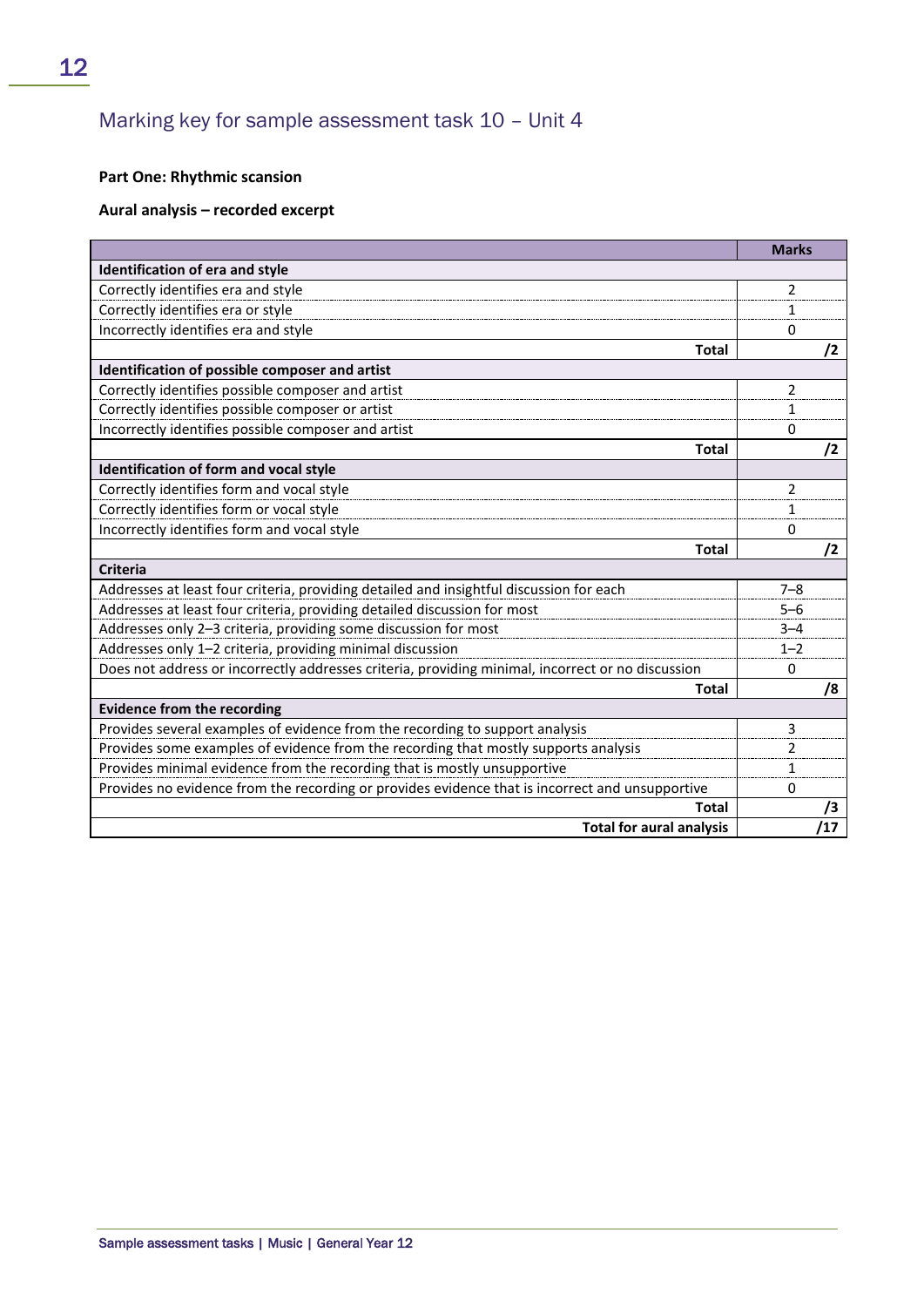# **Visual analysis – score excerpt**

|                                                                                                   | <b>Marks</b> |     |
|---------------------------------------------------------------------------------------------------|--------------|-----|
| Identification of era and style                                                                   |              |     |
| Correctly identifies era and style                                                                | 2            |     |
| Correctly identifies era or style                                                                 | 1            |     |
| Incorrectly identifies era and composer                                                           | 0            |     |
| <b>Total</b>                                                                                      |              | /2  |
| Identification of possible composer and artist                                                    |              |     |
| Correctly identifies possible composer and artist                                                 | 2            |     |
| Correctly identifies possible composer or artist                                                  | 1            |     |
| Incorrectly identifies possible composer and artist                                               | 0            |     |
| <b>Total</b>                                                                                      |              | /2  |
| Identification of form and vocal style                                                            |              |     |
| Correctly identifies form and vocal style                                                         | 2            |     |
| Correctly identifies form or vocal style                                                          | 1            |     |
| Incorrectly identifies form and vocal style                                                       | 0            |     |
| <b>Total</b>                                                                                      |              | /2  |
| <b>Criteria</b>                                                                                   |              |     |
| Addresses at least four criteria, providing detailed and insightful discussion for each           | $7 - 8$      |     |
| Addresses at least four criteria, providing detailed discussion for most                          | $5 - 6$      |     |
| Addresses only 2-3 criteria, providing some discussion for most                                   | $3 - 4$      |     |
| Addresses only 1-2 criteria, providing minimal discussion                                         | $1 - 2$      |     |
| Does not address or incorrectly addresses criteria, providing minimal, incorrect or no discussion | 0            |     |
| Total                                                                                             |              | /8  |
| <b>Evidence from the score</b>                                                                    |              |     |
| Provides several examples of evidence from the score to support analysis                          | 3            |     |
| Provides some examples of evidence from the score that mostly supports analysis                   | 2            |     |
| Provides minimal evidence from the score that is mostly unsupportive                              | 1            |     |
| Provides no evidence from the score or provides evidence that is incorrect and unsupportive       | 0            |     |
| <b>Total</b>                                                                                      |              |     |
| <b>Total for visual analysis</b>                                                                  |              | '17 |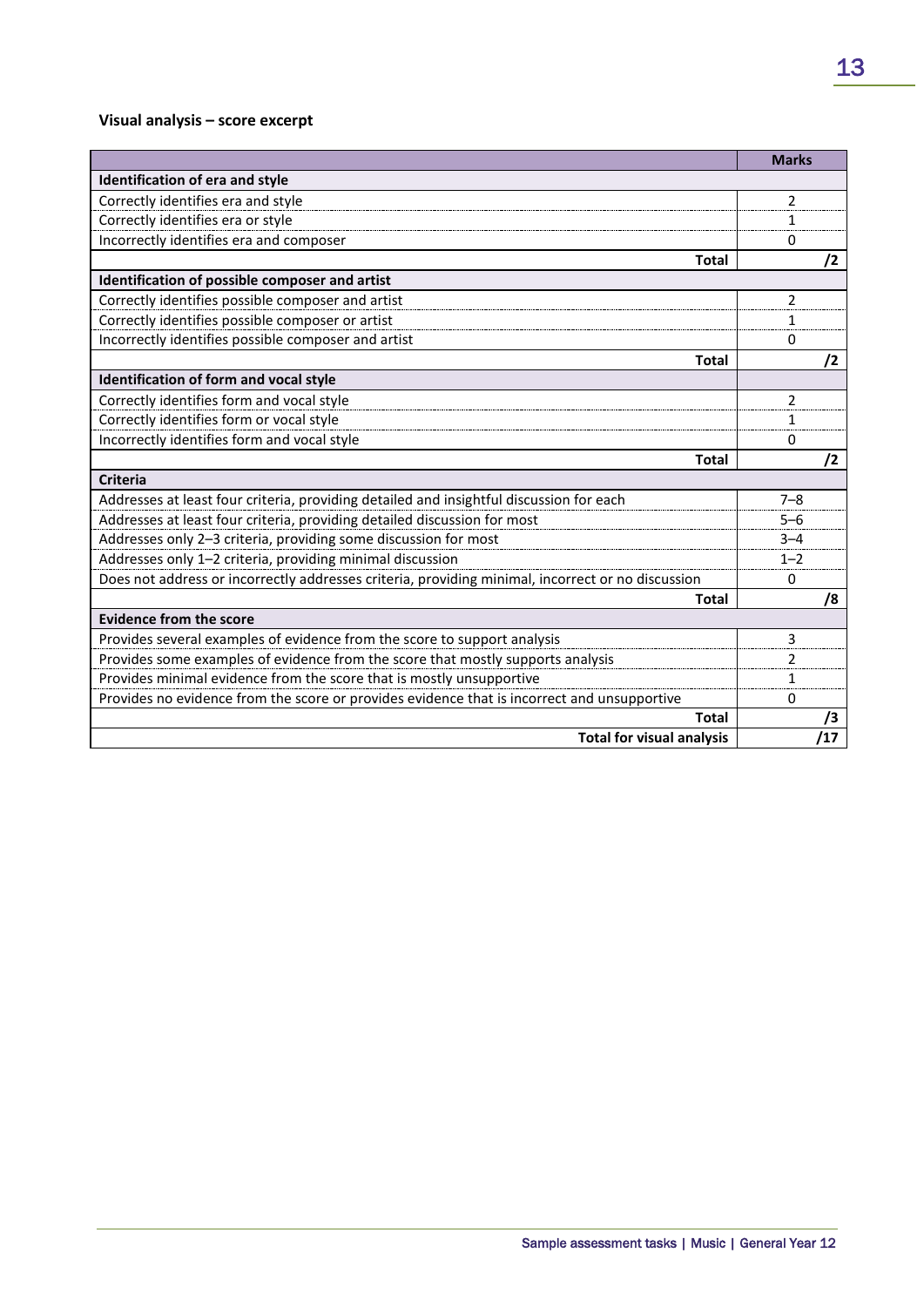# **Aural and visual analysis – audio visual excerpts**

|                                                                                                                                                                       | <b>Marks</b>   |     |
|-----------------------------------------------------------------------------------------------------------------------------------------------------------------------|----------------|-----|
| Identification of era and style                                                                                                                                       |                |     |
| Correctly identifies era and style                                                                                                                                    | $\overline{2}$ |     |
| Correctly identifies era or style                                                                                                                                     | $\mathbf{1}$   |     |
| Incorrectly identifies era and composer                                                                                                                               | 0              |     |
| <b>Total</b>                                                                                                                                                          |                | /2  |
| Identification of possible composer and artist                                                                                                                        |                |     |
| Correctly identifies possible composer and artist                                                                                                                     | 2              |     |
| Correctly identifies possible composer or artist                                                                                                                      | 1              |     |
| Incorrectly identifies possible composer and artist                                                                                                                   | 0              |     |
| <b>Total</b>                                                                                                                                                          |                | /2  |
| Identification of form and vocal style                                                                                                                                |                |     |
| Correctly identifies form and vocal style                                                                                                                             | 2              |     |
| Correctly identifies form or vocal style                                                                                                                              | $\mathbf{1}$   |     |
| Incorrectly identifies form and vocal style                                                                                                                           | 0              |     |
| <b>Total</b>                                                                                                                                                          |                | /2  |
| <b>Criteria</b>                                                                                                                                                       |                |     |
| Addresses at least four criteria, providing detailed and insightful discussion for each                                                                               | $7 - 8$        |     |
| Addresses at least four criteria, providing detailed discussion for most                                                                                              | $5 - 6$        |     |
| Addresses only 2-3 criteria, providing some discussion for most                                                                                                       | $3 - 4$        |     |
| Addresses only 1-2 criteria, providing minimal discussion                                                                                                             | $1 - 2$        |     |
| Does not address or incorrectly addresses criteria, providing minimal, incorrect or no discussion                                                                     | 0              |     |
| <b>Total</b>                                                                                                                                                          |                | /8  |
| Use of staging, costuming and production techniques                                                                                                                   |                |     |
| Provides detailed discussion, explaining how the staging, costuming and production techniques                                                                         | 4              |     |
| correlate with or support and enhance the role and use of music elements                                                                                              |                |     |
| Provides some discussion, explaining how the staging, costuming and production techniques<br>correlate with or support and enhance the role and use of music elements | $2 - 3$        |     |
| Provides minimal discussion, explaining how the staging, costuming and production techniques                                                                          |                |     |
| correlate with or support and enhance the role and use of music elements                                                                                              | $\mathbf{1}$   |     |
| Provides no discussion, or provides discussion that is incorrect                                                                                                      | 0              |     |
| <b>Total</b>                                                                                                                                                          |                | /4  |
| Evidence from the audio visual footage                                                                                                                                |                |     |
| Provides several examples of evidence from the audio visual footage to support analysis                                                                               | 3              |     |
| Provides some examples of evidence from the audio visual footage that mostly supports analysis                                                                        | $\overline{2}$ |     |
| Provides minimal evidence from the audio visual footage that is mostly unsupportive                                                                                   | $\mathbf{1}$   |     |
| Provides no evidence from the audio visual footage or provides evidence that is incorrect and                                                                         |                |     |
| unsupportive                                                                                                                                                          | 0              |     |
| <b>Total</b>                                                                                                                                                          |                | /3  |
| Total for aural and visual analysis                                                                                                                                   |                | 21  |
| <b>Total for all analysis examples</b>                                                                                                                                |                | /55 |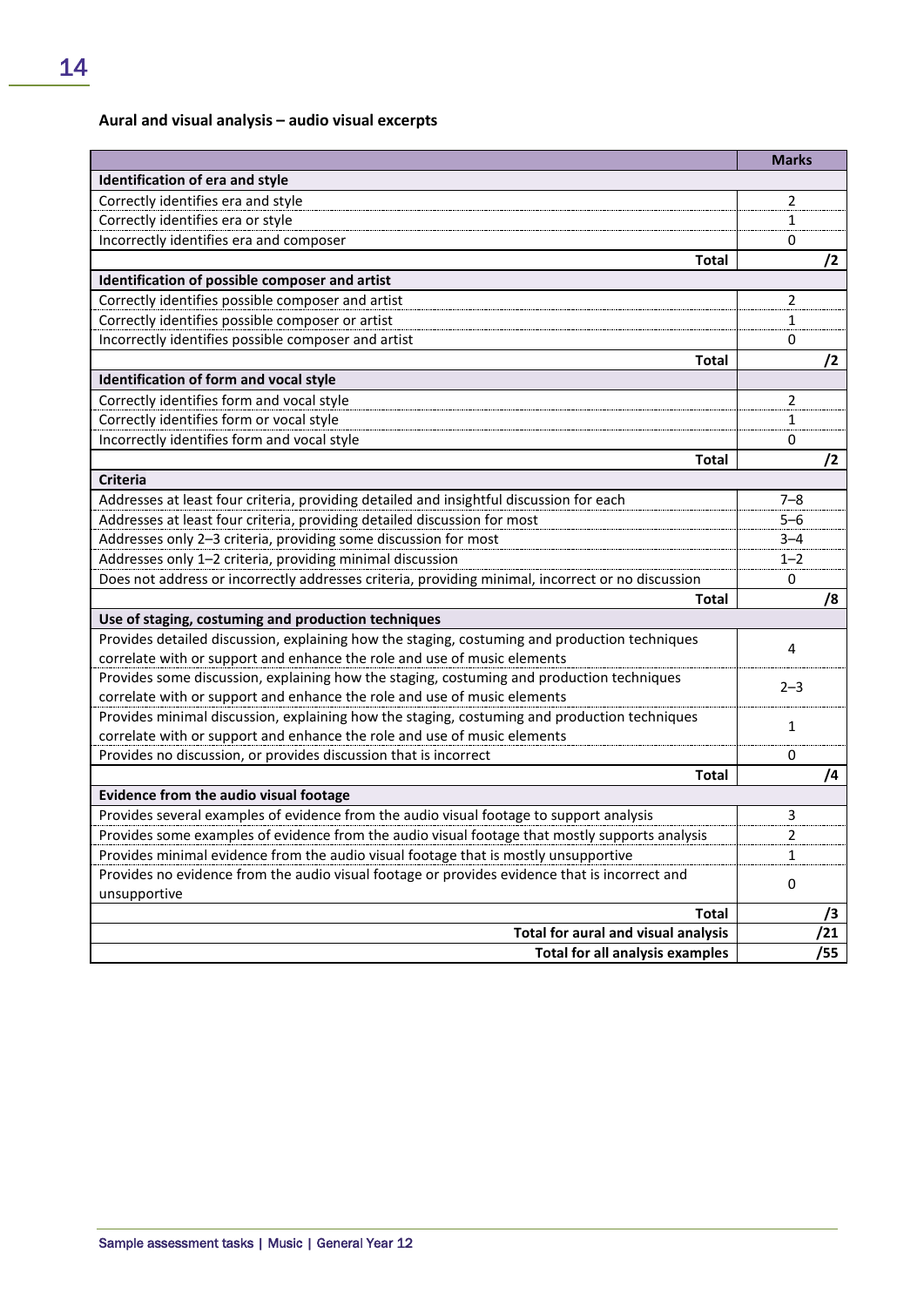# Sample assessment task

Music – General Year 12

Performance Task 7 – Unit 4

## **Assessment type: Performance – Recital**

Students will select at least two contrasting pieces with a total performing time of 10–15 minutes, and perform them with accompaniment, if required, in a recital setting.

### **Conditions**

Formal recital setting. The recital will be marked by the classroom music teacher and an external marker. To be conducted in Week 12 of Semester 2

\_\_\_\_\_\_\_\_\_\_\_\_\_\_\_\_\_\_\_\_\_\_\_\_\_\_\_\_\_\_\_\_\_\_\_\_\_\_\_\_\_\_\_\_\_\_\_\_\_\_\_\_\_\_\_\_\_\_\_\_\_\_\_\_\_\_\_\_\_\_\_\_\_\_\_\_\_\_\_\_\_\_\_\_\_\_\_\_\_\_\_\_\_\_\_\_\_\_\_\_\_\_\_\_

#### **Task weighting**

6% of the school mark for this pair of units

## **PERFORMANCE – Recital night**

#### **Name \_\_\_\_\_\_\_\_\_\_\_\_\_\_\_\_\_\_\_\_\_\_\_\_\_\_\_\_\_\_\_ Final mark /40 marks**

Students, in consultation with their instrumental/vocal teacher, will select at least **two** contrasting pieces with a total performing time of 10–15 minutes and perform them in a recital setting. Accompaniment must be provided if required. The performance will be marked by the classroom teacher and an external marker.

The performance will be marked according to the following criteria:

- Technique: rhythm, technical skill, pitch and tone
- Style and expression
- Musical interaction
- Stylistic interpretation relevant to context.

A copy of the performance marking key and template will be given to students in class prior to the assessment. On the day of the performance, students will be required to submit the marking template as a cover sheet with a copy of their performance repertoire attached.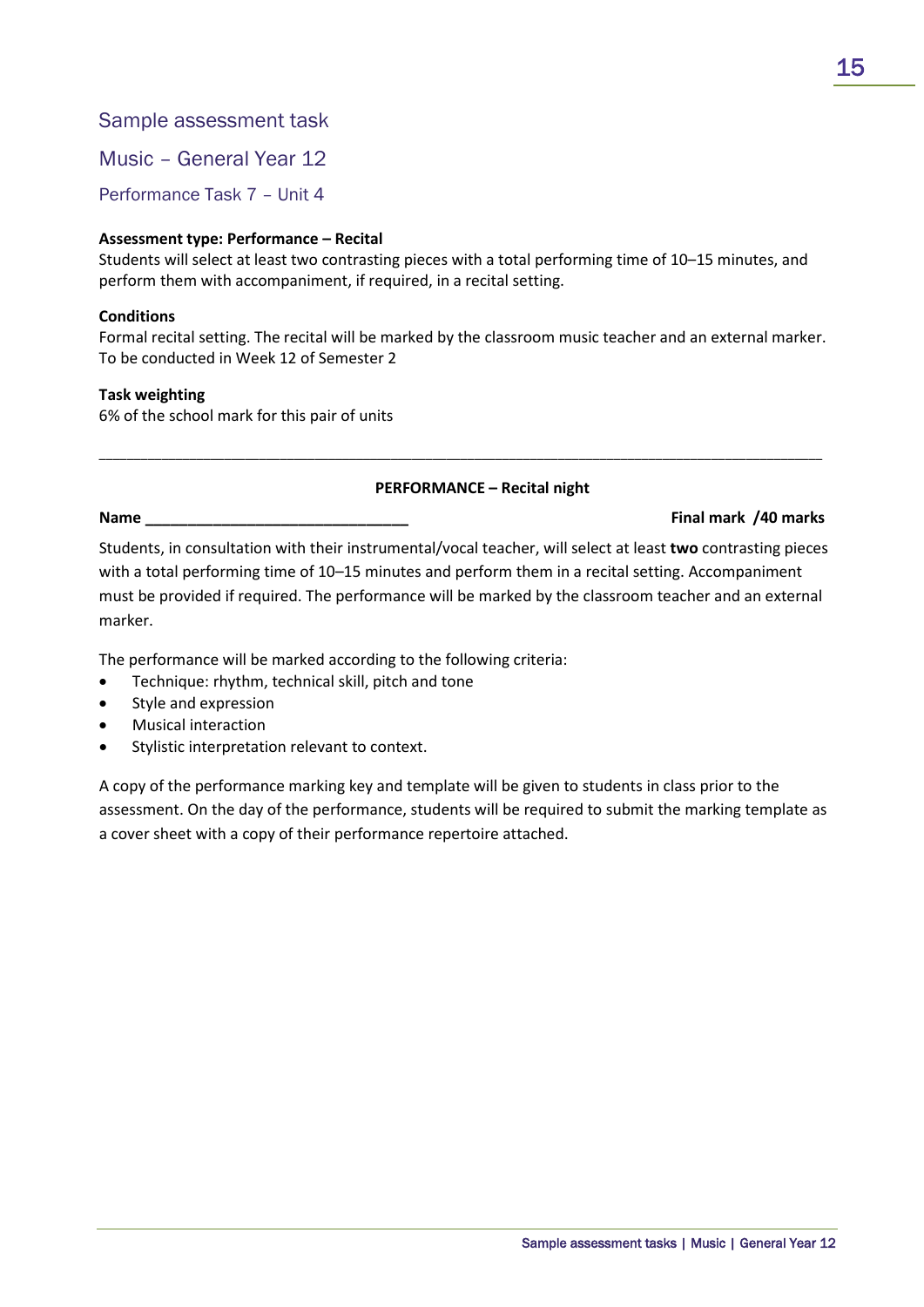# Marking key – Music Performance – General Year 12

| 3<br>$\Omega$<br>$\mathbf{1}$<br>2<br>4<br>Consistently performs<br>Performs with limited<br>Performs with proficient<br>Performs with excellent<br>Performs with<br>Performs with<br>with poor rhythmic and<br>satisfactory rhythmic<br>rhythmic control,<br>rhythmic and tempo<br>rhythmic control and<br>inconsistent rhythm and<br>Rhythm<br>significant fluctuations in<br>fluctuations in tempo,<br>control or minor<br>maintains a suitable<br>control, with only slight<br>tempo control<br>tempo and recovers well<br>and infrequent errors<br>tempo, making<br>making several errors<br>fluctuations in tempo,<br>considerable errors<br>making some errors<br>from minor errors<br>$\overline{2}$<br>5<br>0<br>3<br>4<br>$\mathbf{1}$<br>Demonstrates<br>Demonstrates limited<br>Demonstrates<br>Demonstrates competent<br>Demonstrates proficient<br>Demonstrates excellent<br><b>Technical skill</b><br>technical skill with<br>technical skill and<br>technical skill and<br>technical skill and control,<br>inadequate technical skill<br>inconsistent technical<br>frequent and significant<br>skill and control with<br>control, recovering well<br>with only slight and<br>control, with occasional<br>several lapses<br>from minor lapses<br>infrequent lapses<br>lapses<br>lapses<br>$\overline{3}$<br>$\Omega$<br>$\mathbf{1}$<br>$\mathcal{P}$<br>5<br>Performs with significant<br>Performs with some pitch<br>Performs with mostly<br>Consistently performs<br>Performs with several<br>Performs with accurate<br>with substantial pitch<br>pitch errors and frequent<br>pitch errors and<br>errors or lapses in tonal<br>pitch and excellent tonal<br>accurate pitch and<br><b>Pitch and tone</b><br>proficient tonal quality<br>quality and control, with<br>errors and poor tone<br>lapses in tone<br>inconsistent tonal quality<br>quality and control<br>and control, recovering<br>only slight and infrequent<br>and control<br>well from minor lapses<br>lapses<br><b>STYLE/EXPRESSION</b><br>(ALL PERFORMANCE CONTEXTS)<br>Mark /15 Converted mark /20<br>$\sqrt{7}$<br>STYLE/EXPRESSION (ALL PERFORMANCE CONTEXTS)<br><b>Mark</b><br>$\mathcal{P}$<br>$\mathbf{3}$<br>$\Omega$<br>$\mathbf{1}$<br>4<br>Fails to apply any score<br>Applies a limited number of<br>Inconsistently applies some<br>Appropriately applies most<br>Effectively applies score<br><b>Style and</b><br>directions; indicated dynamics,<br>directions; indicated dynamics,<br>score directions; indicated<br>score directions; indicated<br>score directions; indicated<br>articulation and stylistic<br>dynamics, articulation and<br>dynamics, articulation and<br>dynamics, articulation and<br>articulation and stylistic<br><b>Expression</b><br>performance conventions<br>stylistic performance<br>stylistic performance<br>stylistic performance<br>performance conventions<br>conventions<br>conventions<br>conventions<br>$\mathbf 0$<br>$\overline{2}$<br>$\overline{3}$<br>$\mathbf{1}$<br>Effectively demonstrates<br>Does not perform with<br>Inconsistently demonstrates<br>Competently demonstrates<br><b>Musical</b><br>musical interaction and balance<br>musical interaction and<br>musical interaction and balance<br>accompaniment when<br>interaction<br>required, or does not perform<br>between parts/voices,<br>balance between parts/voices,<br>between parts/voices,<br>with accompaniment<br>soloist/accompanist or<br>soloist/accompanist or<br>soloist/accompanist or<br>ensemble members<br>ensemble members<br>ensemble members<br>appropriate for the repertoire<br><b>SPECIFIC PERFORMANCE CONTEXT</b><br>/8<br><b>WESTERN ART MUSIC</b><br><b>Mark</b><br>$5 - 6$<br>$\mathbf 0$<br>$1 - 2$<br>$3 - 4$<br>$7 - 8$<br>Incorrectly applies or does not<br>Demonstrates mostly<br>Demonstrates inconsistent and<br>Effectively demonstrates<br>Capably demonstrates<br><b>Stylistic</b><br>apply stylistic interpretation,<br>ineffective stylistic<br>sometimes ineffective stylistic<br>excellent stylistic interpretation<br>appropriate stylistic<br>interpretation<br>with inappropriate or no<br>interpretation and minimal<br>interpretation and some<br>interpretation and sensitivity to<br>and sensitivity to phrasing<br>sensitivity to phrasing<br>sensitivity to phrasing<br>sensitivity to phrasing<br>most of the phrasing<br><b>JAZZ</b><br>/8<br><b>Mark</b><br>$5 - 6$<br>0<br>$1 - 2$<br>$3 - 4$<br>$7 - 8$<br>Fails to demonstrate or<br>Demonstrates mostly<br>Occasionally demonstrates<br>Capably demonstrates<br>Effectively demonstrates<br>ineffective stylistic<br>stylistic interpretation and<br>inappropriately demonstrates<br>appropriate stylistic<br>appropriate stylistic<br><b>Stylistic</b><br>both a sufficient stylistic<br>improvises with excellent<br>interpretation and inadequate<br>interpretation and improvises<br>interpretation and improvises<br>interpretation<br>interpretation and adequate<br>with inconsistent application of<br>with satisfactory application of<br>application of melody, rhythm<br>or inappropriate improvisation<br>improvisation<br>melody, rhythm and/or<br>melody, rhythm and harmony<br>and harmony<br>harmony<br><b>CONTEMPORARY</b><br>/8<br><b>Mark</b><br>$\Omega$<br>$1 - 2$<br>$3 - 4$<br>$5 - 6$<br>$7 - 8$<br>Incorrectly applies or does not<br>Demonstrates mostly<br>Demonstrates inconsistent and<br>Capably demonstrates<br><b>Effectively demonstrates</b><br><b>Stylistic</b><br>ineffective stylistic<br>sometimes ineffective stylistic<br>excellent stylistic interpretation<br>apply appropriate stylistic<br>appropriate stylistic<br>interpretation<br>interpretation of melody,<br>interpretation of melody,<br>interpretation of melody,<br>interpretation of melody,<br>of melody, rhythm and<br>rhythm and harmony<br>rhythm and harmony<br>rhythm and harmony<br>rhythm and harmony<br>harmony<br>/8<br><b>MUSIC THEATRE</b><br><b>Mark</b><br>$\mathbf{0}$<br>$1 - 2$<br>$3 - 4$<br>$5 - 6$<br>$7 - 8$<br>Demonstrates mostly<br>Effectively demonstrates<br>Fails to demonstrate or<br>Demonstrates inconsistent and<br>Capably demonstrates<br>ineffective and/or<br>sometimes ineffective stylistic<br>inappropriately demonstrates<br>satisfactory stylistic<br>excellent stylistic interpretation<br>any stylistic interpretation or<br>inappropriate stylistic<br>interpretation of melody,<br>interpretation of melody,<br>of melody, rhythm and vocal<br><b>Stylistic</b><br>characterisation<br>interpretation of melody,<br>rhythm and vocal quality,<br>rhythm and vocal quality,<br>quality, appropriate<br>interpretation<br>rhythm and vocal quality,<br>mostly appropriate<br>characterisation and dramatic<br>incorporating some<br>incorporating aspects of<br>appropriate characterisation<br>characterisation and dramatic<br>subtext<br>characterisation and dramatic<br>and dramatic subtext<br>subtext<br>subtext in an inappropriate | <b>TECHNIQUE</b> |  |  |  |  | (ALL PERFORMANCE CONTEXTS) |  |  | <b>Mark /15</b> |  |
|----------------------------------------------------------------------------------------------------------------------------------------------------------------------------------------------------------------------------------------------------------------------------------------------------------------------------------------------------------------------------------------------------------------------------------------------------------------------------------------------------------------------------------------------------------------------------------------------------------------------------------------------------------------------------------------------------------------------------------------------------------------------------------------------------------------------------------------------------------------------------------------------------------------------------------------------------------------------------------------------------------------------------------------------------------------------------------------------------------------------------------------------------------------------------------------------------------------------------------------------------------------------------------------------------------------------------------------------------------------------------------------------------------------------------------------------------------------------------------------------------------------------------------------------------------------------------------------------------------------------------------------------------------------------------------------------------------------------------------------------------------------------------------------------------------------------------------------------------------------------------------------------------------------------------------------------------------------------------------------------------------------------------------------------------------------------------------------------------------------------------------------------------------------------------------------------------------------------------------------------------------------------------------------------------------------------------------------------------------------------------------------------------------------------------------------------------------------------------------------------------------------------------------------------------------------------------------------------------------------------------------------------------------------------------------------------------------------------------------------------------------------------------------------------------------------------------------------------------------------------------------------------------------------------------------------------------------------------------------------------------------------------------------------------------------------------------------------------------------------------------------------------------------------------------------------------------------------------------------------------------------------------------------------------------------------------------------------------------------------------------------------------------------------------------------------------------------------------------------------------------------------------------------------------------------------------------------------------------------------------------------------------------------------------------------------------------------------------------------------------------------------------------------------------------------------------------------------------------------------------------------------------------------------------------------------------------------------------------------------------------------------------------------------------------------------------------------------------------------------------------------------------------------------------------------------------------------------------------------------------------------------------------------------------------------------------------------------------------------------------------------------------------------------------------------------------------------------------------------------------------------------------------------------------------------------------------------------------------------------------------------------------------------------------------------------------------------------------------------------------------------------------------------------------------------------------------------------------------------------------------------------------------------------------------------------------------------------------------------------------------------------------------------------------------------------------------------------------------------------------------------------------------------------------------------------------------------------------------------------------------------------------------------------------------------------------------------------------------------------------------------------------------------------------------------------------------------------------------------------------------------------------------------------------------------------------------------------------------------------------------------------------------------------------------------------------------------------------------------------------------------------------------------------------------------------------------------------------------------------------------------------------------------------------------------------------------------------------------------------------------------------------------------------------------------------------------------------------------------------------------------------------------------------------------------------------------------------------------------------------------------------------------------------------------------------------------------------------------------------------------------------------------------------------------------------------------------------------------------------------------------------------------------------------------------------------------------------------------------------------------------------------------------------------------------------------------------------------------------------------------------------------------------------------------------------------------------------------------------------------------------------------------------------------------------------------------------------------------------------------------------------|------------------|--|--|--|--|----------------------------|--|--|-----------------|--|
|                                                                                                                                                                                                                                                                                                                                                                                                                                                                                                                                                                                                                                                                                                                                                                                                                                                                                                                                                                                                                                                                                                                                                                                                                                                                                                                                                                                                                                                                                                                                                                                                                                                                                                                                                                                                                                                                                                                                                                                                                                                                                                                                                                                                                                                                                                                                                                                                                                                                                                                                                                                                                                                                                                                                                                                                                                                                                                                                                                                                                                                                                                                                                                                                                                                                                                                                                                                                                                                                                                                                                                                                                                                                                                                                                                                                                                                                                                                                                                                                                                                                                                                                                                                                                                                                                                                                                                                                                                                                                                                                                                                                                                                                                                                                                                                                                                                                                                                                                                                                                                                                                                                                                                                                                                                                                                                                                                                                                                                                                                                                                                                                                                                                                                                                                                                                                                                                                                                                                                                                                                                                                                                                                                                                                                                                                                                                                                                                                                                                                                                                                                                                                                                                                                                                                                                                                                                                                                                                                                                                                |                  |  |  |  |  |                            |  |  |                 |  |
|                                                                                                                                                                                                                                                                                                                                                                                                                                                                                                                                                                                                                                                                                                                                                                                                                                                                                                                                                                                                                                                                                                                                                                                                                                                                                                                                                                                                                                                                                                                                                                                                                                                                                                                                                                                                                                                                                                                                                                                                                                                                                                                                                                                                                                                                                                                                                                                                                                                                                                                                                                                                                                                                                                                                                                                                                                                                                                                                                                                                                                                                                                                                                                                                                                                                                                                                                                                                                                                                                                                                                                                                                                                                                                                                                                                                                                                                                                                                                                                                                                                                                                                                                                                                                                                                                                                                                                                                                                                                                                                                                                                                                                                                                                                                                                                                                                                                                                                                                                                                                                                                                                                                                                                                                                                                                                                                                                                                                                                                                                                                                                                                                                                                                                                                                                                                                                                                                                                                                                                                                                                                                                                                                                                                                                                                                                                                                                                                                                                                                                                                                                                                                                                                                                                                                                                                                                                                                                                                                                                                                |                  |  |  |  |  |                            |  |  |                 |  |
|                                                                                                                                                                                                                                                                                                                                                                                                                                                                                                                                                                                                                                                                                                                                                                                                                                                                                                                                                                                                                                                                                                                                                                                                                                                                                                                                                                                                                                                                                                                                                                                                                                                                                                                                                                                                                                                                                                                                                                                                                                                                                                                                                                                                                                                                                                                                                                                                                                                                                                                                                                                                                                                                                                                                                                                                                                                                                                                                                                                                                                                                                                                                                                                                                                                                                                                                                                                                                                                                                                                                                                                                                                                                                                                                                                                                                                                                                                                                                                                                                                                                                                                                                                                                                                                                                                                                                                                                                                                                                                                                                                                                                                                                                                                                                                                                                                                                                                                                                                                                                                                                                                                                                                                                                                                                                                                                                                                                                                                                                                                                                                                                                                                                                                                                                                                                                                                                                                                                                                                                                                                                                                                                                                                                                                                                                                                                                                                                                                                                                                                                                                                                                                                                                                                                                                                                                                                                                                                                                                                                                |                  |  |  |  |  |                            |  |  |                 |  |
|                                                                                                                                                                                                                                                                                                                                                                                                                                                                                                                                                                                                                                                                                                                                                                                                                                                                                                                                                                                                                                                                                                                                                                                                                                                                                                                                                                                                                                                                                                                                                                                                                                                                                                                                                                                                                                                                                                                                                                                                                                                                                                                                                                                                                                                                                                                                                                                                                                                                                                                                                                                                                                                                                                                                                                                                                                                                                                                                                                                                                                                                                                                                                                                                                                                                                                                                                                                                                                                                                                                                                                                                                                                                                                                                                                                                                                                                                                                                                                                                                                                                                                                                                                                                                                                                                                                                                                                                                                                                                                                                                                                                                                                                                                                                                                                                                                                                                                                                                                                                                                                                                                                                                                                                                                                                                                                                                                                                                                                                                                                                                                                                                                                                                                                                                                                                                                                                                                                                                                                                                                                                                                                                                                                                                                                                                                                                                                                                                                                                                                                                                                                                                                                                                                                                                                                                                                                                                                                                                                                                                |                  |  |  |  |  |                            |  |  |                 |  |
|                                                                                                                                                                                                                                                                                                                                                                                                                                                                                                                                                                                                                                                                                                                                                                                                                                                                                                                                                                                                                                                                                                                                                                                                                                                                                                                                                                                                                                                                                                                                                                                                                                                                                                                                                                                                                                                                                                                                                                                                                                                                                                                                                                                                                                                                                                                                                                                                                                                                                                                                                                                                                                                                                                                                                                                                                                                                                                                                                                                                                                                                                                                                                                                                                                                                                                                                                                                                                                                                                                                                                                                                                                                                                                                                                                                                                                                                                                                                                                                                                                                                                                                                                                                                                                                                                                                                                                                                                                                                                                                                                                                                                                                                                                                                                                                                                                                                                                                                                                                                                                                                                                                                                                                                                                                                                                                                                                                                                                                                                                                                                                                                                                                                                                                                                                                                                                                                                                                                                                                                                                                                                                                                                                                                                                                                                                                                                                                                                                                                                                                                                                                                                                                                                                                                                                                                                                                                                                                                                                                                                |                  |  |  |  |  |                            |  |  |                 |  |
|                                                                                                                                                                                                                                                                                                                                                                                                                                                                                                                                                                                                                                                                                                                                                                                                                                                                                                                                                                                                                                                                                                                                                                                                                                                                                                                                                                                                                                                                                                                                                                                                                                                                                                                                                                                                                                                                                                                                                                                                                                                                                                                                                                                                                                                                                                                                                                                                                                                                                                                                                                                                                                                                                                                                                                                                                                                                                                                                                                                                                                                                                                                                                                                                                                                                                                                                                                                                                                                                                                                                                                                                                                                                                                                                                                                                                                                                                                                                                                                                                                                                                                                                                                                                                                                                                                                                                                                                                                                                                                                                                                                                                                                                                                                                                                                                                                                                                                                                                                                                                                                                                                                                                                                                                                                                                                                                                                                                                                                                                                                                                                                                                                                                                                                                                                                                                                                                                                                                                                                                                                                                                                                                                                                                                                                                                                                                                                                                                                                                                                                                                                                                                                                                                                                                                                                                                                                                                                                                                                                                                |                  |  |  |  |  |                            |  |  |                 |  |
|                                                                                                                                                                                                                                                                                                                                                                                                                                                                                                                                                                                                                                                                                                                                                                                                                                                                                                                                                                                                                                                                                                                                                                                                                                                                                                                                                                                                                                                                                                                                                                                                                                                                                                                                                                                                                                                                                                                                                                                                                                                                                                                                                                                                                                                                                                                                                                                                                                                                                                                                                                                                                                                                                                                                                                                                                                                                                                                                                                                                                                                                                                                                                                                                                                                                                                                                                                                                                                                                                                                                                                                                                                                                                                                                                                                                                                                                                                                                                                                                                                                                                                                                                                                                                                                                                                                                                                                                                                                                                                                                                                                                                                                                                                                                                                                                                                                                                                                                                                                                                                                                                                                                                                                                                                                                                                                                                                                                                                                                                                                                                                                                                                                                                                                                                                                                                                                                                                                                                                                                                                                                                                                                                                                                                                                                                                                                                                                                                                                                                                                                                                                                                                                                                                                                                                                                                                                                                                                                                                                                                |                  |  |  |  |  |                            |  |  |                 |  |
|                                                                                                                                                                                                                                                                                                                                                                                                                                                                                                                                                                                                                                                                                                                                                                                                                                                                                                                                                                                                                                                                                                                                                                                                                                                                                                                                                                                                                                                                                                                                                                                                                                                                                                                                                                                                                                                                                                                                                                                                                                                                                                                                                                                                                                                                                                                                                                                                                                                                                                                                                                                                                                                                                                                                                                                                                                                                                                                                                                                                                                                                                                                                                                                                                                                                                                                                                                                                                                                                                                                                                                                                                                                                                                                                                                                                                                                                                                                                                                                                                                                                                                                                                                                                                                                                                                                                                                                                                                                                                                                                                                                                                                                                                                                                                                                                                                                                                                                                                                                                                                                                                                                                                                                                                                                                                                                                                                                                                                                                                                                                                                                                                                                                                                                                                                                                                                                                                                                                                                                                                                                                                                                                                                                                                                                                                                                                                                                                                                                                                                                                                                                                                                                                                                                                                                                                                                                                                                                                                                                                                |                  |  |  |  |  |                            |  |  |                 |  |
|                                                                                                                                                                                                                                                                                                                                                                                                                                                                                                                                                                                                                                                                                                                                                                                                                                                                                                                                                                                                                                                                                                                                                                                                                                                                                                                                                                                                                                                                                                                                                                                                                                                                                                                                                                                                                                                                                                                                                                                                                                                                                                                                                                                                                                                                                                                                                                                                                                                                                                                                                                                                                                                                                                                                                                                                                                                                                                                                                                                                                                                                                                                                                                                                                                                                                                                                                                                                                                                                                                                                                                                                                                                                                                                                                                                                                                                                                                                                                                                                                                                                                                                                                                                                                                                                                                                                                                                                                                                                                                                                                                                                                                                                                                                                                                                                                                                                                                                                                                                                                                                                                                                                                                                                                                                                                                                                                                                                                                                                                                                                                                                                                                                                                                                                                                                                                                                                                                                                                                                                                                                                                                                                                                                                                                                                                                                                                                                                                                                                                                                                                                                                                                                                                                                                                                                                                                                                                                                                                                                                                |                  |  |  |  |  |                            |  |  |                 |  |
|                                                                                                                                                                                                                                                                                                                                                                                                                                                                                                                                                                                                                                                                                                                                                                                                                                                                                                                                                                                                                                                                                                                                                                                                                                                                                                                                                                                                                                                                                                                                                                                                                                                                                                                                                                                                                                                                                                                                                                                                                                                                                                                                                                                                                                                                                                                                                                                                                                                                                                                                                                                                                                                                                                                                                                                                                                                                                                                                                                                                                                                                                                                                                                                                                                                                                                                                                                                                                                                                                                                                                                                                                                                                                                                                                                                                                                                                                                                                                                                                                                                                                                                                                                                                                                                                                                                                                                                                                                                                                                                                                                                                                                                                                                                                                                                                                                                                                                                                                                                                                                                                                                                                                                                                                                                                                                                                                                                                                                                                                                                                                                                                                                                                                                                                                                                                                                                                                                                                                                                                                                                                                                                                                                                                                                                                                                                                                                                                                                                                                                                                                                                                                                                                                                                                                                                                                                                                                                                                                                                                                |                  |  |  |  |  |                            |  |  |                 |  |
|                                                                                                                                                                                                                                                                                                                                                                                                                                                                                                                                                                                                                                                                                                                                                                                                                                                                                                                                                                                                                                                                                                                                                                                                                                                                                                                                                                                                                                                                                                                                                                                                                                                                                                                                                                                                                                                                                                                                                                                                                                                                                                                                                                                                                                                                                                                                                                                                                                                                                                                                                                                                                                                                                                                                                                                                                                                                                                                                                                                                                                                                                                                                                                                                                                                                                                                                                                                                                                                                                                                                                                                                                                                                                                                                                                                                                                                                                                                                                                                                                                                                                                                                                                                                                                                                                                                                                                                                                                                                                                                                                                                                                                                                                                                                                                                                                                                                                                                                                                                                                                                                                                                                                                                                                                                                                                                                                                                                                                                                                                                                                                                                                                                                                                                                                                                                                                                                                                                                                                                                                                                                                                                                                                                                                                                                                                                                                                                                                                                                                                                                                                                                                                                                                                                                                                                                                                                                                                                                                                                                                |                  |  |  |  |  |                            |  |  |                 |  |
|                                                                                                                                                                                                                                                                                                                                                                                                                                                                                                                                                                                                                                                                                                                                                                                                                                                                                                                                                                                                                                                                                                                                                                                                                                                                                                                                                                                                                                                                                                                                                                                                                                                                                                                                                                                                                                                                                                                                                                                                                                                                                                                                                                                                                                                                                                                                                                                                                                                                                                                                                                                                                                                                                                                                                                                                                                                                                                                                                                                                                                                                                                                                                                                                                                                                                                                                                                                                                                                                                                                                                                                                                                                                                                                                                                                                                                                                                                                                                                                                                                                                                                                                                                                                                                                                                                                                                                                                                                                                                                                                                                                                                                                                                                                                                                                                                                                                                                                                                                                                                                                                                                                                                                                                                                                                                                                                                                                                                                                                                                                                                                                                                                                                                                                                                                                                                                                                                                                                                                                                                                                                                                                                                                                                                                                                                                                                                                                                                                                                                                                                                                                                                                                                                                                                                                                                                                                                                                                                                                                                                |                  |  |  |  |  |                            |  |  |                 |  |
|                                                                                                                                                                                                                                                                                                                                                                                                                                                                                                                                                                                                                                                                                                                                                                                                                                                                                                                                                                                                                                                                                                                                                                                                                                                                                                                                                                                                                                                                                                                                                                                                                                                                                                                                                                                                                                                                                                                                                                                                                                                                                                                                                                                                                                                                                                                                                                                                                                                                                                                                                                                                                                                                                                                                                                                                                                                                                                                                                                                                                                                                                                                                                                                                                                                                                                                                                                                                                                                                                                                                                                                                                                                                                                                                                                                                                                                                                                                                                                                                                                                                                                                                                                                                                                                                                                                                                                                                                                                                                                                                                                                                                                                                                                                                                                                                                                                                                                                                                                                                                                                                                                                                                                                                                                                                                                                                                                                                                                                                                                                                                                                                                                                                                                                                                                                                                                                                                                                                                                                                                                                                                                                                                                                                                                                                                                                                                                                                                                                                                                                                                                                                                                                                                                                                                                                                                                                                                                                                                                                                                |                  |  |  |  |  |                            |  |  |                 |  |
|                                                                                                                                                                                                                                                                                                                                                                                                                                                                                                                                                                                                                                                                                                                                                                                                                                                                                                                                                                                                                                                                                                                                                                                                                                                                                                                                                                                                                                                                                                                                                                                                                                                                                                                                                                                                                                                                                                                                                                                                                                                                                                                                                                                                                                                                                                                                                                                                                                                                                                                                                                                                                                                                                                                                                                                                                                                                                                                                                                                                                                                                                                                                                                                                                                                                                                                                                                                                                                                                                                                                                                                                                                                                                                                                                                                                                                                                                                                                                                                                                                                                                                                                                                                                                                                                                                                                                                                                                                                                                                                                                                                                                                                                                                                                                                                                                                                                                                                                                                                                                                                                                                                                                                                                                                                                                                                                                                                                                                                                                                                                                                                                                                                                                                                                                                                                                                                                                                                                                                                                                                                                                                                                                                                                                                                                                                                                                                                                                                                                                                                                                                                                                                                                                                                                                                                                                                                                                                                                                                                                                |                  |  |  |  |  |                            |  |  |                 |  |
|                                                                                                                                                                                                                                                                                                                                                                                                                                                                                                                                                                                                                                                                                                                                                                                                                                                                                                                                                                                                                                                                                                                                                                                                                                                                                                                                                                                                                                                                                                                                                                                                                                                                                                                                                                                                                                                                                                                                                                                                                                                                                                                                                                                                                                                                                                                                                                                                                                                                                                                                                                                                                                                                                                                                                                                                                                                                                                                                                                                                                                                                                                                                                                                                                                                                                                                                                                                                                                                                                                                                                                                                                                                                                                                                                                                                                                                                                                                                                                                                                                                                                                                                                                                                                                                                                                                                                                                                                                                                                                                                                                                                                                                                                                                                                                                                                                                                                                                                                                                                                                                                                                                                                                                                                                                                                                                                                                                                                                                                                                                                                                                                                                                                                                                                                                                                                                                                                                                                                                                                                                                                                                                                                                                                                                                                                                                                                                                                                                                                                                                                                                                                                                                                                                                                                                                                                                                                                                                                                                                                                |                  |  |  |  |  |                            |  |  |                 |  |
|                                                                                                                                                                                                                                                                                                                                                                                                                                                                                                                                                                                                                                                                                                                                                                                                                                                                                                                                                                                                                                                                                                                                                                                                                                                                                                                                                                                                                                                                                                                                                                                                                                                                                                                                                                                                                                                                                                                                                                                                                                                                                                                                                                                                                                                                                                                                                                                                                                                                                                                                                                                                                                                                                                                                                                                                                                                                                                                                                                                                                                                                                                                                                                                                                                                                                                                                                                                                                                                                                                                                                                                                                                                                                                                                                                                                                                                                                                                                                                                                                                                                                                                                                                                                                                                                                                                                                                                                                                                                                                                                                                                                                                                                                                                                                                                                                                                                                                                                                                                                                                                                                                                                                                                                                                                                                                                                                                                                                                                                                                                                                                                                                                                                                                                                                                                                                                                                                                                                                                                                                                                                                                                                                                                                                                                                                                                                                                                                                                                                                                                                                                                                                                                                                                                                                                                                                                                                                                                                                                                                                |                  |  |  |  |  |                            |  |  |                 |  |
|                                                                                                                                                                                                                                                                                                                                                                                                                                                                                                                                                                                                                                                                                                                                                                                                                                                                                                                                                                                                                                                                                                                                                                                                                                                                                                                                                                                                                                                                                                                                                                                                                                                                                                                                                                                                                                                                                                                                                                                                                                                                                                                                                                                                                                                                                                                                                                                                                                                                                                                                                                                                                                                                                                                                                                                                                                                                                                                                                                                                                                                                                                                                                                                                                                                                                                                                                                                                                                                                                                                                                                                                                                                                                                                                                                                                                                                                                                                                                                                                                                                                                                                                                                                                                                                                                                                                                                                                                                                                                                                                                                                                                                                                                                                                                                                                                                                                                                                                                                                                                                                                                                                                                                                                                                                                                                                                                                                                                                                                                                                                                                                                                                                                                                                                                                                                                                                                                                                                                                                                                                                                                                                                                                                                                                                                                                                                                                                                                                                                                                                                                                                                                                                                                                                                                                                                                                                                                                                                                                                                                |                  |  |  |  |  |                            |  |  |                 |  |
|                                                                                                                                                                                                                                                                                                                                                                                                                                                                                                                                                                                                                                                                                                                                                                                                                                                                                                                                                                                                                                                                                                                                                                                                                                                                                                                                                                                                                                                                                                                                                                                                                                                                                                                                                                                                                                                                                                                                                                                                                                                                                                                                                                                                                                                                                                                                                                                                                                                                                                                                                                                                                                                                                                                                                                                                                                                                                                                                                                                                                                                                                                                                                                                                                                                                                                                                                                                                                                                                                                                                                                                                                                                                                                                                                                                                                                                                                                                                                                                                                                                                                                                                                                                                                                                                                                                                                                                                                                                                                                                                                                                                                                                                                                                                                                                                                                                                                                                                                                                                                                                                                                                                                                                                                                                                                                                                                                                                                                                                                                                                                                                                                                                                                                                                                                                                                                                                                                                                                                                                                                                                                                                                                                                                                                                                                                                                                                                                                                                                                                                                                                                                                                                                                                                                                                                                                                                                                                                                                                                                                |                  |  |  |  |  |                            |  |  |                 |  |
|                                                                                                                                                                                                                                                                                                                                                                                                                                                                                                                                                                                                                                                                                                                                                                                                                                                                                                                                                                                                                                                                                                                                                                                                                                                                                                                                                                                                                                                                                                                                                                                                                                                                                                                                                                                                                                                                                                                                                                                                                                                                                                                                                                                                                                                                                                                                                                                                                                                                                                                                                                                                                                                                                                                                                                                                                                                                                                                                                                                                                                                                                                                                                                                                                                                                                                                                                                                                                                                                                                                                                                                                                                                                                                                                                                                                                                                                                                                                                                                                                                                                                                                                                                                                                                                                                                                                                                                                                                                                                                                                                                                                                                                                                                                                                                                                                                                                                                                                                                                                                                                                                                                                                                                                                                                                                                                                                                                                                                                                                                                                                                                                                                                                                                                                                                                                                                                                                                                                                                                                                                                                                                                                                                                                                                                                                                                                                                                                                                                                                                                                                                                                                                                                                                                                                                                                                                                                                                                                                                                                                |                  |  |  |  |  |                            |  |  |                 |  |
|                                                                                                                                                                                                                                                                                                                                                                                                                                                                                                                                                                                                                                                                                                                                                                                                                                                                                                                                                                                                                                                                                                                                                                                                                                                                                                                                                                                                                                                                                                                                                                                                                                                                                                                                                                                                                                                                                                                                                                                                                                                                                                                                                                                                                                                                                                                                                                                                                                                                                                                                                                                                                                                                                                                                                                                                                                                                                                                                                                                                                                                                                                                                                                                                                                                                                                                                                                                                                                                                                                                                                                                                                                                                                                                                                                                                                                                                                                                                                                                                                                                                                                                                                                                                                                                                                                                                                                                                                                                                                                                                                                                                                                                                                                                                                                                                                                                                                                                                                                                                                                                                                                                                                                                                                                                                                                                                                                                                                                                                                                                                                                                                                                                                                                                                                                                                                                                                                                                                                                                                                                                                                                                                                                                                                                                                                                                                                                                                                                                                                                                                                                                                                                                                                                                                                                                                                                                                                                                                                                                                                |                  |  |  |  |  |                            |  |  |                 |  |
|                                                                                                                                                                                                                                                                                                                                                                                                                                                                                                                                                                                                                                                                                                                                                                                                                                                                                                                                                                                                                                                                                                                                                                                                                                                                                                                                                                                                                                                                                                                                                                                                                                                                                                                                                                                                                                                                                                                                                                                                                                                                                                                                                                                                                                                                                                                                                                                                                                                                                                                                                                                                                                                                                                                                                                                                                                                                                                                                                                                                                                                                                                                                                                                                                                                                                                                                                                                                                                                                                                                                                                                                                                                                                                                                                                                                                                                                                                                                                                                                                                                                                                                                                                                                                                                                                                                                                                                                                                                                                                                                                                                                                                                                                                                                                                                                                                                                                                                                                                                                                                                                                                                                                                                                                                                                                                                                                                                                                                                                                                                                                                                                                                                                                                                                                                                                                                                                                                                                                                                                                                                                                                                                                                                                                                                                                                                                                                                                                                                                                                                                                                                                                                                                                                                                                                                                                                                                                                                                                                                                                |                  |  |  |  |  |                            |  |  |                 |  |
|                                                                                                                                                                                                                                                                                                                                                                                                                                                                                                                                                                                                                                                                                                                                                                                                                                                                                                                                                                                                                                                                                                                                                                                                                                                                                                                                                                                                                                                                                                                                                                                                                                                                                                                                                                                                                                                                                                                                                                                                                                                                                                                                                                                                                                                                                                                                                                                                                                                                                                                                                                                                                                                                                                                                                                                                                                                                                                                                                                                                                                                                                                                                                                                                                                                                                                                                                                                                                                                                                                                                                                                                                                                                                                                                                                                                                                                                                                                                                                                                                                                                                                                                                                                                                                                                                                                                                                                                                                                                                                                                                                                                                                                                                                                                                                                                                                                                                                                                                                                                                                                                                                                                                                                                                                                                                                                                                                                                                                                                                                                                                                                                                                                                                                                                                                                                                                                                                                                                                                                                                                                                                                                                                                                                                                                                                                                                                                                                                                                                                                                                                                                                                                                                                                                                                                                                                                                                                                                                                                                                                |                  |  |  |  |  |                            |  |  |                 |  |
|                                                                                                                                                                                                                                                                                                                                                                                                                                                                                                                                                                                                                                                                                                                                                                                                                                                                                                                                                                                                                                                                                                                                                                                                                                                                                                                                                                                                                                                                                                                                                                                                                                                                                                                                                                                                                                                                                                                                                                                                                                                                                                                                                                                                                                                                                                                                                                                                                                                                                                                                                                                                                                                                                                                                                                                                                                                                                                                                                                                                                                                                                                                                                                                                                                                                                                                                                                                                                                                                                                                                                                                                                                                                                                                                                                                                                                                                                                                                                                                                                                                                                                                                                                                                                                                                                                                                                                                                                                                                                                                                                                                                                                                                                                                                                                                                                                                                                                                                                                                                                                                                                                                                                                                                                                                                                                                                                                                                                                                                                                                                                                                                                                                                                                                                                                                                                                                                                                                                                                                                                                                                                                                                                                                                                                                                                                                                                                                                                                                                                                                                                                                                                                                                                                                                                                                                                                                                                                                                                                                                                |                  |  |  |  |  |                            |  |  |                 |  |
|                                                                                                                                                                                                                                                                                                                                                                                                                                                                                                                                                                                                                                                                                                                                                                                                                                                                                                                                                                                                                                                                                                                                                                                                                                                                                                                                                                                                                                                                                                                                                                                                                                                                                                                                                                                                                                                                                                                                                                                                                                                                                                                                                                                                                                                                                                                                                                                                                                                                                                                                                                                                                                                                                                                                                                                                                                                                                                                                                                                                                                                                                                                                                                                                                                                                                                                                                                                                                                                                                                                                                                                                                                                                                                                                                                                                                                                                                                                                                                                                                                                                                                                                                                                                                                                                                                                                                                                                                                                                                                                                                                                                                                                                                                                                                                                                                                                                                                                                                                                                                                                                                                                                                                                                                                                                                                                                                                                                                                                                                                                                                                                                                                                                                                                                                                                                                                                                                                                                                                                                                                                                                                                                                                                                                                                                                                                                                                                                                                                                                                                                                                                                                                                                                                                                                                                                                                                                                                                                                                                                                |                  |  |  |  |  |                            |  |  |                 |  |
|                                                                                                                                                                                                                                                                                                                                                                                                                                                                                                                                                                                                                                                                                                                                                                                                                                                                                                                                                                                                                                                                                                                                                                                                                                                                                                                                                                                                                                                                                                                                                                                                                                                                                                                                                                                                                                                                                                                                                                                                                                                                                                                                                                                                                                                                                                                                                                                                                                                                                                                                                                                                                                                                                                                                                                                                                                                                                                                                                                                                                                                                                                                                                                                                                                                                                                                                                                                                                                                                                                                                                                                                                                                                                                                                                                                                                                                                                                                                                                                                                                                                                                                                                                                                                                                                                                                                                                                                                                                                                                                                                                                                                                                                                                                                                                                                                                                                                                                                                                                                                                                                                                                                                                                                                                                                                                                                                                                                                                                                                                                                                                                                                                                                                                                                                                                                                                                                                                                                                                                                                                                                                                                                                                                                                                                                                                                                                                                                                                                                                                                                                                                                                                                                                                                                                                                                                                                                                                                                                                                                                |                  |  |  |  |  |                            |  |  |                 |  |
|                                                                                                                                                                                                                                                                                                                                                                                                                                                                                                                                                                                                                                                                                                                                                                                                                                                                                                                                                                                                                                                                                                                                                                                                                                                                                                                                                                                                                                                                                                                                                                                                                                                                                                                                                                                                                                                                                                                                                                                                                                                                                                                                                                                                                                                                                                                                                                                                                                                                                                                                                                                                                                                                                                                                                                                                                                                                                                                                                                                                                                                                                                                                                                                                                                                                                                                                                                                                                                                                                                                                                                                                                                                                                                                                                                                                                                                                                                                                                                                                                                                                                                                                                                                                                                                                                                                                                                                                                                                                                                                                                                                                                                                                                                                                                                                                                                                                                                                                                                                                                                                                                                                                                                                                                                                                                                                                                                                                                                                                                                                                                                                                                                                                                                                                                                                                                                                                                                                                                                                                                                                                                                                                                                                                                                                                                                                                                                                                                                                                                                                                                                                                                                                                                                                                                                                                                                                                                                                                                                                                                |                  |  |  |  |  |                            |  |  |                 |  |
|                                                                                                                                                                                                                                                                                                                                                                                                                                                                                                                                                                                                                                                                                                                                                                                                                                                                                                                                                                                                                                                                                                                                                                                                                                                                                                                                                                                                                                                                                                                                                                                                                                                                                                                                                                                                                                                                                                                                                                                                                                                                                                                                                                                                                                                                                                                                                                                                                                                                                                                                                                                                                                                                                                                                                                                                                                                                                                                                                                                                                                                                                                                                                                                                                                                                                                                                                                                                                                                                                                                                                                                                                                                                                                                                                                                                                                                                                                                                                                                                                                                                                                                                                                                                                                                                                                                                                                                                                                                                                                                                                                                                                                                                                                                                                                                                                                                                                                                                                                                                                                                                                                                                                                                                                                                                                                                                                                                                                                                                                                                                                                                                                                                                                                                                                                                                                                                                                                                                                                                                                                                                                                                                                                                                                                                                                                                                                                                                                                                                                                                                                                                                                                                                                                                                                                                                                                                                                                                                                                                                                |                  |  |  |  |  |                            |  |  |                 |  |
|                                                                                                                                                                                                                                                                                                                                                                                                                                                                                                                                                                                                                                                                                                                                                                                                                                                                                                                                                                                                                                                                                                                                                                                                                                                                                                                                                                                                                                                                                                                                                                                                                                                                                                                                                                                                                                                                                                                                                                                                                                                                                                                                                                                                                                                                                                                                                                                                                                                                                                                                                                                                                                                                                                                                                                                                                                                                                                                                                                                                                                                                                                                                                                                                                                                                                                                                                                                                                                                                                                                                                                                                                                                                                                                                                                                                                                                                                                                                                                                                                                                                                                                                                                                                                                                                                                                                                                                                                                                                                                                                                                                                                                                                                                                                                                                                                                                                                                                                                                                                                                                                                                                                                                                                                                                                                                                                                                                                                                                                                                                                                                                                                                                                                                                                                                                                                                                                                                                                                                                                                                                                                                                                                                                                                                                                                                                                                                                                                                                                                                                                                                                                                                                                                                                                                                                                                                                                                                                                                                                                                |                  |  |  |  |  |                            |  |  |                 |  |
|                                                                                                                                                                                                                                                                                                                                                                                                                                                                                                                                                                                                                                                                                                                                                                                                                                                                                                                                                                                                                                                                                                                                                                                                                                                                                                                                                                                                                                                                                                                                                                                                                                                                                                                                                                                                                                                                                                                                                                                                                                                                                                                                                                                                                                                                                                                                                                                                                                                                                                                                                                                                                                                                                                                                                                                                                                                                                                                                                                                                                                                                                                                                                                                                                                                                                                                                                                                                                                                                                                                                                                                                                                                                                                                                                                                                                                                                                                                                                                                                                                                                                                                                                                                                                                                                                                                                                                                                                                                                                                                                                                                                                                                                                                                                                                                                                                                                                                                                                                                                                                                                                                                                                                                                                                                                                                                                                                                                                                                                                                                                                                                                                                                                                                                                                                                                                                                                                                                                                                                                                                                                                                                                                                                                                                                                                                                                                                                                                                                                                                                                                                                                                                                                                                                                                                                                                                                                                                                                                                                                                |                  |  |  |  |  |                            |  |  |                 |  |
|                                                                                                                                                                                                                                                                                                                                                                                                                                                                                                                                                                                                                                                                                                                                                                                                                                                                                                                                                                                                                                                                                                                                                                                                                                                                                                                                                                                                                                                                                                                                                                                                                                                                                                                                                                                                                                                                                                                                                                                                                                                                                                                                                                                                                                                                                                                                                                                                                                                                                                                                                                                                                                                                                                                                                                                                                                                                                                                                                                                                                                                                                                                                                                                                                                                                                                                                                                                                                                                                                                                                                                                                                                                                                                                                                                                                                                                                                                                                                                                                                                                                                                                                                                                                                                                                                                                                                                                                                                                                                                                                                                                                                                                                                                                                                                                                                                                                                                                                                                                                                                                                                                                                                                                                                                                                                                                                                                                                                                                                                                                                                                                                                                                                                                                                                                                                                                                                                                                                                                                                                                                                                                                                                                                                                                                                                                                                                                                                                                                                                                                                                                                                                                                                                                                                                                                                                                                                                                                                                                                                                |                  |  |  |  |  |                            |  |  |                 |  |
|                                                                                                                                                                                                                                                                                                                                                                                                                                                                                                                                                                                                                                                                                                                                                                                                                                                                                                                                                                                                                                                                                                                                                                                                                                                                                                                                                                                                                                                                                                                                                                                                                                                                                                                                                                                                                                                                                                                                                                                                                                                                                                                                                                                                                                                                                                                                                                                                                                                                                                                                                                                                                                                                                                                                                                                                                                                                                                                                                                                                                                                                                                                                                                                                                                                                                                                                                                                                                                                                                                                                                                                                                                                                                                                                                                                                                                                                                                                                                                                                                                                                                                                                                                                                                                                                                                                                                                                                                                                                                                                                                                                                                                                                                                                                                                                                                                                                                                                                                                                                                                                                                                                                                                                                                                                                                                                                                                                                                                                                                                                                                                                                                                                                                                                                                                                                                                                                                                                                                                                                                                                                                                                                                                                                                                                                                                                                                                                                                                                                                                                                                                                                                                                                                                                                                                                                                                                                                                                                                                                                                |                  |  |  |  |  |                            |  |  |                 |  |
|                                                                                                                                                                                                                                                                                                                                                                                                                                                                                                                                                                                                                                                                                                                                                                                                                                                                                                                                                                                                                                                                                                                                                                                                                                                                                                                                                                                                                                                                                                                                                                                                                                                                                                                                                                                                                                                                                                                                                                                                                                                                                                                                                                                                                                                                                                                                                                                                                                                                                                                                                                                                                                                                                                                                                                                                                                                                                                                                                                                                                                                                                                                                                                                                                                                                                                                                                                                                                                                                                                                                                                                                                                                                                                                                                                                                                                                                                                                                                                                                                                                                                                                                                                                                                                                                                                                                                                                                                                                                                                                                                                                                                                                                                                                                                                                                                                                                                                                                                                                                                                                                                                                                                                                                                                                                                                                                                                                                                                                                                                                                                                                                                                                                                                                                                                                                                                                                                                                                                                                                                                                                                                                                                                                                                                                                                                                                                                                                                                                                                                                                                                                                                                                                                                                                                                                                                                                                                                                                                                                                                |                  |  |  |  |  |                            |  |  |                 |  |
|                                                                                                                                                                                                                                                                                                                                                                                                                                                                                                                                                                                                                                                                                                                                                                                                                                                                                                                                                                                                                                                                                                                                                                                                                                                                                                                                                                                                                                                                                                                                                                                                                                                                                                                                                                                                                                                                                                                                                                                                                                                                                                                                                                                                                                                                                                                                                                                                                                                                                                                                                                                                                                                                                                                                                                                                                                                                                                                                                                                                                                                                                                                                                                                                                                                                                                                                                                                                                                                                                                                                                                                                                                                                                                                                                                                                                                                                                                                                                                                                                                                                                                                                                                                                                                                                                                                                                                                                                                                                                                                                                                                                                                                                                                                                                                                                                                                                                                                                                                                                                                                                                                                                                                                                                                                                                                                                                                                                                                                                                                                                                                                                                                                                                                                                                                                                                                                                                                                                                                                                                                                                                                                                                                                                                                                                                                                                                                                                                                                                                                                                                                                                                                                                                                                                                                                                                                                                                                                                                                                                                |                  |  |  |  |  |                            |  |  |                 |  |
|                                                                                                                                                                                                                                                                                                                                                                                                                                                                                                                                                                                                                                                                                                                                                                                                                                                                                                                                                                                                                                                                                                                                                                                                                                                                                                                                                                                                                                                                                                                                                                                                                                                                                                                                                                                                                                                                                                                                                                                                                                                                                                                                                                                                                                                                                                                                                                                                                                                                                                                                                                                                                                                                                                                                                                                                                                                                                                                                                                                                                                                                                                                                                                                                                                                                                                                                                                                                                                                                                                                                                                                                                                                                                                                                                                                                                                                                                                                                                                                                                                                                                                                                                                                                                                                                                                                                                                                                                                                                                                                                                                                                                                                                                                                                                                                                                                                                                                                                                                                                                                                                                                                                                                                                                                                                                                                                                                                                                                                                                                                                                                                                                                                                                                                                                                                                                                                                                                                                                                                                                                                                                                                                                                                                                                                                                                                                                                                                                                                                                                                                                                                                                                                                                                                                                                                                                                                                                                                                                                                                                |                  |  |  |  |  |                            |  |  |                 |  |
|                                                                                                                                                                                                                                                                                                                                                                                                                                                                                                                                                                                                                                                                                                                                                                                                                                                                                                                                                                                                                                                                                                                                                                                                                                                                                                                                                                                                                                                                                                                                                                                                                                                                                                                                                                                                                                                                                                                                                                                                                                                                                                                                                                                                                                                                                                                                                                                                                                                                                                                                                                                                                                                                                                                                                                                                                                                                                                                                                                                                                                                                                                                                                                                                                                                                                                                                                                                                                                                                                                                                                                                                                                                                                                                                                                                                                                                                                                                                                                                                                                                                                                                                                                                                                                                                                                                                                                                                                                                                                                                                                                                                                                                                                                                                                                                                                                                                                                                                                                                                                                                                                                                                                                                                                                                                                                                                                                                                                                                                                                                                                                                                                                                                                                                                                                                                                                                                                                                                                                                                                                                                                                                                                                                                                                                                                                                                                                                                                                                                                                                                                                                                                                                                                                                                                                                                                                                                                                                                                                                                                |                  |  |  |  |  |                            |  |  |                 |  |
|                                                                                                                                                                                                                                                                                                                                                                                                                                                                                                                                                                                                                                                                                                                                                                                                                                                                                                                                                                                                                                                                                                                                                                                                                                                                                                                                                                                                                                                                                                                                                                                                                                                                                                                                                                                                                                                                                                                                                                                                                                                                                                                                                                                                                                                                                                                                                                                                                                                                                                                                                                                                                                                                                                                                                                                                                                                                                                                                                                                                                                                                                                                                                                                                                                                                                                                                                                                                                                                                                                                                                                                                                                                                                                                                                                                                                                                                                                                                                                                                                                                                                                                                                                                                                                                                                                                                                                                                                                                                                                                                                                                                                                                                                                                                                                                                                                                                                                                                                                                                                                                                                                                                                                                                                                                                                                                                                                                                                                                                                                                                                                                                                                                                                                                                                                                                                                                                                                                                                                                                                                                                                                                                                                                                                                                                                                                                                                                                                                                                                                                                                                                                                                                                                                                                                                                                                                                                                                                                                                                                                |                  |  |  |  |  |                            |  |  |                 |  |
|                                                                                                                                                                                                                                                                                                                                                                                                                                                                                                                                                                                                                                                                                                                                                                                                                                                                                                                                                                                                                                                                                                                                                                                                                                                                                                                                                                                                                                                                                                                                                                                                                                                                                                                                                                                                                                                                                                                                                                                                                                                                                                                                                                                                                                                                                                                                                                                                                                                                                                                                                                                                                                                                                                                                                                                                                                                                                                                                                                                                                                                                                                                                                                                                                                                                                                                                                                                                                                                                                                                                                                                                                                                                                                                                                                                                                                                                                                                                                                                                                                                                                                                                                                                                                                                                                                                                                                                                                                                                                                                                                                                                                                                                                                                                                                                                                                                                                                                                                                                                                                                                                                                                                                                                                                                                                                                                                                                                                                                                                                                                                                                                                                                                                                                                                                                                                                                                                                                                                                                                                                                                                                                                                                                                                                                                                                                                                                                                                                                                                                                                                                                                                                                                                                                                                                                                                                                                                                                                                                                                                |                  |  |  |  |  |                            |  |  |                 |  |
|                                                                                                                                                                                                                                                                                                                                                                                                                                                                                                                                                                                                                                                                                                                                                                                                                                                                                                                                                                                                                                                                                                                                                                                                                                                                                                                                                                                                                                                                                                                                                                                                                                                                                                                                                                                                                                                                                                                                                                                                                                                                                                                                                                                                                                                                                                                                                                                                                                                                                                                                                                                                                                                                                                                                                                                                                                                                                                                                                                                                                                                                                                                                                                                                                                                                                                                                                                                                                                                                                                                                                                                                                                                                                                                                                                                                                                                                                                                                                                                                                                                                                                                                                                                                                                                                                                                                                                                                                                                                                                                                                                                                                                                                                                                                                                                                                                                                                                                                                                                                                                                                                                                                                                                                                                                                                                                                                                                                                                                                                                                                                                                                                                                                                                                                                                                                                                                                                                                                                                                                                                                                                                                                                                                                                                                                                                                                                                                                                                                                                                                                                                                                                                                                                                                                                                                                                                                                                                                                                                                                                |                  |  |  |  |  |                            |  |  |                 |  |
|                                                                                                                                                                                                                                                                                                                                                                                                                                                                                                                                                                                                                                                                                                                                                                                                                                                                                                                                                                                                                                                                                                                                                                                                                                                                                                                                                                                                                                                                                                                                                                                                                                                                                                                                                                                                                                                                                                                                                                                                                                                                                                                                                                                                                                                                                                                                                                                                                                                                                                                                                                                                                                                                                                                                                                                                                                                                                                                                                                                                                                                                                                                                                                                                                                                                                                                                                                                                                                                                                                                                                                                                                                                                                                                                                                                                                                                                                                                                                                                                                                                                                                                                                                                                                                                                                                                                                                                                                                                                                                                                                                                                                                                                                                                                                                                                                                                                                                                                                                                                                                                                                                                                                                                                                                                                                                                                                                                                                                                                                                                                                                                                                                                                                                                                                                                                                                                                                                                                                                                                                                                                                                                                                                                                                                                                                                                                                                                                                                                                                                                                                                                                                                                                                                                                                                                                                                                                                                                                                                                                                |                  |  |  |  |  |                            |  |  |                 |  |
|                                                                                                                                                                                                                                                                                                                                                                                                                                                                                                                                                                                                                                                                                                                                                                                                                                                                                                                                                                                                                                                                                                                                                                                                                                                                                                                                                                                                                                                                                                                                                                                                                                                                                                                                                                                                                                                                                                                                                                                                                                                                                                                                                                                                                                                                                                                                                                                                                                                                                                                                                                                                                                                                                                                                                                                                                                                                                                                                                                                                                                                                                                                                                                                                                                                                                                                                                                                                                                                                                                                                                                                                                                                                                                                                                                                                                                                                                                                                                                                                                                                                                                                                                                                                                                                                                                                                                                                                                                                                                                                                                                                                                                                                                                                                                                                                                                                                                                                                                                                                                                                                                                                                                                                                                                                                                                                                                                                                                                                                                                                                                                                                                                                                                                                                                                                                                                                                                                                                                                                                                                                                                                                                                                                                                                                                                                                                                                                                                                                                                                                                                                                                                                                                                                                                                                                                                                                                                                                                                                                                                |                  |  |  |  |  |                            |  |  |                 |  |
|                                                                                                                                                                                                                                                                                                                                                                                                                                                                                                                                                                                                                                                                                                                                                                                                                                                                                                                                                                                                                                                                                                                                                                                                                                                                                                                                                                                                                                                                                                                                                                                                                                                                                                                                                                                                                                                                                                                                                                                                                                                                                                                                                                                                                                                                                                                                                                                                                                                                                                                                                                                                                                                                                                                                                                                                                                                                                                                                                                                                                                                                                                                                                                                                                                                                                                                                                                                                                                                                                                                                                                                                                                                                                                                                                                                                                                                                                                                                                                                                                                                                                                                                                                                                                                                                                                                                                                                                                                                                                                                                                                                                                                                                                                                                                                                                                                                                                                                                                                                                                                                                                                                                                                                                                                                                                                                                                                                                                                                                                                                                                                                                                                                                                                                                                                                                                                                                                                                                                                                                                                                                                                                                                                                                                                                                                                                                                                                                                                                                                                                                                                                                                                                                                                                                                                                                                                                                                                                                                                                                                |                  |  |  |  |  |                            |  |  |                 |  |
|                                                                                                                                                                                                                                                                                                                                                                                                                                                                                                                                                                                                                                                                                                                                                                                                                                                                                                                                                                                                                                                                                                                                                                                                                                                                                                                                                                                                                                                                                                                                                                                                                                                                                                                                                                                                                                                                                                                                                                                                                                                                                                                                                                                                                                                                                                                                                                                                                                                                                                                                                                                                                                                                                                                                                                                                                                                                                                                                                                                                                                                                                                                                                                                                                                                                                                                                                                                                                                                                                                                                                                                                                                                                                                                                                                                                                                                                                                                                                                                                                                                                                                                                                                                                                                                                                                                                                                                                                                                                                                                                                                                                                                                                                                                                                                                                                                                                                                                                                                                                                                                                                                                                                                                                                                                                                                                                                                                                                                                                                                                                                                                                                                                                                                                                                                                                                                                                                                                                                                                                                                                                                                                                                                                                                                                                                                                                                                                                                                                                                                                                                                                                                                                                                                                                                                                                                                                                                                                                                                                                                |                  |  |  |  |  |                            |  |  |                 |  |
|                                                                                                                                                                                                                                                                                                                                                                                                                                                                                                                                                                                                                                                                                                                                                                                                                                                                                                                                                                                                                                                                                                                                                                                                                                                                                                                                                                                                                                                                                                                                                                                                                                                                                                                                                                                                                                                                                                                                                                                                                                                                                                                                                                                                                                                                                                                                                                                                                                                                                                                                                                                                                                                                                                                                                                                                                                                                                                                                                                                                                                                                                                                                                                                                                                                                                                                                                                                                                                                                                                                                                                                                                                                                                                                                                                                                                                                                                                                                                                                                                                                                                                                                                                                                                                                                                                                                                                                                                                                                                                                                                                                                                                                                                                                                                                                                                                                                                                                                                                                                                                                                                                                                                                                                                                                                                                                                                                                                                                                                                                                                                                                                                                                                                                                                                                                                                                                                                                                                                                                                                                                                                                                                                                                                                                                                                                                                                                                                                                                                                                                                                                                                                                                                                                                                                                                                                                                                                                                                                                                                                |                  |  |  |  |  |                            |  |  |                 |  |
|                                                                                                                                                                                                                                                                                                                                                                                                                                                                                                                                                                                                                                                                                                                                                                                                                                                                                                                                                                                                                                                                                                                                                                                                                                                                                                                                                                                                                                                                                                                                                                                                                                                                                                                                                                                                                                                                                                                                                                                                                                                                                                                                                                                                                                                                                                                                                                                                                                                                                                                                                                                                                                                                                                                                                                                                                                                                                                                                                                                                                                                                                                                                                                                                                                                                                                                                                                                                                                                                                                                                                                                                                                                                                                                                                                                                                                                                                                                                                                                                                                                                                                                                                                                                                                                                                                                                                                                                                                                                                                                                                                                                                                                                                                                                                                                                                                                                                                                                                                                                                                                                                                                                                                                                                                                                                                                                                                                                                                                                                                                                                                                                                                                                                                                                                                                                                                                                                                                                                                                                                                                                                                                                                                                                                                                                                                                                                                                                                                                                                                                                                                                                                                                                                                                                                                                                                                                                                                                                                                                                                |                  |  |  |  |  |                            |  |  |                 |  |
|                                                                                                                                                                                                                                                                                                                                                                                                                                                                                                                                                                                                                                                                                                                                                                                                                                                                                                                                                                                                                                                                                                                                                                                                                                                                                                                                                                                                                                                                                                                                                                                                                                                                                                                                                                                                                                                                                                                                                                                                                                                                                                                                                                                                                                                                                                                                                                                                                                                                                                                                                                                                                                                                                                                                                                                                                                                                                                                                                                                                                                                                                                                                                                                                                                                                                                                                                                                                                                                                                                                                                                                                                                                                                                                                                                                                                                                                                                                                                                                                                                                                                                                                                                                                                                                                                                                                                                                                                                                                                                                                                                                                                                                                                                                                                                                                                                                                                                                                                                                                                                                                                                                                                                                                                                                                                                                                                                                                                                                                                                                                                                                                                                                                                                                                                                                                                                                                                                                                                                                                                                                                                                                                                                                                                                                                                                                                                                                                                                                                                                                                                                                                                                                                                                                                                                                                                                                                                                                                                                                                                |                  |  |  |  |  |                            |  |  |                 |  |
|                                                                                                                                                                                                                                                                                                                                                                                                                                                                                                                                                                                                                                                                                                                                                                                                                                                                                                                                                                                                                                                                                                                                                                                                                                                                                                                                                                                                                                                                                                                                                                                                                                                                                                                                                                                                                                                                                                                                                                                                                                                                                                                                                                                                                                                                                                                                                                                                                                                                                                                                                                                                                                                                                                                                                                                                                                                                                                                                                                                                                                                                                                                                                                                                                                                                                                                                                                                                                                                                                                                                                                                                                                                                                                                                                                                                                                                                                                                                                                                                                                                                                                                                                                                                                                                                                                                                                                                                                                                                                                                                                                                                                                                                                                                                                                                                                                                                                                                                                                                                                                                                                                                                                                                                                                                                                                                                                                                                                                                                                                                                                                                                                                                                                                                                                                                                                                                                                                                                                                                                                                                                                                                                                                                                                                                                                                                                                                                                                                                                                                                                                                                                                                                                                                                                                                                                                                                                                                                                                                                                                |                  |  |  |  |  |                            |  |  |                 |  |
|                                                                                                                                                                                                                                                                                                                                                                                                                                                                                                                                                                                                                                                                                                                                                                                                                                                                                                                                                                                                                                                                                                                                                                                                                                                                                                                                                                                                                                                                                                                                                                                                                                                                                                                                                                                                                                                                                                                                                                                                                                                                                                                                                                                                                                                                                                                                                                                                                                                                                                                                                                                                                                                                                                                                                                                                                                                                                                                                                                                                                                                                                                                                                                                                                                                                                                                                                                                                                                                                                                                                                                                                                                                                                                                                                                                                                                                                                                                                                                                                                                                                                                                                                                                                                                                                                                                                                                                                                                                                                                                                                                                                                                                                                                                                                                                                                                                                                                                                                                                                                                                                                                                                                                                                                                                                                                                                                                                                                                                                                                                                                                                                                                                                                                                                                                                                                                                                                                                                                                                                                                                                                                                                                                                                                                                                                                                                                                                                                                                                                                                                                                                                                                                                                                                                                                                                                                                                                                                                                                                                                |                  |  |  |  |  |                            |  |  |                 |  |
|                                                                                                                                                                                                                                                                                                                                                                                                                                                                                                                                                                                                                                                                                                                                                                                                                                                                                                                                                                                                                                                                                                                                                                                                                                                                                                                                                                                                                                                                                                                                                                                                                                                                                                                                                                                                                                                                                                                                                                                                                                                                                                                                                                                                                                                                                                                                                                                                                                                                                                                                                                                                                                                                                                                                                                                                                                                                                                                                                                                                                                                                                                                                                                                                                                                                                                                                                                                                                                                                                                                                                                                                                                                                                                                                                                                                                                                                                                                                                                                                                                                                                                                                                                                                                                                                                                                                                                                                                                                                                                                                                                                                                                                                                                                                                                                                                                                                                                                                                                                                                                                                                                                                                                                                                                                                                                                                                                                                                                                                                                                                                                                                                                                                                                                                                                                                                                                                                                                                                                                                                                                                                                                                                                                                                                                                                                                                                                                                                                                                                                                                                                                                                                                                                                                                                                                                                                                                                                                                                                                                                |                  |  |  |  |  |                            |  |  |                 |  |
|                                                                                                                                                                                                                                                                                                                                                                                                                                                                                                                                                                                                                                                                                                                                                                                                                                                                                                                                                                                                                                                                                                                                                                                                                                                                                                                                                                                                                                                                                                                                                                                                                                                                                                                                                                                                                                                                                                                                                                                                                                                                                                                                                                                                                                                                                                                                                                                                                                                                                                                                                                                                                                                                                                                                                                                                                                                                                                                                                                                                                                                                                                                                                                                                                                                                                                                                                                                                                                                                                                                                                                                                                                                                                                                                                                                                                                                                                                                                                                                                                                                                                                                                                                                                                                                                                                                                                                                                                                                                                                                                                                                                                                                                                                                                                                                                                                                                                                                                                                                                                                                                                                                                                                                                                                                                                                                                                                                                                                                                                                                                                                                                                                                                                                                                                                                                                                                                                                                                                                                                                                                                                                                                                                                                                                                                                                                                                                                                                                                                                                                                                                                                                                                                                                                                                                                                                                                                                                                                                                                                                |                  |  |  |  |  |                            |  |  |                 |  |
|                                                                                                                                                                                                                                                                                                                                                                                                                                                                                                                                                                                                                                                                                                                                                                                                                                                                                                                                                                                                                                                                                                                                                                                                                                                                                                                                                                                                                                                                                                                                                                                                                                                                                                                                                                                                                                                                                                                                                                                                                                                                                                                                                                                                                                                                                                                                                                                                                                                                                                                                                                                                                                                                                                                                                                                                                                                                                                                                                                                                                                                                                                                                                                                                                                                                                                                                                                                                                                                                                                                                                                                                                                                                                                                                                                                                                                                                                                                                                                                                                                                                                                                                                                                                                                                                                                                                                                                                                                                                                                                                                                                                                                                                                                                                                                                                                                                                                                                                                                                                                                                                                                                                                                                                                                                                                                                                                                                                                                                                                                                                                                                                                                                                                                                                                                                                                                                                                                                                                                                                                                                                                                                                                                                                                                                                                                                                                                                                                                                                                                                                                                                                                                                                                                                                                                                                                                                                                                                                                                                                                |                  |  |  |  |  |                            |  |  |                 |  |
|                                                                                                                                                                                                                                                                                                                                                                                                                                                                                                                                                                                                                                                                                                                                                                                                                                                                                                                                                                                                                                                                                                                                                                                                                                                                                                                                                                                                                                                                                                                                                                                                                                                                                                                                                                                                                                                                                                                                                                                                                                                                                                                                                                                                                                                                                                                                                                                                                                                                                                                                                                                                                                                                                                                                                                                                                                                                                                                                                                                                                                                                                                                                                                                                                                                                                                                                                                                                                                                                                                                                                                                                                                                                                                                                                                                                                                                                                                                                                                                                                                                                                                                                                                                                                                                                                                                                                                                                                                                                                                                                                                                                                                                                                                                                                                                                                                                                                                                                                                                                                                                                                                                                                                                                                                                                                                                                                                                                                                                                                                                                                                                                                                                                                                                                                                                                                                                                                                                                                                                                                                                                                                                                                                                                                                                                                                                                                                                                                                                                                                                                                                                                                                                                                                                                                                                                                                                                                                                                                                                                                |                  |  |  |  |  |                            |  |  |                 |  |
|                                                                                                                                                                                                                                                                                                                                                                                                                                                                                                                                                                                                                                                                                                                                                                                                                                                                                                                                                                                                                                                                                                                                                                                                                                                                                                                                                                                                                                                                                                                                                                                                                                                                                                                                                                                                                                                                                                                                                                                                                                                                                                                                                                                                                                                                                                                                                                                                                                                                                                                                                                                                                                                                                                                                                                                                                                                                                                                                                                                                                                                                                                                                                                                                                                                                                                                                                                                                                                                                                                                                                                                                                                                                                                                                                                                                                                                                                                                                                                                                                                                                                                                                                                                                                                                                                                                                                                                                                                                                                                                                                                                                                                                                                                                                                                                                                                                                                                                                                                                                                                                                                                                                                                                                                                                                                                                                                                                                                                                                                                                                                                                                                                                                                                                                                                                                                                                                                                                                                                                                                                                                                                                                                                                                                                                                                                                                                                                                                                                                                                                                                                                                                                                                                                                                                                                                                                                                                                                                                                                                                |                  |  |  |  |  |                            |  |  |                 |  |
|                                                                                                                                                                                                                                                                                                                                                                                                                                                                                                                                                                                                                                                                                                                                                                                                                                                                                                                                                                                                                                                                                                                                                                                                                                                                                                                                                                                                                                                                                                                                                                                                                                                                                                                                                                                                                                                                                                                                                                                                                                                                                                                                                                                                                                                                                                                                                                                                                                                                                                                                                                                                                                                                                                                                                                                                                                                                                                                                                                                                                                                                                                                                                                                                                                                                                                                                                                                                                                                                                                                                                                                                                                                                                                                                                                                                                                                                                                                                                                                                                                                                                                                                                                                                                                                                                                                                                                                                                                                                                                                                                                                                                                                                                                                                                                                                                                                                                                                                                                                                                                                                                                                                                                                                                                                                                                                                                                                                                                                                                                                                                                                                                                                                                                                                                                                                                                                                                                                                                                                                                                                                                                                                                                                                                                                                                                                                                                                                                                                                                                                                                                                                                                                                                                                                                                                                                                                                                                                                                                                                                |                  |  |  |  |  |                            |  |  |                 |  |
|                                                                                                                                                                                                                                                                                                                                                                                                                                                                                                                                                                                                                                                                                                                                                                                                                                                                                                                                                                                                                                                                                                                                                                                                                                                                                                                                                                                                                                                                                                                                                                                                                                                                                                                                                                                                                                                                                                                                                                                                                                                                                                                                                                                                                                                                                                                                                                                                                                                                                                                                                                                                                                                                                                                                                                                                                                                                                                                                                                                                                                                                                                                                                                                                                                                                                                                                                                                                                                                                                                                                                                                                                                                                                                                                                                                                                                                                                                                                                                                                                                                                                                                                                                                                                                                                                                                                                                                                                                                                                                                                                                                                                                                                                                                                                                                                                                                                                                                                                                                                                                                                                                                                                                                                                                                                                                                                                                                                                                                                                                                                                                                                                                                                                                                                                                                                                                                                                                                                                                                                                                                                                                                                                                                                                                                                                                                                                                                                                                                                                                                                                                                                                                                                                                                                                                                                                                                                                                                                                                                                                |                  |  |  |  |  |                            |  |  |                 |  |
|                                                                                                                                                                                                                                                                                                                                                                                                                                                                                                                                                                                                                                                                                                                                                                                                                                                                                                                                                                                                                                                                                                                                                                                                                                                                                                                                                                                                                                                                                                                                                                                                                                                                                                                                                                                                                                                                                                                                                                                                                                                                                                                                                                                                                                                                                                                                                                                                                                                                                                                                                                                                                                                                                                                                                                                                                                                                                                                                                                                                                                                                                                                                                                                                                                                                                                                                                                                                                                                                                                                                                                                                                                                                                                                                                                                                                                                                                                                                                                                                                                                                                                                                                                                                                                                                                                                                                                                                                                                                                                                                                                                                                                                                                                                                                                                                                                                                                                                                                                                                                                                                                                                                                                                                                                                                                                                                                                                                                                                                                                                                                                                                                                                                                                                                                                                                                                                                                                                                                                                                                                                                                                                                                                                                                                                                                                                                                                                                                                                                                                                                                                                                                                                                                                                                                                                                                                                                                                                                                                                                                |                  |  |  |  |  |                            |  |  |                 |  |
|                                                                                                                                                                                                                                                                                                                                                                                                                                                                                                                                                                                                                                                                                                                                                                                                                                                                                                                                                                                                                                                                                                                                                                                                                                                                                                                                                                                                                                                                                                                                                                                                                                                                                                                                                                                                                                                                                                                                                                                                                                                                                                                                                                                                                                                                                                                                                                                                                                                                                                                                                                                                                                                                                                                                                                                                                                                                                                                                                                                                                                                                                                                                                                                                                                                                                                                                                                                                                                                                                                                                                                                                                                                                                                                                                                                                                                                                                                                                                                                                                                                                                                                                                                                                                                                                                                                                                                                                                                                                                                                                                                                                                                                                                                                                                                                                                                                                                                                                                                                                                                                                                                                                                                                                                                                                                                                                                                                                                                                                                                                                                                                                                                                                                                                                                                                                                                                                                                                                                                                                                                                                                                                                                                                                                                                                                                                                                                                                                                                                                                                                                                                                                                                                                                                                                                                                                                                                                                                                                                                                                |                  |  |  |  |  |                            |  |  |                 |  |

|                              |                                                                                                       | subtext in an inappropriate                                                      |                                                                                                             |                                                                                                               |
|------------------------------|-------------------------------------------------------------------------------------------------------|----------------------------------------------------------------------------------|-------------------------------------------------------------------------------------------------------------|---------------------------------------------------------------------------------------------------------------|
|                              |                                                                                                       | manner                                                                           |                                                                                                             |                                                                                                               |
| <b>PROGRAM REQUIREMENTS</b>  |                                                                                                       | (ALL PERFORMANCE CONTEXTS)                                                       | /5<br><b>Mark</b>                                                                                           |                                                                                                               |
|                              |                                                                                                       |                                                                                  |                                                                                                             | К                                                                                                             |
| <b>Balance of</b><br>program | Presents a program of<br>repertoire with little or<br>insufficient contrast in style<br>and technique | Performs a program of<br>repertoire with some contrast<br>in style and technique | Performs mostly contrasting<br>repertoire in a variety of styles,<br>displaying versatility of<br>technique | Performs suitably contrasting<br>repertoire in a variety of styles,<br>displaying versatility of<br>technique |
|                              |                                                                                                       |                                                                                  |                                                                                                             |                                                                                                               |
| <b>Performing</b>            | Does not present an accurate                                                                          | Presents an accurate                                                             | Presents an accurate                                                                                        |                                                                                                               |
| score                        | performing score for any of the<br>repertoire                                                         | performing score for most of<br>the repertoire                                   | performing score for all<br>repertoire                                                                      |                                                                                                               |
|                              |                                                                                                       |                                                                                  | /40<br><b>TOTAL MARK</b>                                                                                    |                                                                                                               |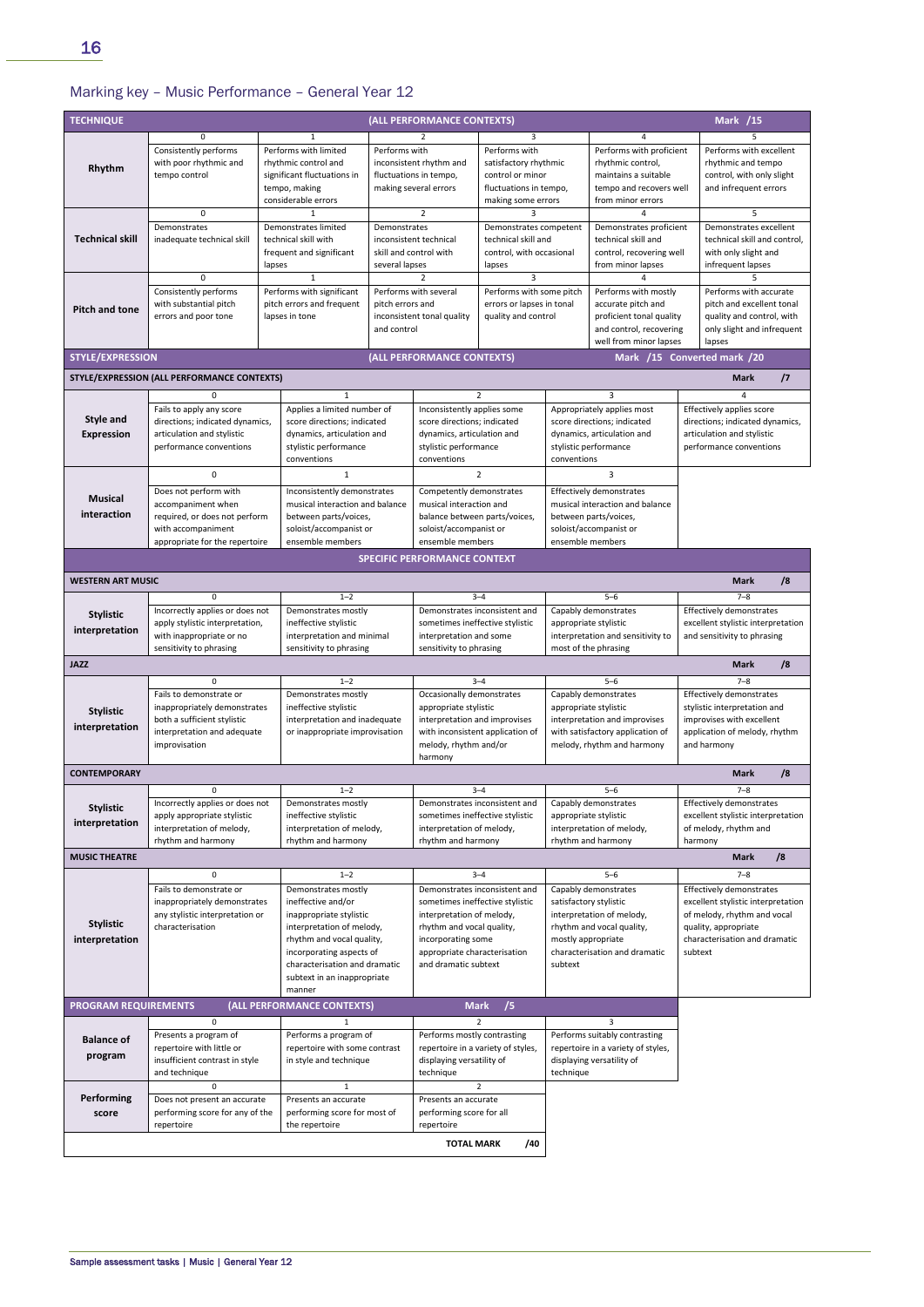## **Year 12 General Music – Unit 4 Performance Task 7: Recital marks collection template Date:\_\_\_\_\_\_\_\_\_\_\_\_\_\_\_\_\_\_\_**

| <b>Context:</b> | Instrument: | Student: |
|-----------------|-------------|----------|
|                 |             |          |

| <b>PIECE ONE:</b>            |   |     |                             |                    |     |                                                                                                    |                   |     |
|------------------------------|---|-----|-----------------------------|--------------------|-----|----------------------------------------------------------------------------------------------------|-------------------|-----|
| <b>TECHNIQUE</b>             |   | /15 | STYLE/EXPRESSION            |                    | /15 | <b>PROGRAM</b>                                                                                     |                   | /5  |
| 1. Rhythm                    | 5 |     | 4. Style and expression     | 4                  |     | Balance of program<br>7.                                                                           | 3                 |     |
| <b>Technical skill</b><br>2. | 5 |     | 5. Musical interaction      | 3                  |     | Performing score<br>8.                                                                             | $\overline{2}$    |     |
| Pitch and tone<br>3.         | 5 |     | 6. Stylistic interpretation | 8                  |     |                                                                                                    |                   |     |
|                              |   |     |                             | Converted mark /20 |     |                                                                                                    |                   |     |
| <b>PIECE TWO:</b>            |   |     |                             |                    |     |                                                                                                    |                   |     |
| <b>TECHNIQUE</b>             |   | /15 | STYLE/EXPRESSION            |                    | /15 | <b>PROGRAM</b>                                                                                     |                   | /5  |
| 1. Rhythm                    | 5 |     | 4. Style and expression     | 4                  |     | 7.<br>Balance of program                                                                           | 3                 |     |
| <b>Technical skill</b><br>2. | 5 |     | 5. Musical interaction      | 3                  |     | Performing score<br>8.                                                                             | 2                 |     |
| Pitch and tone<br>3.         | 5 |     | 6. Stylistic interpretation | 8                  |     |                                                                                                    |                   |     |
|                              |   |     |                             | Converted mark /20 |     |                                                                                                    |                   |     |
| <b>PIECE THREE:</b>          |   |     |                             |                    |     |                                                                                                    |                   |     |
| <b>TECHNIQUE</b>             |   | /15 | STYLE/EXPRESSION            |                    | /15 | <b>PROGRAM</b>                                                                                     |                   | /5  |
| 1. Rhythm                    | 5 |     | 4. Style and expression     | 4                  |     | Balance of program<br>7.                                                                           | 3                 |     |
| <b>Technical skill</b><br>2. | 5 |     | 5. Musical interaction      | 3                  |     | Performing score<br>8.                                                                             | $\overline{2}$    |     |
| Pitch and tone<br>3.         | 5 |     | 6. Stylistic interpretation | 8                  |     |                                                                                                    |                   |     |
| Marker:                      |   |     |                             | Converted mark /20 |     | Divide the resulting total by the number of pieces<br>performed for the final total mark out of 40 | <b>Total mark</b> | /40 |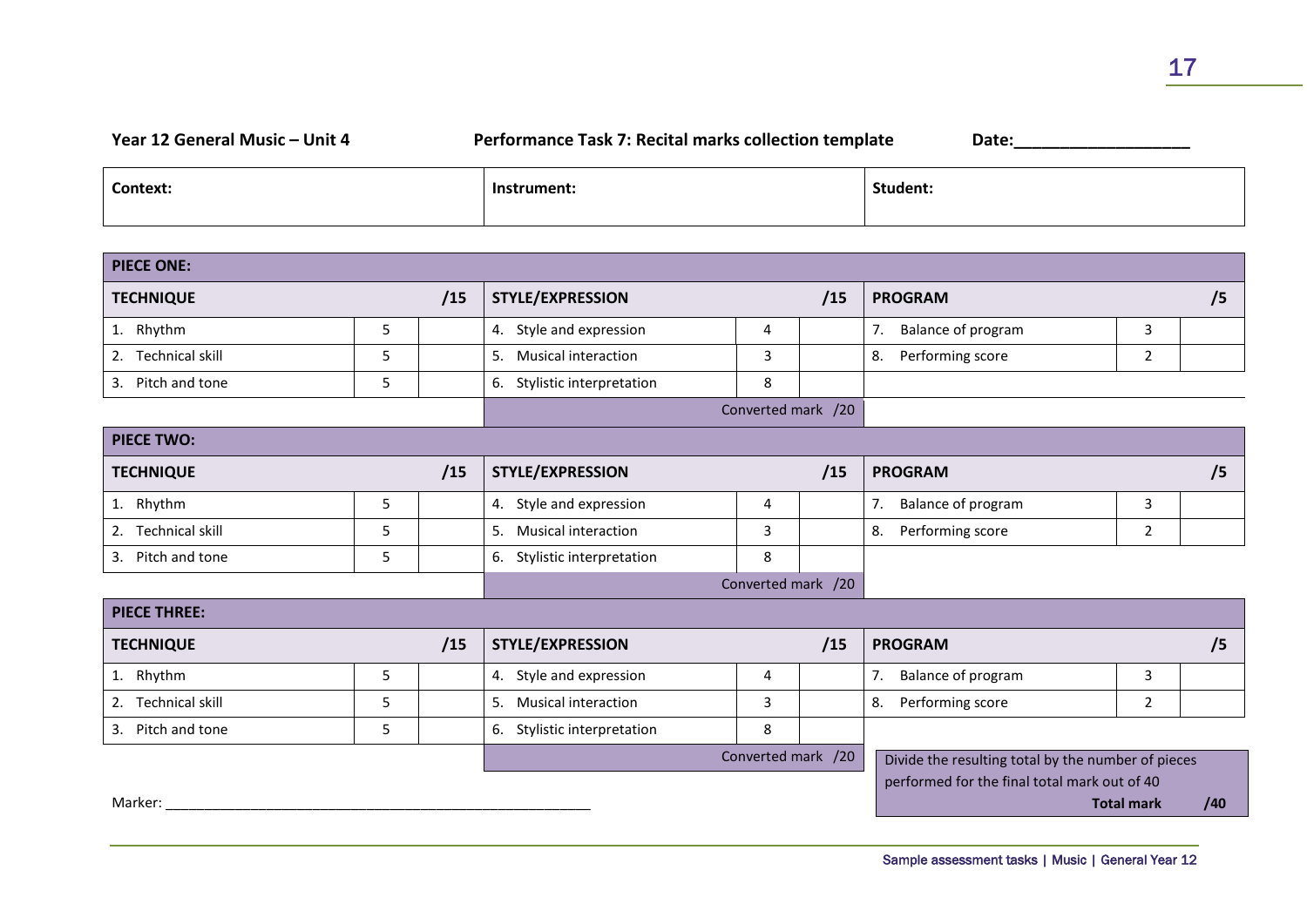# Sample assessment task

Music – General Year 12

Composition portfolio Task 4 – Unit 4

### **Assessment type: Composition portfolio**

Students will submit their completed composition portfolio, including overviews, scores and recordings for all compositions.

#### **Conditions**

Complete portfolio to be submitted to classroom music teacher in Week 14 of Semester 2, with signed cover sheet from composition portfolio supervisor.

#### **Task weighting**

15% of the school mark for this pair of units

#### **COMPOSITION PORTFOLIO**

\_\_\_\_\_\_\_\_\_\_\_\_\_\_\_\_\_\_\_\_\_\_\_\_\_\_\_\_\_\_\_\_\_\_\_\_\_\_\_\_\_\_\_\_\_\_\_\_\_\_\_\_\_\_\_\_\_\_\_\_\_\_\_\_\_\_\_\_\_\_\_\_\_\_\_\_\_\_\_\_\_\_\_\_\_\_\_\_\_\_\_\_\_\_\_\_\_\_\_\_\_\_\_\_

**Name \_\_\_\_\_\_\_\_\_\_\_\_\_\_\_\_\_\_\_\_\_\_\_\_\_\_\_\_\_\_\_ Final mark /50 marks**

You will submit your completed composition portfolio including overviews, scores and recordings for all compositions to your classroom music teacher in Week 14 of Semester 2. In addition to the completed portfolio, you must include a cover sheet signed by your composition portfolio supervisor vouching for the authenticity of the compositions.

The completed composition portfolio should contain the following:

- a minimum of two contrasting pieces with a combined minimum performance of 10 minutes
- pieces of varying length and style, written for different instruments and instrumental combinations
- scores and/or recordings of all works as appropriate
- an overview of each composition outlining the inspiration and influence behind them and an explanation of the generation and development of ideas. Any non-original material should be acknowledged.

A copy of the composition portfolio marking key and template will be given to you in class prior to the assessment.

The composition portfolio will be marked according to the following criteria:

- Compositional process: use and application of music elements, creativity, balance, structure and use of expressive elements
- Conceptual and stylistic considerations: personal style, contextual application
- Notation/presentation: score presentation, instrumentation/orchestration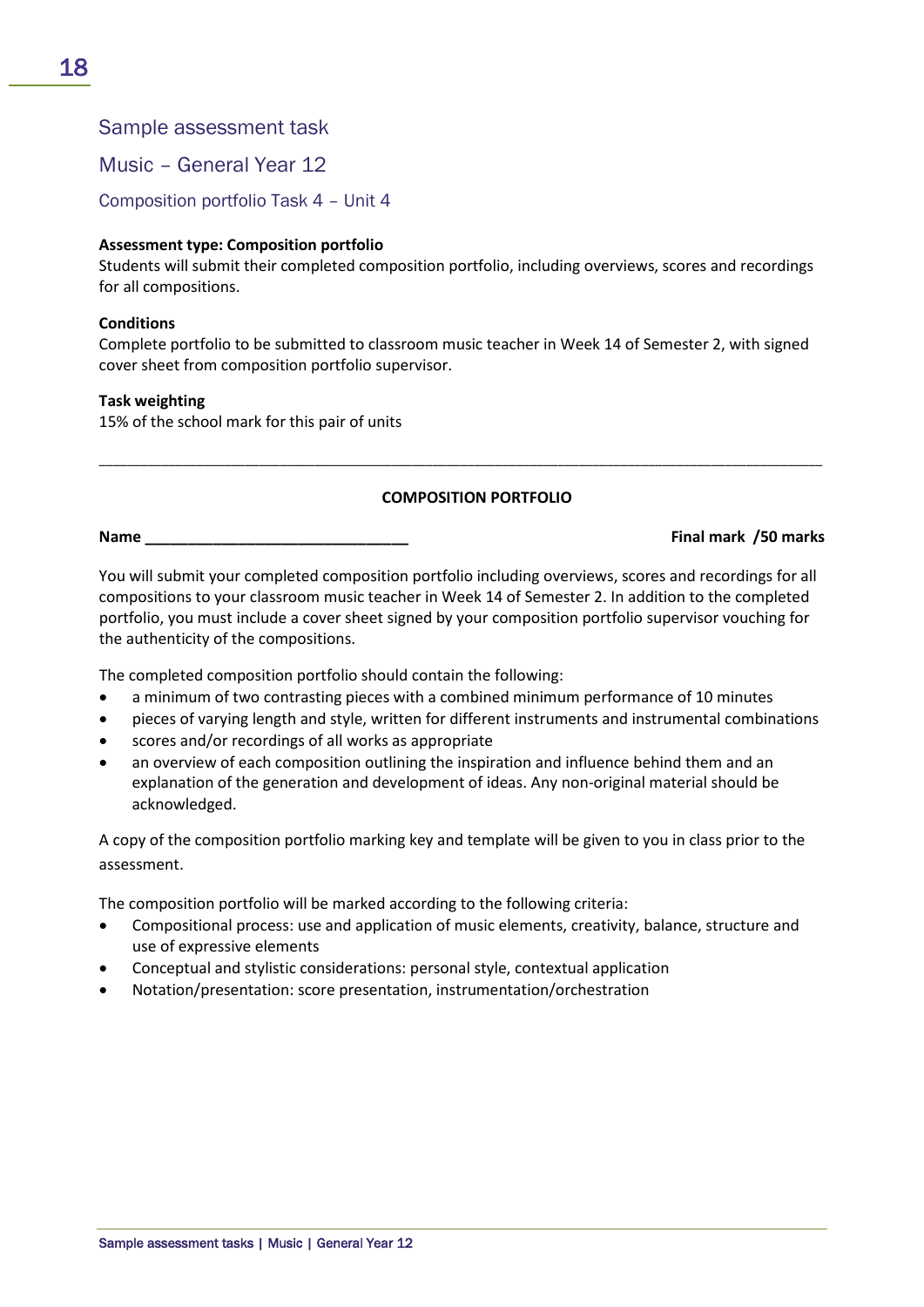# Marking key – Music composition portfolio – General Year 12

| <b>Mark /14</b><br><b>COMPOSITIONAL PROCESS: USE OF MUSIC ELEMENTS</b> |                                           |                                    |                                            |                                     |       |                                          |       |                                       |
|------------------------------------------------------------------------|-------------------------------------------|------------------------------------|--------------------------------------------|-------------------------------------|-------|------------------------------------------|-------|---------------------------------------|
| Use and application of music elements                                  |                                           |                                    |                                            |                                     |       |                                          |       |                                       |
| ŋ                                                                      | $\mathbf{1}$                              |                                    | $\mathbf{2}$                               | 3                                   |       | 4                                        |       | 5                                     |
| Demonstrates inadequate skills                                         | Demonstrates limited skills in the        |                                    | Demonstrates some skill in the             | Demonstrates skill in the selection |       | Demonstrates competent skills in         |       | Demonstrates highly                   |
| in the selection and application                                       | selection and manipulation of             |                                    | selection and manipulation of              | and manipulation of music           |       | the selection and manipulation of        |       | competent skills in the               |
| of music elements and                                                  | music elements and relationships          |                                    | music elements, but inconsistently         | elements and relationships within   |       | music elements and relationships         |       | selection and manipulation of         |
| relationships within the work                                          | within the work                           |                                    | and ineffectively applies them             | the work                            |       | within the work                          |       | music elements and                    |
|                                                                        |                                           | within the work                    |                                            |                                     |       |                                          |       | relationships within the work         |
| Creativity                                                             |                                           |                                    |                                            |                                     |       |                                          |       |                                       |
| 0                                                                      | 1                                         |                                    |                                            | $\mathbf{2}$                        |       | 3                                        |       | $\boldsymbol{A}$                      |
| Shows little or no evidence of                                         | Shows limited evidence of consistency and |                                    | Shows evidence of consistency and          |                                     |       | Shows clear evidence of a degree of      |       | Shows evidence of a high degree of    |
| consistency and development of                                         | development of material; mostly utilises  |                                    | development of material; establishes a few |                                     |       | creativity, consistency and development  |       | creativity, competently establishing, |
| material; relies completely on existing                                | existing ideas and frameworks rather than |                                    | musical ideas although sometimes relies    |                                     |       | when establishing and sustaining musical |       | developing and sustaining musical     |
| frameworks and musical ideas to                                        | generating original musical ideas         |                                    | on existing ideas and frameworks           |                                     | ideas |                                          | ideas |                                       |
| produce a composition                                                  |                                           |                                    |                                            |                                     |       |                                          |       |                                       |
| Balance, structure and use of expressive elements                      |                                           |                                    |                                            |                                     |       |                                          |       |                                       |
| $\Omega$                                                               |                                           |                                    | $\overline{2}$                             | $\overline{\mathbf{3}}$             |       | 4                                        |       | 5.                                    |
| Shows no evidence of balance or                                        | Shows little evidence of balance or       | Shows evidence of inconsistent     |                                            | Incorporates some balance and       |       | Achieves balance and contrast            |       | Maintains effective balance,          |
| contrast and an ineffective and                                        | contrast, but some attempt has            | balance or contrast resulting from |                                            | contrast through an inconsistent    |       | through the satisfactory use of          |       | contrast and musical interest,        |
| inappropriate use of form,                                             | been made to use form, texture            |                                    | an ineffective use of form, texture        | use of form, texture and/or         |       | form, texture and expressive             |       | capably using form, texture           |
| texture and expressive elements                                        | and/or expressive elements                | and/or expressive elements         |                                            | expressive elements                 |       | elements                                 |       | and expressive elements               |
| <b>CONCEPTUAL AND STYLISTIC CONSIDERATIONS</b>                         |                                           |                                    |                                            |                                     |       |                                          |       | <b>Mark</b> /10                       |
| Personal style                                                         |                                           |                                    |                                            |                                     |       |                                          |       |                                       |
| $\Omega$                                                               | 1                                         |                                    | $\overline{2}$                             | 3                                   |       | 4                                        |       | 5.                                    |
| Produces ineffective,                                                  | Generates limited original or             |                                    | Generates original or creative             | Generates original and creative     |       | Generates original and creative          |       | Generates unique and                  |
| inappropriate and/or incomplete                                        | creative concepts, producing              |                                    | concepts, which are not always             | concepts which are mostly well      |       | concepts which are effectively           |       | creative concepts which are           |
| formulaic, pre-conceived works                                         | formulaic, pre-conceived works            |                                    | well developed or realised, but            | realised, displaying evidence of    |       | realised, displaying an emerging         |       | effectively and convincingly          |
|                                                                        | with little evidence of any creative      |                                    | display inconsistent evidence of           | personal expression                 |       | personal style                           |       | realised, displaying a personal       |
|                                                                        | or original ideas                         | some personal expression           |                                            |                                     |       |                                          |       | style and perceptive                  |
|                                                                        |                                           |                                    |                                            |                                     |       |                                          |       | sensitivity                           |
| <b>Contextual application</b>                                          |                                           |                                    |                                            |                                     |       |                                          |       |                                       |
| ŋ                                                                      | 1                                         |                                    | $\overline{2}$                             | 3                                   |       | 4                                        |       | 5.                                    |
| Inappropriately applies or                                             | Ineffectively applies stylistic           |                                    | Inconsistently applies stylistic           | Applies a range of simple stylistic |       | Appropriately applies a range of         |       | Adeptly applies a range of            |
| displays no evidence of                                                | conventions, some of which are            |                                    | conventions which are contextually         | conventions some of which are       |       | common stylistic conventions to          |       | contextually appropriate              |
| contextually stylistic conventions                                     | contextually inappropriate                |                                    | inappropriate or poorly integrated         | contextually appropriate to the     |       | create a contextually appropriate        |       | stylistic conventions to create       |
|                                                                        |                                           |                                    | into the chosen style or genre             | chosen style or genre               |       | representation of a style or genre       |       | an effective representation of        |
|                                                                        |                                           |                                    |                                            |                                     |       |                                          |       | a style or genre                      |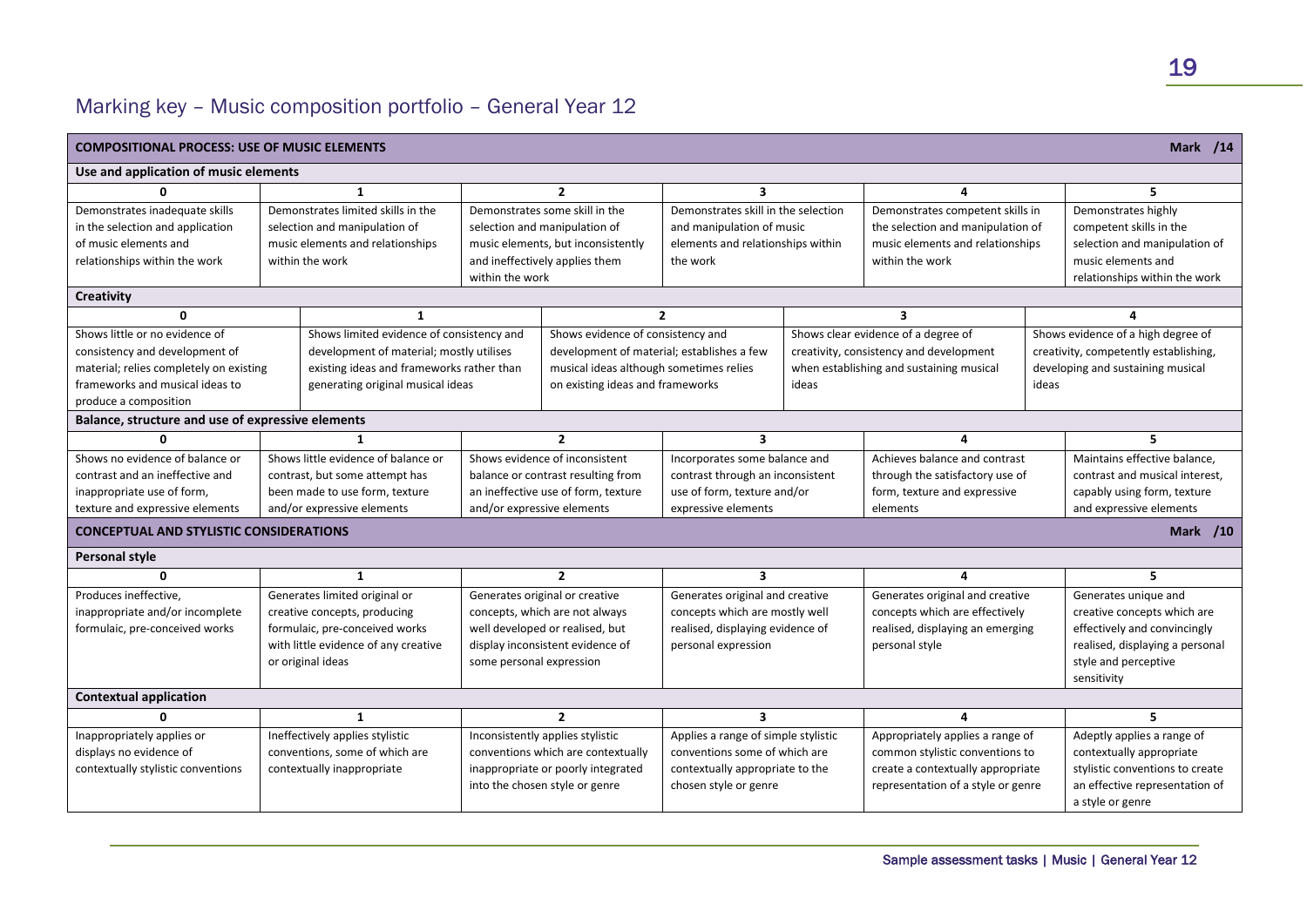| Mark /8<br>NOTATION/ORCHESTRATION        |                                          |                                          |                                         |                                          |  |  |  |
|------------------------------------------|------------------------------------------|------------------------------------------|-----------------------------------------|------------------------------------------|--|--|--|
| <b>Score presentation</b>                |                                          |                                          |                                         |                                          |  |  |  |
|                                          |                                          |                                          | з                                       |                                          |  |  |  |
| Produces a mostly inaccurate and/or      | Produces a partially complete score      | Produces a complete score,               | Produces an accurate and complete       | Produces a coherent, accurate and        |  |  |  |
| incomplete score; shows a limited        | and/or a score with several              | demonstrating a satisfactory             | score, with a strong application of     | complete score; shows a sophisticated    |  |  |  |
| application of relevant scoring          | inconsistencies; shows some correct      | application of relevant scoring          | relevant scoring conventions and        | application of relevant scoring          |  |  |  |
| conventions and performance              | application of relevant scoring          | conventions and performance              | performance directions for the context, | conventions and performance              |  |  |  |
| directions for the context, style and/or | conventions and performance              | directions for the context, style and/or | style and/or genre, appropriately       | directions for the context, style and/or |  |  |  |
| genre, infrequently or inappropriately   | directions for the context, style and/or | genre, competently incorporating         | incorporating idiomatic notation,       | genre, effectively incorporating         |  |  |  |
| incorporating idiomatic notation,        | genre, incorporating some idiomatic      | idiomatic notation, terminology and      | terminology and techniques              | idiomatic notation, terminology and      |  |  |  |
| terminology and techniques               | notation, terminology and techniques     | techniques                               |                                         | techniques                               |  |  |  |
| Instrumentation/Orchestration            |                                          |                                          |                                         |                                          |  |  |  |
|                                          |                                          |                                          |                                         |                                          |  |  |  |
| Selects instruments or sound sources     | Selects instruments or sound sources     | Selects appropriate instruments or       | Selects appropriate instruments or      | Selects appropriate instruments or       |  |  |  |
| most of which are inappropriate;         | some of which are mostly appropriate;    | sound sources satisfactorily utilising   | sound sources demonstrating suitable    | sound sources that demonstrate a high    |  |  |  |
| demonstrates a lack of timbral and       | demonstrates some evidence of            | timbral and textural qualities to        | timbral and textural sensitivity to     | degree of timbral and textural           |  |  |  |
| textural sensitivity and produces a      | timbral and textural sensitivity with    | produce a balanced sound                 | achieve a well-balanced sound           | sensitivity in order to achieve optimum  |  |  |  |
| poorly balanced sound                    | balance occasionally achieved            |                                          |                                         | balance                                  |  |  |  |
|                                          |                                          |                                          |                                         | /32<br><b>Total composition mark</b>     |  |  |  |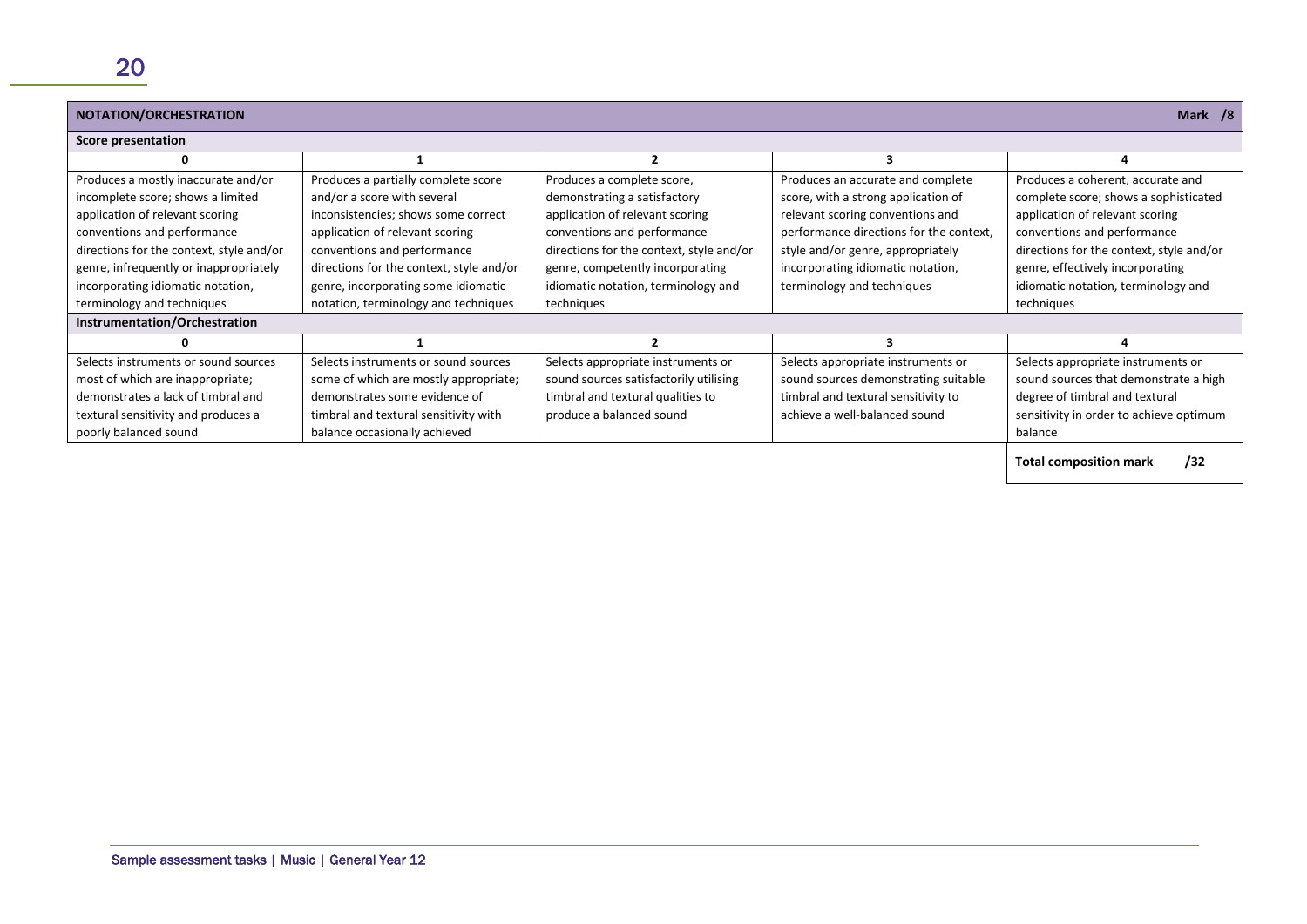| <b>COMPOSITION PORTFOLIO REQUIREMENTS</b>                 |                                     | <b>Mark</b> /10                                       |                                                   |  |
|-----------------------------------------------------------|-------------------------------------|-------------------------------------------------------|---------------------------------------------------|--|
| Style, genre and instrumentation requirements             |                                     |                                                       |                                                   |  |
| 0                                                         | $\mathbf{1}$                        |                                                       | $\overline{2}$                                    |  |
| The composition portfolio contains                        | The composition portfolio contains  |                                                       | The composition portfolio contains a              |  |
| compositions which are all in one                         | compositions with minimal contrast  |                                                       | variety of contrasting styles, genres             |  |
| style, genre or instrumental                              | in style, genres or instrumentation |                                                       | and instrumentation                               |  |
| type/combination                                          |                                     |                                                       |                                                   |  |
| <b>Presentation</b>                                       |                                     |                                                       |                                                   |  |
| 0                                                         | 1                                   |                                                       | $\overline{2}$                                    |  |
| Presents a portfolio which is poorly                      | Presents work in an adequately      |                                                       | Presents work in a well-organised and             |  |
| organised and formatted, and does                         | organised and mostly coherent       |                                                       | coherent format providing working                 |  |
| not provide working                                       | format, providing working           |                                                       | notes/commentary and correctly                    |  |
| notes/commentary                                          | notes/commentary but omitting or    |                                                       | using referencing/acknowledgments                 |  |
|                                                           | incorrectly using referencing/      |                                                       | in instances where they are required              |  |
|                                                           | acknowledgments in instances where  |                                                       |                                                   |  |
|                                                           | they are required                   |                                                       |                                                   |  |
| <b>Composition requirements</b>                           |                                     |                                                       |                                                   |  |
| 0                                                         |                                     |                                                       | $\mathbf{1}$                                      |  |
| The composition portfolio does not contain the minimum    |                                     | The composition portfolio contains the minimum number |                                                   |  |
| number and/or the required types of original compositions |                                     | and required types of original compositions and/or    |                                                   |  |
| and/or arrangements                                       |                                     | arrangements                                          |                                                   |  |
| <b>Time requirements</b>                                  |                                     |                                                       |                                                   |  |
| $\Omega$                                                  |                                     | $\mathbf{1}$                                          |                                                   |  |
| Compositions do not meet the minimum combined time        |                                     | Compositions meet the minimum combined time           |                                                   |  |
| requirements                                              |                                     | requirements                                          |                                                   |  |
| <b>Rationale</b>                                          |                                     |                                                       |                                                   |  |
| 0                                                         | 1                                   |                                                       | $\overline{2}$                                    |  |
| Does not provide a rationale                              | Provides a rationale                |                                                       | Provides an effective and supportive<br>rationale |  |
| <b>Recording requirements</b>                             |                                     |                                                       |                                                   |  |
| 0                                                         | $\mathbf{1}$                        |                                                       | $\overline{2}$                                    |  |
| Does not provide recordings of the                        | Provides recordings for some of the |                                                       | Provides recordings for all of the                |  |
| submitted compositions                                    | submitted compositions              |                                                       | submitted compositions                            |  |

#### **COMPOSITION PORTFOLIO MARKING PROCESS**

- 1. Assess each of the submitted compositions in turn, using criteria 1–7.
- 2. Add all the composition marks together and divide by the number of compositions to derive an average composition mark out of 32.
- 3. Convert the combined total to a mark out of 40.
- 4. Add the converted mark to the portfolio requirements mark out of 10, to give the total mark out of 50.

|                                       | <b>TOTAL COMPOSITION PORTFOLIO MARK</b> |              |
|---------------------------------------|-----------------------------------------|--------------|
| <b>Combined total</b><br>compositions | <b>Portfolio</b><br>requirements        | <b>Total</b> |
| Converted mark /40                    | /10                                     | /50          |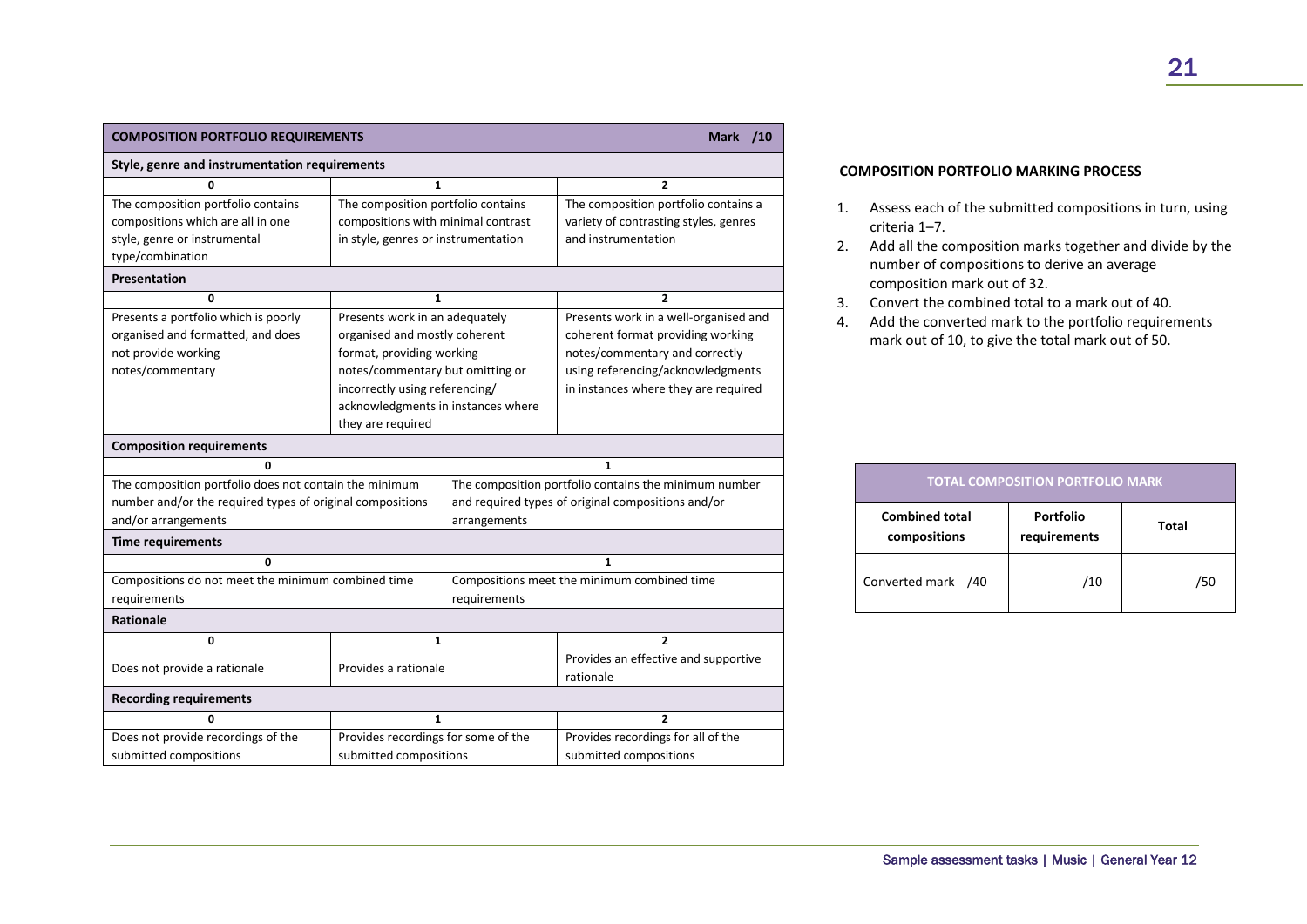# Marking key – Task 3 – Composition portfolio marks collection template – General Year 12

| <b>PIECE ONE:</b>                           |   |     |                                                |  |     |                               |   |     |
|---------------------------------------------|---|-----|------------------------------------------------|--|-----|-------------------------------|---|-----|
| <b>COMPOSITIONAL PROCESS</b>                |   | /14 | <b>CONCEPTUAL AND STYLISTIC CONSIDERATIONS</b> |  | /10 | NOTATION/ORCHESTRATION        |   | /8  |
| Use and application of music elements<br>1. |   |     | Personal style<br>4.                           |  |     | 6.<br>Score presentation      | 4 |     |
| 2. Creativity                               | 4 |     | Contextual application<br>5.                   |  |     | Instrumentation/orchestration |   |     |
| Balance, structure and expressive elements  |   |     |                                                |  |     |                               |   |     |
|                                             |   |     |                                                |  |     | <b>Total</b>                  |   | /32 |

| <b>PIECE TWO:</b>                                |     |  |                                                |  |     |                               |     |
|--------------------------------------------------|-----|--|------------------------------------------------|--|-----|-------------------------------|-----|
| <b>COMPOSITIONAL PROCESS</b>                     | /14 |  | <b>CONCEPTUAL AND STYLISTIC CONSIDERATIONS</b> |  | /10 | NOTATION/ORCHESTRATION        | /8  |
| Use and application of music elements            |     |  | Personal style<br>4.                           |  |     | Score presentation<br>ь.      |     |
| 2. Creativity                                    | 4   |  | Contextual application<br>.כ                   |  |     | Instrumentation/orchestration |     |
| Balance, structure and expressive elements<br>3. |     |  |                                                |  |     |                               |     |
|                                                  |     |  |                                                |  |     | <b>Total</b>                  | /32 |

| <b>PIECE THREE:</b>                              |     |                                                       |  |                        |                                     |   |    |
|--------------------------------------------------|-----|-------------------------------------------------------|--|------------------------|-------------------------------------|---|----|
| <b>COMPOSITIONAL PROCESS</b>                     | /14 | /10<br><b>CONCEPTUAL AND STYLISTIC CONSIDERATIONS</b> |  | NOTATION/ORCHESTRATION |                                     |   | /8 |
| Use and application of music elements<br>1.      |     | Personal style<br>4.                                  |  |                        | 6.<br>Score presentation            | 4 |    |
| 2. Creativity                                    |     | Contextual application<br>5.                          |  |                        | Instrumentation/orchestration<br>7. |   |    |
| Balance, structure and expressive elements<br>3. |     |                                                       |  |                        |                                     |   |    |
|                                                  |     |                                                       |  |                        | <b>Total</b>                        |   |    |

22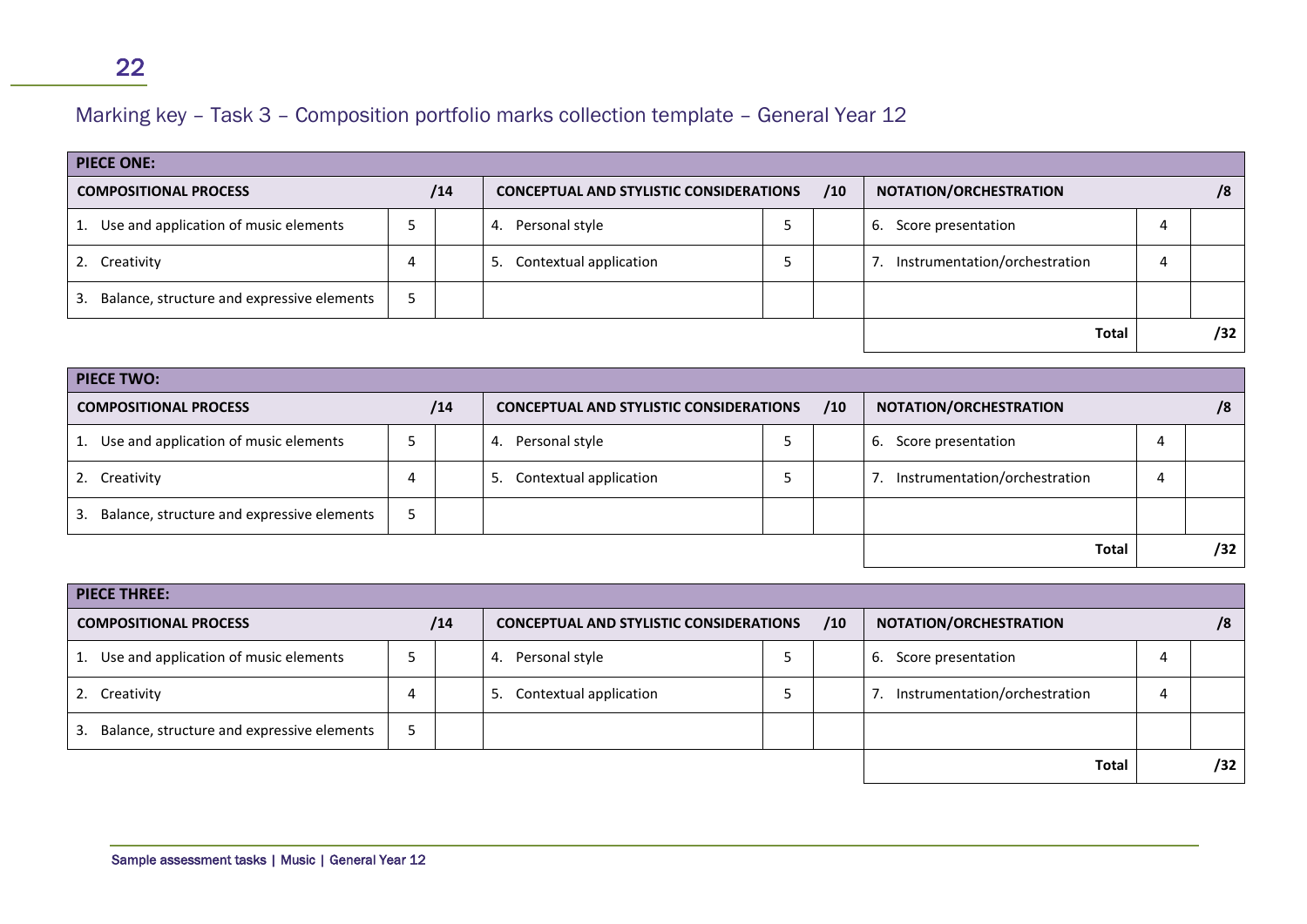| <b>PIECE FOUR:</b>                         |   |     |                                                       |   |                                     |   |     |
|--------------------------------------------|---|-----|-------------------------------------------------------|---|-------------------------------------|---|-----|
| <b>COMPOSITIONAL PROCESS</b>               |   | /14 | /10<br><b>CONCEPTUAL AND STYLISTIC CONSIDERATIONS</b> |   | NOTATION/ORCHESTRATION              |   | /8  |
| Use and application of music elements      |   |     | Personal style<br>4.                                  |   | Score presentation<br>ь.            | 4 |     |
| 2. Creativity                              | 4 |     | Contextual application<br>5.                          | ب | Instrumentation/orchestration<br>7. | 4 |     |
| Balance, structure and expressive elements |   |     |                                                       |   |                                     |   |     |
|                                            |   |     |                                                       |   | <b>Total</b>                        |   | /32 |

| <b>PIECE FIVE:</b>                               |     |                                                |   |     |                                     |   |     |
|--------------------------------------------------|-----|------------------------------------------------|---|-----|-------------------------------------|---|-----|
| <b>COMPOSITIONAL PROCESS</b>                     | /14 | <b>CONCEPTUAL AND STYLISTIC CONSIDERATIONS</b> |   | /10 | NOTATION/ORCHESTRATION              |   | /8  |
| Use and application of music elements            |     | Personal style<br>4.                           | ت |     | Score presentation<br>6.            | 4 |     |
| 2. Creativity                                    |     | Contextual application<br>5.                   |   |     | Instrumentation/orchestration<br>7. | 4 |     |
| Balance, structure and expressive elements<br>3. |     |                                                |   |     |                                     |   |     |
|                                                  |     |                                                |   |     | <b>Total</b>                        |   | /32 |

| <b>PIECE SIX:</b>                                |     |                                                       |  |                               |     |    |
|--------------------------------------------------|-----|-------------------------------------------------------|--|-------------------------------|-----|----|
| <b>COMPOSITIONAL PROCESS</b>                     | /14 | /10<br><b>CONCEPTUAL AND STYLISTIC CONSIDERATIONS</b> |  | NOTATION/ORCHESTRATION        |     | /8 |
| Use and application of music elements<br>1.      |     | Personal style<br>4.                                  |  | Score presentation<br>6.      | 4   |    |
| 2. Creativity                                    |     | Contextual application<br>5.                          |  | Instrumentation/orchestration | 4   |    |
| Balance, structure and expressive elements<br>3. |     |                                                       |  |                               |     |    |
|                                                  |     |                                                       |  | <b>Total</b>                  | /32 |    |